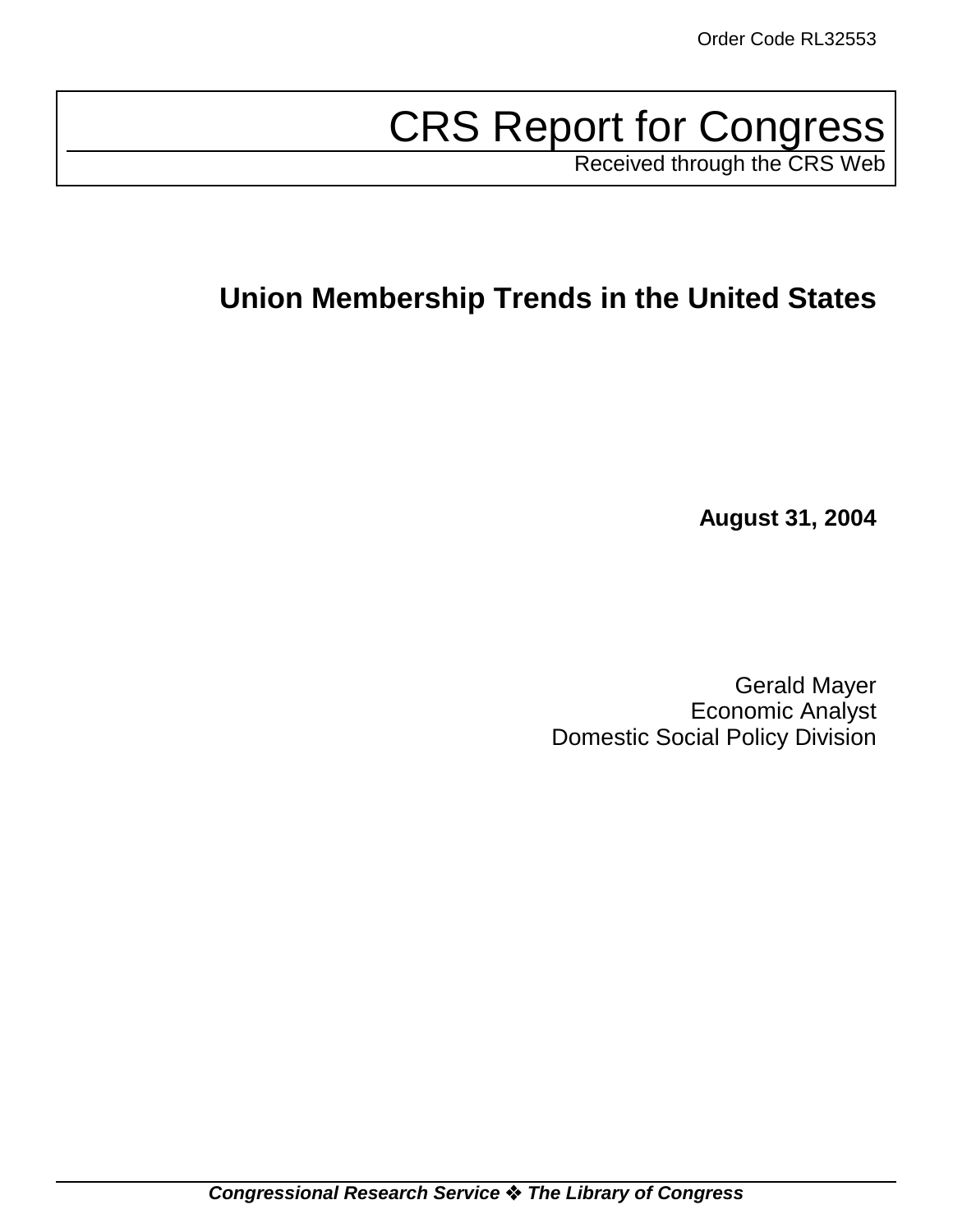## Union Membership Trends in the United States

### **Summary**

Union membership in the United States has declined significantly in recent decades. The number of union members peaked in 1979 at an estimated 21.0 million. In 2003, an estimated 15.8 million workers were union members. As a percent of employed workers, union membership peaked in 1954 at 28.3%. In 2003, 11.5% of employed workers were union members.

Most studies find that, after controlling for individual, job, and labor market characteristics, the wages of union workers are in the range of 10% to 30% higher than the wages of nonunion workers. The wage premium is generally greater for less skilled, less-educated, and younger workers and larger for private than public sector workers. Union members generally receive better or more generous fringe benefits than similar nonunion workers. Job tenure tends to be greater and quit rates lower among unionized workers. However, the wage premium may have declined in recent years.

Data from the Bureau of Labor Statistics' (BLS) monthly Current Population Survey (CPS) show that the *level* of union membership varies among different groups. Union members are more likely to be male, white, middle-age, work in the private sector, and have a high school degree or some college. The *rate* of union membership is greater among men than women and higher among older than younger workers. In 2003, 12.3% of men were union members, compared to 10.5% of women; 14.7% of workers ages 45 to 64 were union members, compared to 5.0% of workers ages 16 to 24 and 11.3% of workers ages 25 to 44.

Although the level of union membership is greater among white than black workers, in 2003 15.6% of black workers were union members, compared to 11.0% of white workers. Also, although union members are more likely to be employed in the private than public sector, in 2003, 37.2% of public sector employees were union members, compared to 7.2% of private sector employees.

In 2003, 12.6% of workers with a bachelor's or advanced college degree were union members, compared to 6.6% of workers with less than a high school education and 11.9% of workers with a high school degree or one to three years of college. In 2003, almost three-fourths (73.6%) of union workers with a bachelor's or advanced degree worked in the public sector, mostly for state and local governments. The largest percentage of these employees (43.6%) were teachers.

In 2003, unionization was greatest in New York, Hawaii, Michigan, Alaska, New Jersey, and Washington. Unionization was lowest in North Carolina, South Carolina, Arkansas, Mississippi, Arizona, and South Dakota.

Finally, in 2002, the most unionized occupations were precision production workers and operators (18.3% and 17.6%, respectively). The most unionized industries were public administration (32.3%) and transportation, communications, and utilities (27.4%). This report will be updated periodically.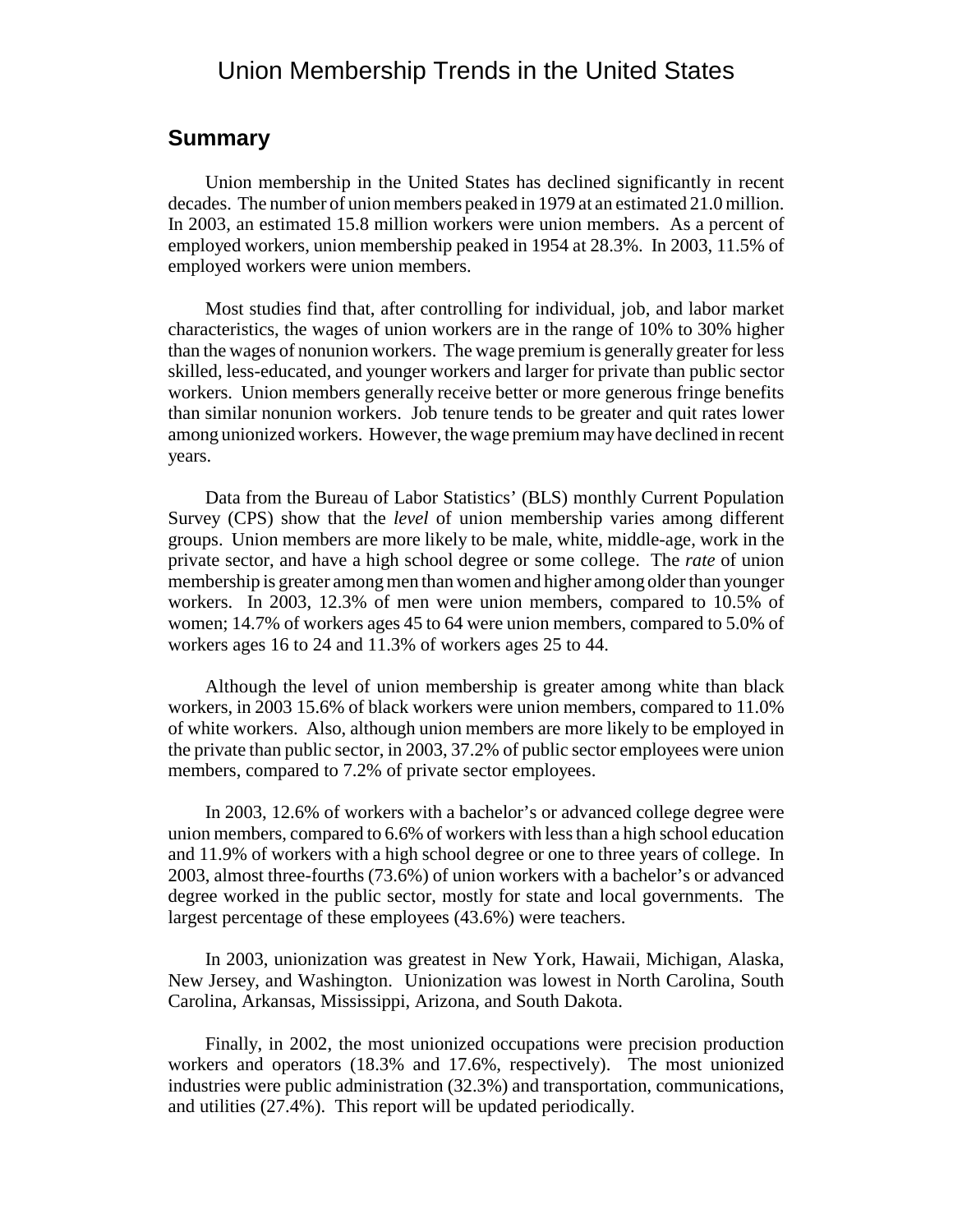## **Contents**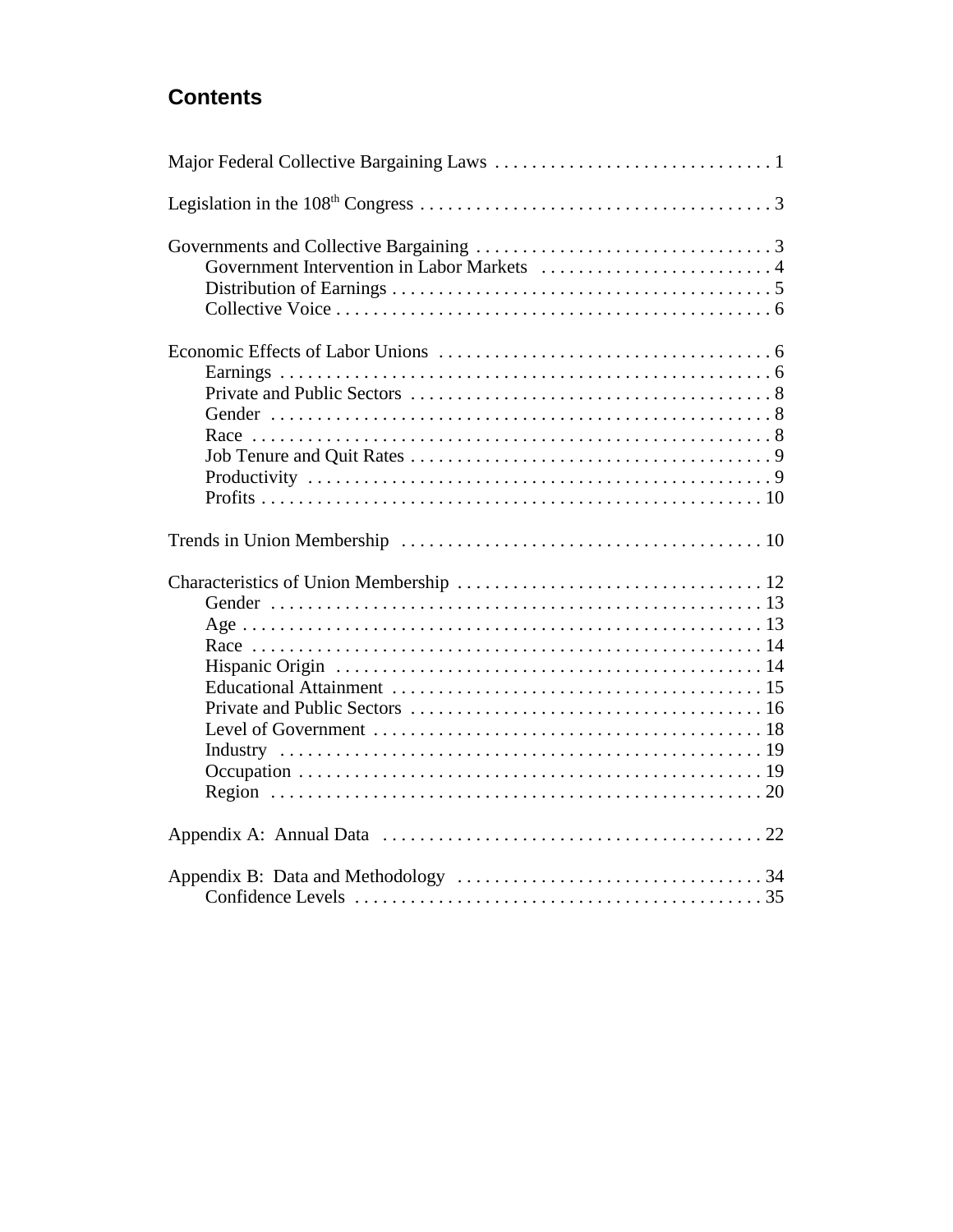## **List of Figures**

| Figure 1. Union Membership as a Percent of Employment, $1930-2003$ 11        |
|------------------------------------------------------------------------------|
| Figure 2. Union Membership Rates of Men and Women, 1994-2003  13             |
|                                                                              |
|                                                                              |
| Figure 5. Union Membership Rates by Hispanic Origin, 1994-2003 15            |
| Figure 6. Union Membership Rates by Level of Education, 1994-2003  15        |
| Figure 7. Union Membership Rates in the Public and Private Sectors, 2003  16 |
| Figure 8. Union Membership Rates by Level of Government, 2003  18            |
|                                                                              |
|                                                                              |
|                                                                              |
|                                                                              |
|                                                                              |

## **List of Tables**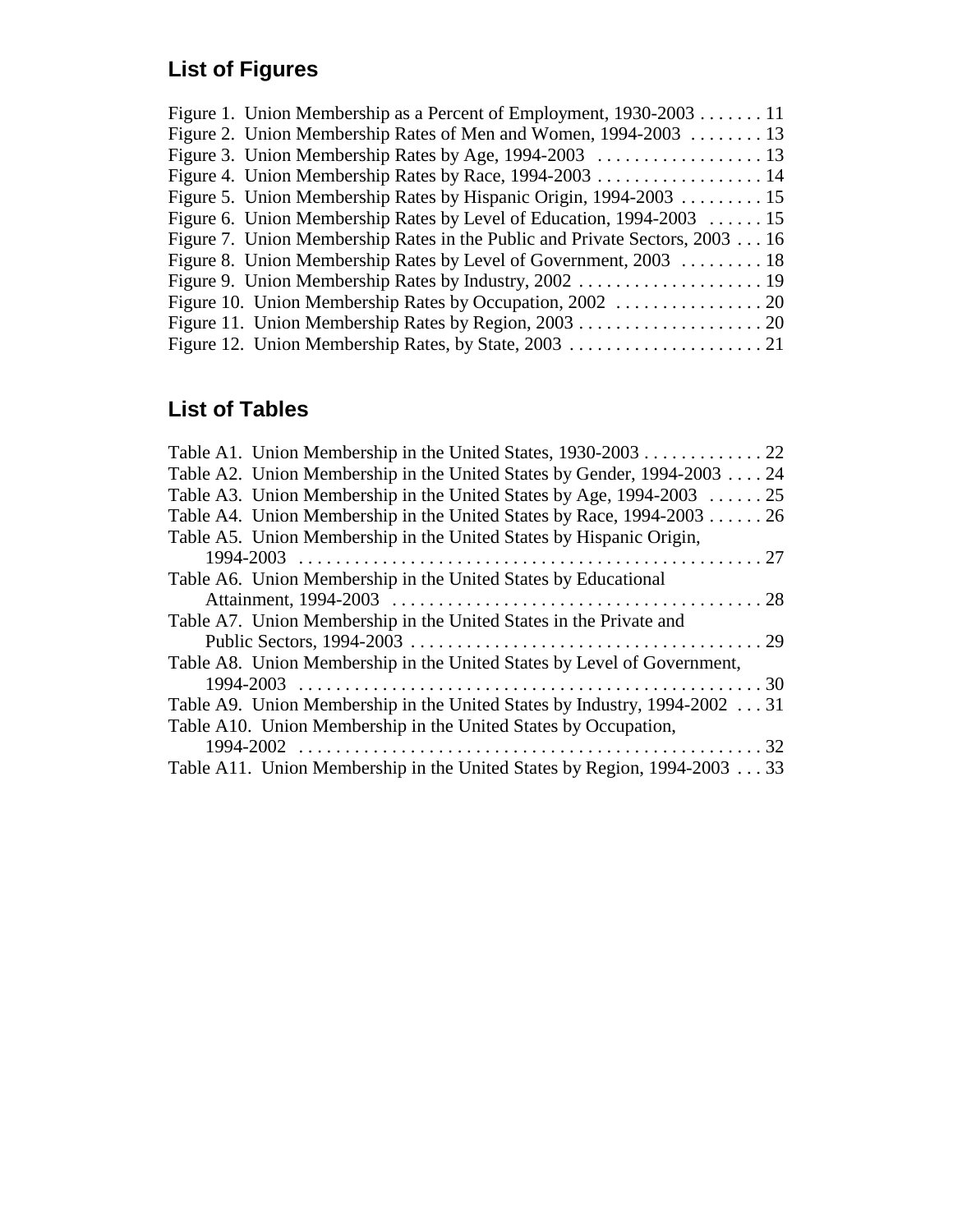## Union Membership Trends in the United States

Many factors affect the level and distribution of employment and earnings. Individuals with more education, work experience, and job training generally earn more. Savings and investment and technological advances can affect labor productivity and real earnings. Changes in consumer tastes can influence the demand for workers with different skills. Employment and earnings may also be affected by fiscal and monetary policy and by institutional factors. Institutional factors include government regulation of industry, immigration and trade policy, and labor unions.

This report summarizes the major federal laws that give certain protections to employees who organize and bargain collectively. The report reviews the economic effects of labor unions and examines recent trends in union membership in the United States.

## **Major Federal Collective Bargaining Laws**

The National Labor Relations Act of 1935 (NLRA) is the basic law governing relations between labor unions and private sector employers engaged in interstate commerce. The act does not cover supervisors and managers, agricultural laborers, domestic servants, and others.<sup>1</sup> Separate federal laws apply to railroads, airlines, and federal employees. The NLRA is administered by the National Labor Relations Board (NLRB).

The NLRA requires an employer to bargain with the representative selected by a majority of the firm's employees. The act does not require secret-ballot elections. If a majority of employees indicate a desire to be represented by a union, an employer may voluntarily enter into collective bargaining. If an employer does not voluntarily recognize the union chosen by a majority of employees, a petition can be filed with

<sup>&</sup>lt;sup>1</sup> Agricultural laborers include crop and livestock workers and farmworkers who perform work that is incidental (e.g., sorters and packers) to the production of goods on the employer's farm. National Labor Relations Board, *Basic Guide to the National Labor Relations Act* (Washington: GPO, 1997), p. 28, available at [http://www.nlrb.gov]. (Hereafter cited as NLRB, *Basic Guide to the NLRA*..) Commerce Clearing House, *Labor Relations*, vol. 1 (Chicago: Commerce Clearing House, 2004), pp. 4168-4169. United States General Accounting Office, *Collective Bargaining Rights: Information on the Number of Workers With and Without Bargaining Rights*, Report No. GAO-02-835, Sept. 2002, pp. 12- 13. (Hereafter cited as GAO, *Collective Bargaining Rights*.) The GAO is now called the Government Accountability Office.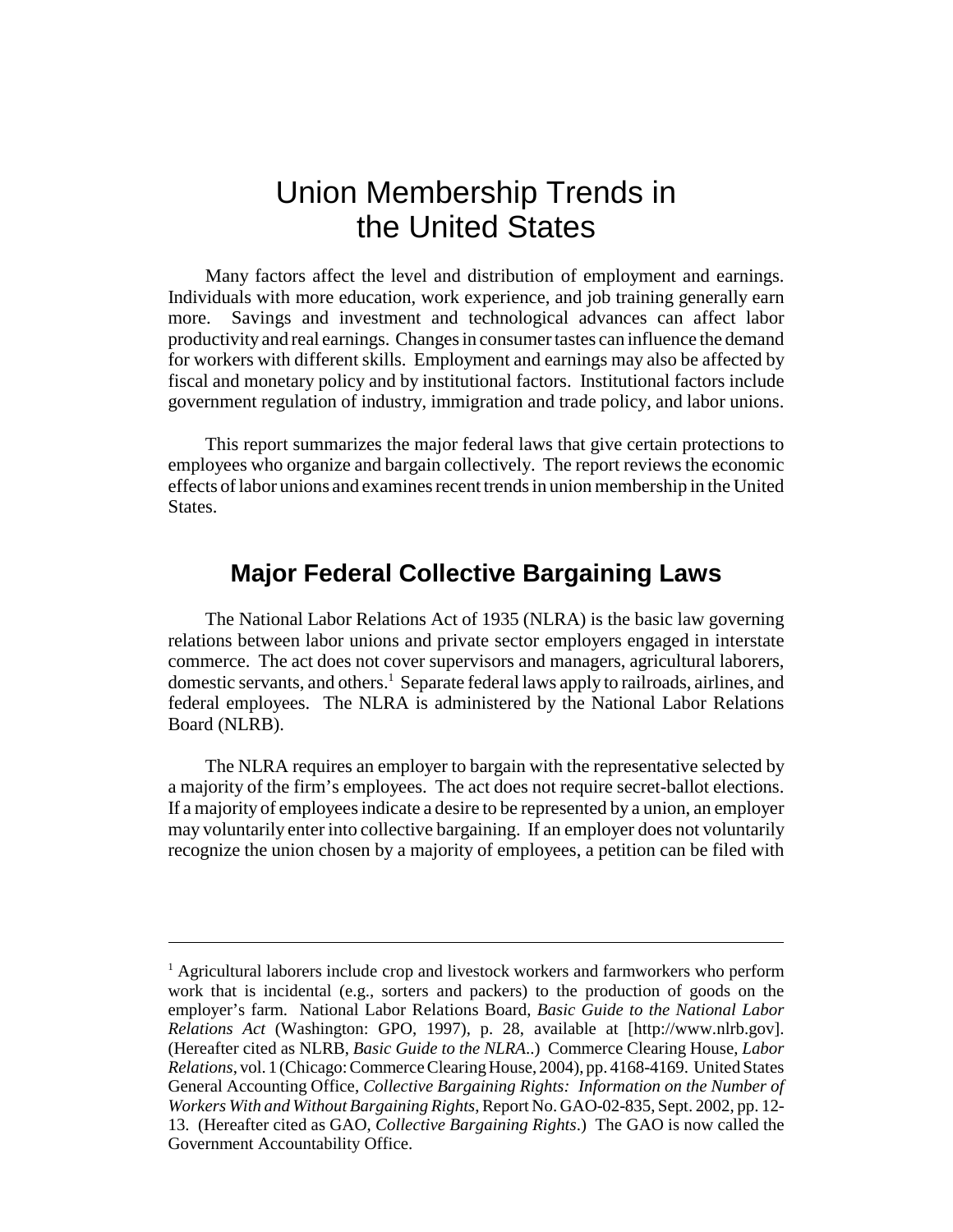the NLRB for a secret-ballot election. A petition may be filed by a union, a group of employees, or the employer. $<sup>2</sup>$ </sup>

The Railway Labor Act of 1926 (RLA) gives railroad and airline employees the right to unionize. The act allows some supervisors (i.e., "subordinate officials") to be union members.<sup>3</sup>

Title VII of the Civil Service Reform Act of 1978 (CSRA) provides collective bargaining rights to federal employees. The law applies to executive branch agencies, the Library of Congress, and the Government Printing Office. The law excludes supervisors, members of the armed services, and various agencies.<sup>4</sup>

According to a 2002 report by the Government Accountability Office (GAO), 26 states and the District of Columbia have laws that provide collective bargaining rights to public employees. An additional 12 states have laws that give bargaining rights to specific groups of employees (e.g., teachers, firefighters, or state workers). Nine states provide bargaining rights to agricultural workers. Some state laws allow supervisors to be union members.<sup>5</sup>

 $2<sup>2</sup>$  In order to have a secret-ballot election, it is not necessary for a majority of employees to sign a petition or authorization cards (i.e., cards authorizing a union to represent them for the purposes of collective bargaining). Employees may petition the NLRB for union representation if at least 30% of employees express a desire for union representation. NLRB, *Basic Guide to the National Labor Relations Act*, pp. 7-8. National Labor Relations Board, *The NLRB: What it is, What it Does,* National Labor Relations Board, p. 3, available at [http://www.nlrb.gov]. Workers may organize without the protections of the NLRA, but the employer would not be required to bargain.

<sup>3</sup> Douglas L. Leslie (editor in chief), *The Railway Labor Act* (Washington: BNA Books, 1995), pp. 118-119, 424, 428.

<sup>&</sup>lt;sup>4</sup> The CSRA excludes from coverage Foreign Service employees, the Federal Bureau of Investigation, Central Intelligence Agency, Government Accountability Office, National Security Agency, Tennessee Valley Authority, the Federal Services Impasses Panel, and the Federal Labor Relations Authority. The CSRA also gives the President the authority to exclude, in the interests of national security, any agency whose primary function involves investigative, intelligence, counterintelligence, or security work. 5 U.S.C. § 7103. CRS Report RL30795, *General Management Laws: A Compendium*, coordinated by Clinton T. Brass, pp. 325-326.

<sup>&</sup>lt;sup>5</sup> Local governments may have laws giving local public employees collective bargaining rights. GAO, *Collective Bargaining Rights*, pp. 8-9. Lloyd G. Reynolds, Stanley H. Masters, and Colletta H. Moser, *Labor Economics and Labor Relations*, 11<sup>th</sup> ed. (Englewood Cliffs, N.J.: Prentice-Hall, 1998), p. 460. (Hereafter cited as Reynolds et al., *Labor Economics and Labor Relations*.)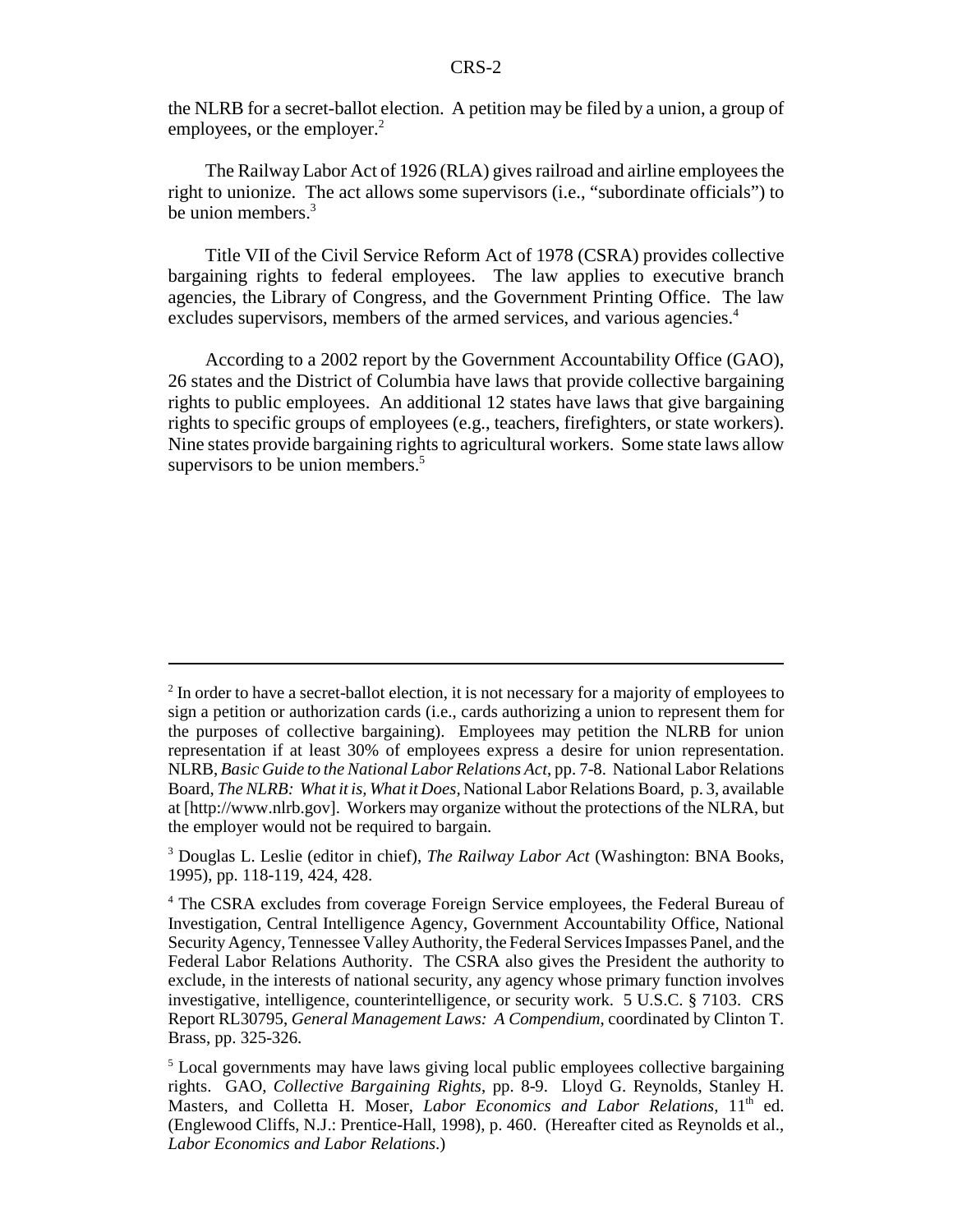## Legislation in the 108<sup>th</sup> Congress

Legislation has been introduced in the  $108<sup>th</sup> Congress that, if enacted, may affect$ union membership in both the private and public sectors.

S. 606, the "Public Safety Employer-Employee Cooperation Act of 2003" would provide collective bargaining rights to public safety workers (i.e., law enforcement officers, firefighters, and emergency medical services personnel) employed by state or local governments. The bill was introduced by Senator Judd Gregg and was approved by the Senate Committee on Health, Education, Labor and Pensions on October 2, 2003. A similar proposal, H.R. 814, was introduced in the House by Representative Dale Kildee. No congressional action has been taken on the latter bill.

Legislation has been introduced that would allow employees to unionize if a majority of employees sign authorization cards. A secret-ballot election would not be required. This proposal is included, with other provisions, in S. 1513 and H.R. 3078, the "Employee Right to Choose Act of 2003," and in S. 1925 and H.R. 3619, the "Employee Free Choice Act."<sup>6</sup> S. 1513 was introduced by Senator Charles Schumer; S. 1925 was introduced by Senator Edward Kennedy. H.R. 3078 and H.R. 3619 were introduced by Representative George Miller. No action has been taken in the House or Senate on either proposal.

Representative Charlie Norwood introduced H.R. 4343, the "Secret Ballot Protection Act of 2004." The bill would require secret-ballot elections for union certification. Employers could not voluntarily bargain with a union that has not been elected by a majority of employees in a secret-ballot election. No action has been taken on the bill.

The "National Right-to-Work Act" would amend both the NLRA and RLA. Under this measure, union contracts could not require employees to become union members as a condition of employment. The bill was introduced in the Senate by Senator Trent Lott (S. 1765) and in the House by Representative Joe Wilson (H.R. 391). No congressional action has been taken on the proposal.

## **Governments and Collective Bargaining**

By bargaining collectively, instead of individually, unionized workers may obtain higher wages and better working conditions than if each worker bargained individually.<sup>7</sup> The protections that governments give employees who organize and

<sup>6</sup> For an overview of S.1925/H.R.3619, see CRS Report RS21887, *The Employee Free Choice Act*, by Jon O. Shimabukuro.

 $7$  The threat of a strike can increase the bargaining power of unionized workers. Unions may also be able to increase wages by limiting the supply of workers; e.g., by restricting the number of persons enrolled in union-run training programs. Federal employees cannot (continued...)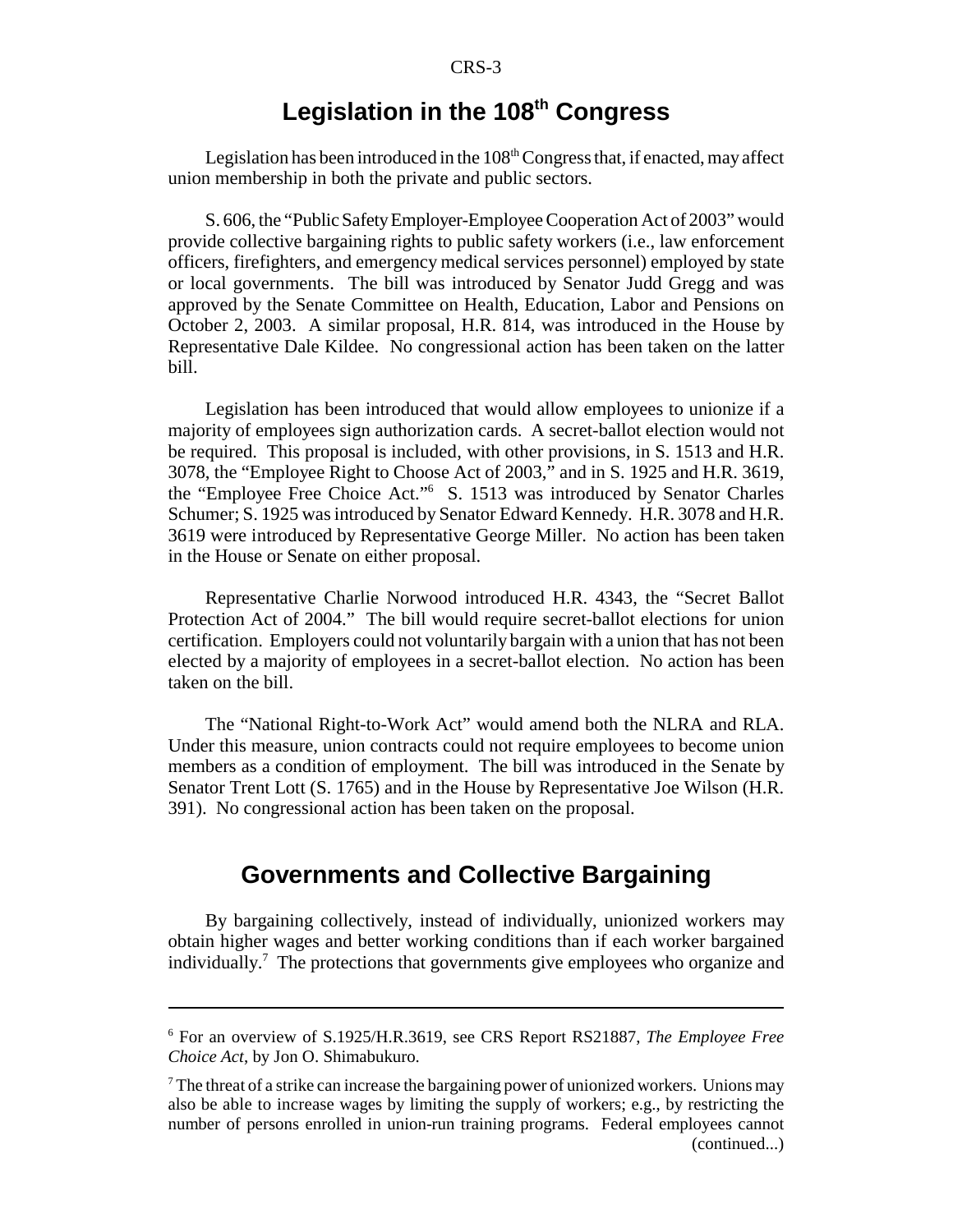bargain collectively are intended to achieve different policy objectives. These objectives include to increase the bargaining power of employees, to reduce earnings inequality, and to provide a means for improved communication between labor and management.

#### **Government Intervention in Labor Markets**

Governments may intervene in labor markets for a number of reasons. One of these reasons is to improve competition.<sup>8</sup> According to economic theory, competitive markets generally result in the most efficient allocation of resources, where resources consist of individuals with different skills, capital goods (e.g., computers, machinery, and buildings), and natural resources.

In competitive labor markets workers are paid according to the value of their contribution to output. Under perfect competition, wages include compensation for unfavorable working conditions. The latter theory, called the "theory of compensating wage differentials," recognizes that individuals differ in their preferences or tolerance for different working conditions — such as health and safety conditions, hours worked, holidays and annual leave, and job security.9

If labor markets do not fit the model of perfect competition, increasing the bargaining power of employees may raise wages and improve working conditions to levels that might exist under competitive conditions. In labor markets where a firm

 $7$  (...continued)

strike. The employees of most, but not all, state and local governments are not allowed to strike. Where state and local government employees are allowed to strike, the right often does not include public safety employees (e.g., policemen and firefighters). Daniel Quinn Mills, *Labor-Management Relations*, 5<sup>th</sup> ed. (New York: McGraw-Hill, 1994), pp. 306-307. (Hereafter cited as Mills, *Labor-Management Relations*.) Michael H. Cimini, "1982-97 State and Local Government Work Stoppages and Their Legal Background," *Compensation and Working Conditions*, vol. 3, fall 1998, pp. 33-34. Bruce E. Kaufman, *The Economics* of Labor Markets, 4<sup>th</sup> ed., Fort Worth, Dryden Press, 1994, pp. 275-280. (Hereafter cited as Kaufman, *The Economics of Labor Markets*.) Reynolds et al., *Labor Economics and Labor Relations*, p. 406.

<sup>&</sup>lt;sup>8</sup> The following conditions are generally cited as the characteristics of a competitive labor market: (1) There are many employers and many workers. Each employer is small relative to the size of the market. (2) Employers and workers are free to enter or leave a labor market and can move freely from one market to another. (3) Employers do not organize to lower wages and workers do not organize to raise wages. Governments do not intervene in labor markets to regulate wages. (4) Employers and workers have equal access to labor market information. (5) Employers do not prefer one worker over another equally qualified worker. Workers do not prefer one employer over another employer who pays the same wage for the same kind of work. (6) Employers seek to maximize profits; workers seek to maximize satisfaction. Reynolds et al., *Labor Economics and Labor Relations,* pp. 16-21.

<sup>9</sup> Randall K. Filer, Daniel S. Hamermesh, and Albert E. Rees, *The Economics of Work and* Pay, 6<sup>th</sup> ed. (New York: Harper Collins, 1996), pp. 376-390. (Hereafter cited as Filer et al., *The Economics of Work and Pay*.) Ronald G. Ehrenberg and Robert S. Smith, *Modern Labor Economics: Theory and Public Policy*, 7<sup>th</sup> ed. (Reading, MA: Addison-Wesley, 2000), pp. 251-259. (Hereafter cited as Ehrenberg and Smith, *Modern Labor Economics*.)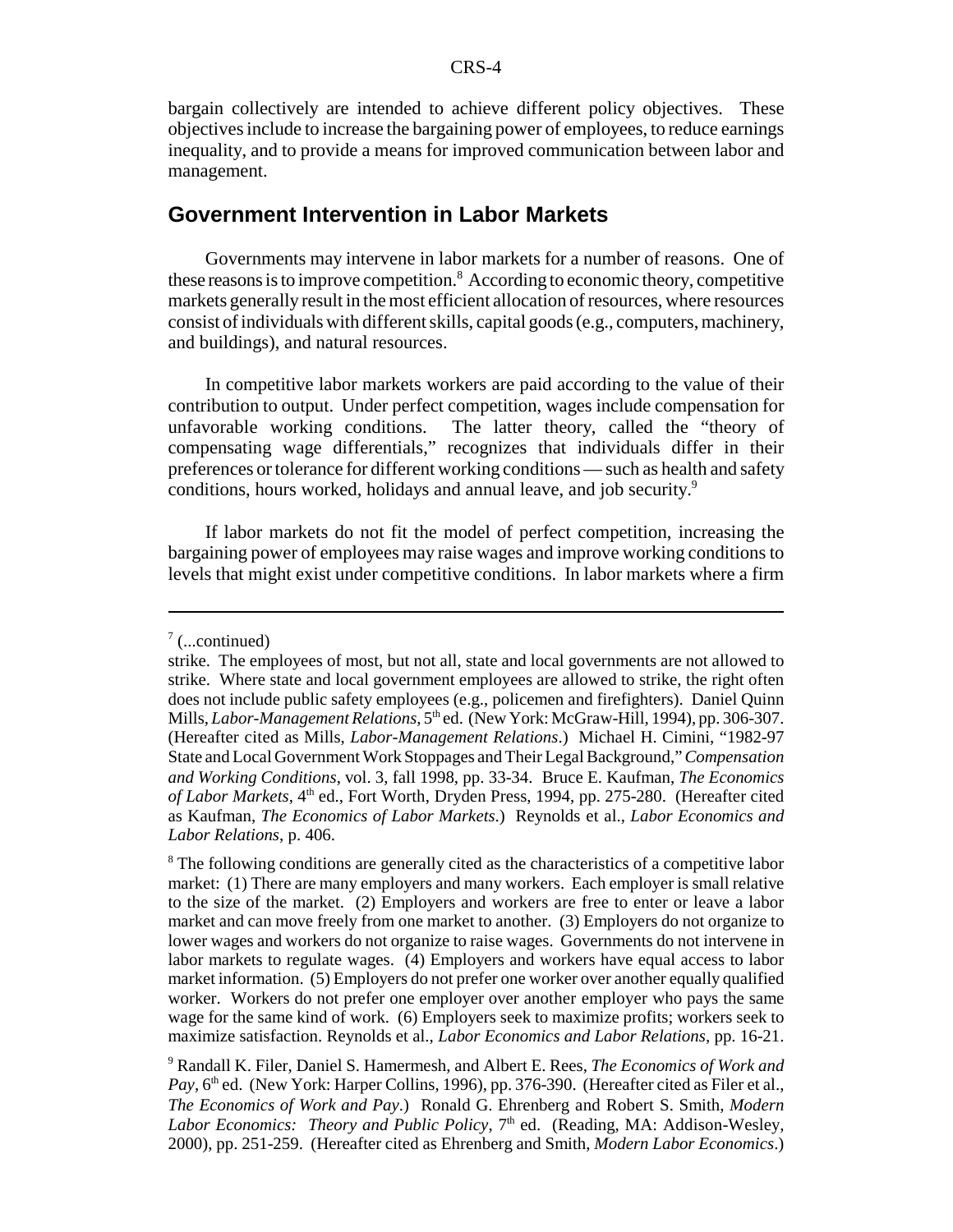is the only employer (called a monopsony) unions can, within limits, increase both wages and employment. $10$ 

If labor markets are already competitive, however, economists maintain that increasing the bargaining power of employees may result in a misallocation of resources. In competitive labor markets, higher union wages may reduce employment for union workers below the levels that would exist in the absence of unionization.<sup>11</sup> If unions lower employment in the unionized sector, they may also increase the supply of workers to employers in the nonunion sector, lowering the wages of nonunion workers.<sup>12</sup>

It can be difficult to determine the competitiveness of labor markets. First, identifying the appropriate labor market may be difficult. Labor markets can be local (e.g., for unskilled labor), regional, national, or even international (e.g., for managerial and professional workers). Second, labor market competitiveness is difficult to measure, and labor markets may change because of economic, technological, or policy changes.

### **Distribution of Earnings**

Competitive labor markets may result in a distribution of earnings that some policymakers find unacceptable. Thus, governments may intervene in labor markets to reduce inequality.13 Unionization may be a means of reducing earnings inequality. According to some economists, greater equality may, under certain conditions (e.g., such as the Great Depression of the 1930s), also increase aggregate demand and, therefore, reduce unemployment.

<sup>10</sup> Kaufman, *The Economics of Labor Markets*, pp. 277-280.

 $11$  In competitive labor markets, unions can offset the employment effect of higher wages by persuading consumers to buy union-made goods (e.g., campaigns to "look for the union label"), limiting competition from foreign made goods (e.g., though tariffs or import quotas), or negotiating contracts that require more workers than would otherwise be needed to perform certain tasks. Kaufman, *The Economics of Labor Markets*, pp. 276-277. Ehrenberg and Smith, *Modern Labor Economics*, p. 493. Toke Aidt and Zafiris Tzannatos, *Unions and Collective Bargaining: Economic Effects in a Global Environment* (Washington: The World Bank, 2002), p. 27. (Hereafter cited as Aidt and Tzannatos, *Unions and Collective Bargaining*.)

 $12$  If unions raise the wages of union workers and lower employment in the union sector, the supply of workers available to nonunion employers may increase, causing nonunion wages to fall (the "spillover" effect). On the other hand, nonunion employers, in order to discourage workers from unionizing, may pay higher wages (the "threat" effect). Ehrenberg and Smith, *Modern Labor Economics*, pp. 504-508.

 $13$  Governments may also intervene in private markets to produce "public" goods (e.g., national defense) or correct instances where the market price of a good does not fully reflect its social costs or benefits — called, respectively, negative and positive "externalities." Air and water pollution are frequently cited as examples of negative externalities; home maintenance and improvements are often cited as examples of positive externalities.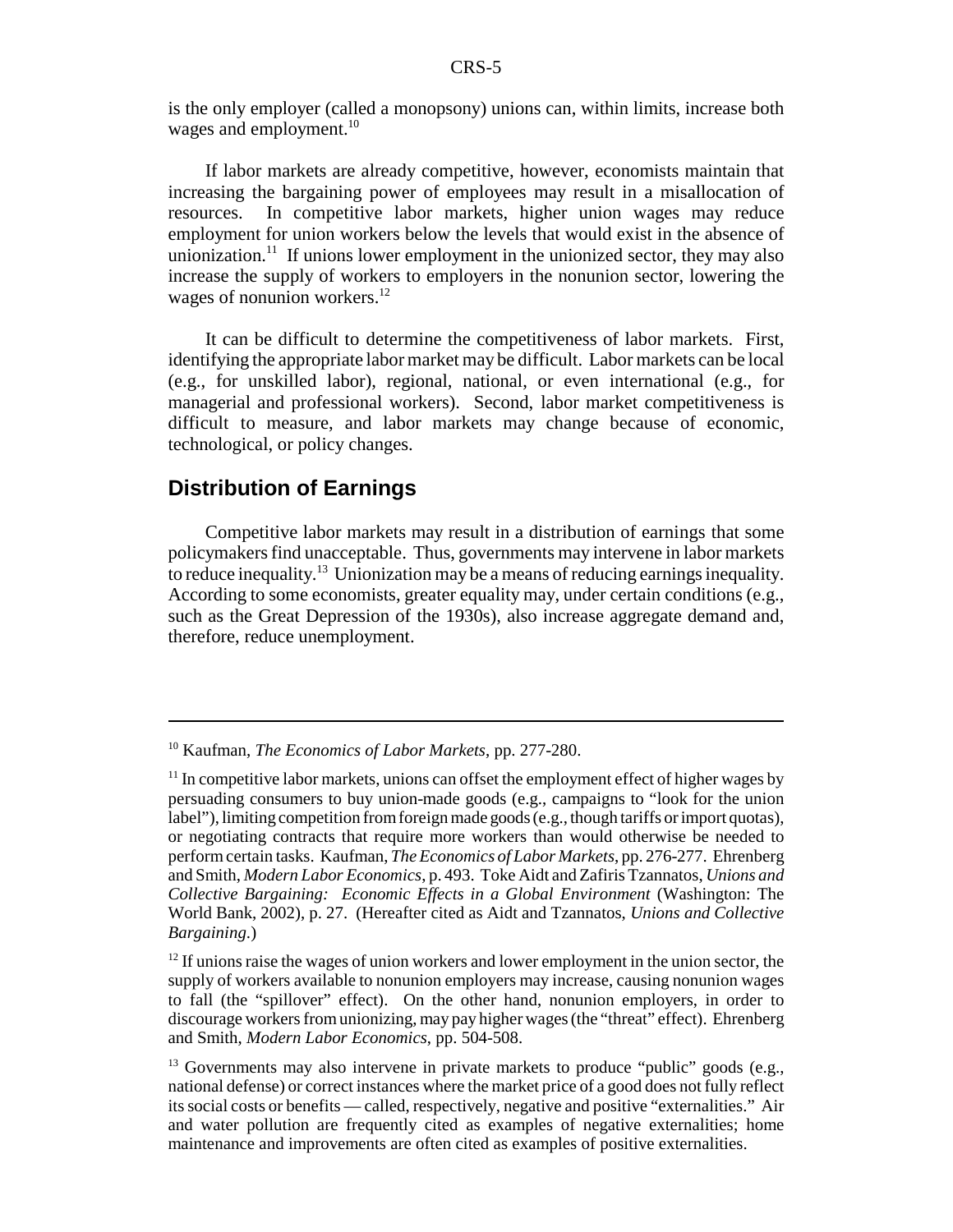## **Collective Voice**

Finally, an argument made by some economists is that unions give workers a "voice" in the workplace. According to this argument, unions provide workers an additional way to communicate with management. For instance, instead of expressing their dissatisfaction with an employer by quitting, workers can use dispute resolution or formal grievance procedures to resolve issues relating to pay, working conditions, or other matters.<sup>14</sup>

## **Economic Effects of Labor Unions**

This section summarizes the findings of selected research on the economic effects of labor unions.<sup>15</sup>

### **Earnings**

Numerous studies have attempted to measure the wage differential between union and nonunion workers. The results vary. But, in general, most studies find that, after controlling for individual, job, and labor market characteristics, the wages of union workers are in the range of 10% to 30% higher than the wages of nonunion workers.<sup>16,17</sup>

<sup>14</sup> Richard B. Freeman and James L. Medoff, "The Two Faces of Unionism," *Public Interest*, no. 57, fall 1979, pp. 70-73. Richard B. Freeman, "The Exit-Voice Tradeoff in the Labor Market: Unionism, Job Tenure, Quits, and Separations," *Quarterly Journal of Economics*, vol. 94, June 1980, pp. 644-645.

<sup>&</sup>lt;sup>15</sup> The summary is of research on U.S. labor markets, although some of the studies cited include both the United states and other countries.

<sup>16</sup> Filer et al, *The Economics of Work and Pay*, p. 489. Kaufman, *The Economics of Labor Markets*, p. 609. Kay E. Anderson, Philip M. Doyle, and Albert E. Schwenk, "Measuring Union-Nonunion Earnings Differences," *Monthly Labor Review*, vol. 113, June 1990, p. 26. Reynolds et al., *Labor Economics and Labor Relations*, pp. 515-517. Aidt and Tzannatos, *Unions and Collective Bargaining*, p. 42. For a review of several studies of the unionnonunion wage differential, see Javed Ashraf, "Union Wage Effects: An Overview of Recent Literature," *Labor Studies Journal*, vol. 19, summer 1994, pp. 3-24.

 $17$  Most, but not all, studies that use cross-sectional data have found a larger union wage premium than studies that use longitudinal data. (Kaufman, *The Economics of Labor Markets*, pp. 612-14.) A cross-sectional survey collects data at a single point in time from a sample of households or individuals. A longitudinal survey collects data at several points in time from the same sample of households or individuals. Surveys generally do not collect information on all personal characteristics that may affect individual pay; for example, motivation or work effort. By comparing the wages of individuals who move from nonunion to union jobs (or vice versa), longitudinal data can capture the effect of otherwise unobserved personal characteristics. Some research has concluded that the lower union wage premium found using longitudinal data is due to errors in measuring changes in union status. Steven Raphael, "Estimating the Union Earnings Effect Using a Sample of Displaced Workers," *Industrial and Labor Relations Review*, vol. 53, Apr. 2000, pp. 504, 513-516.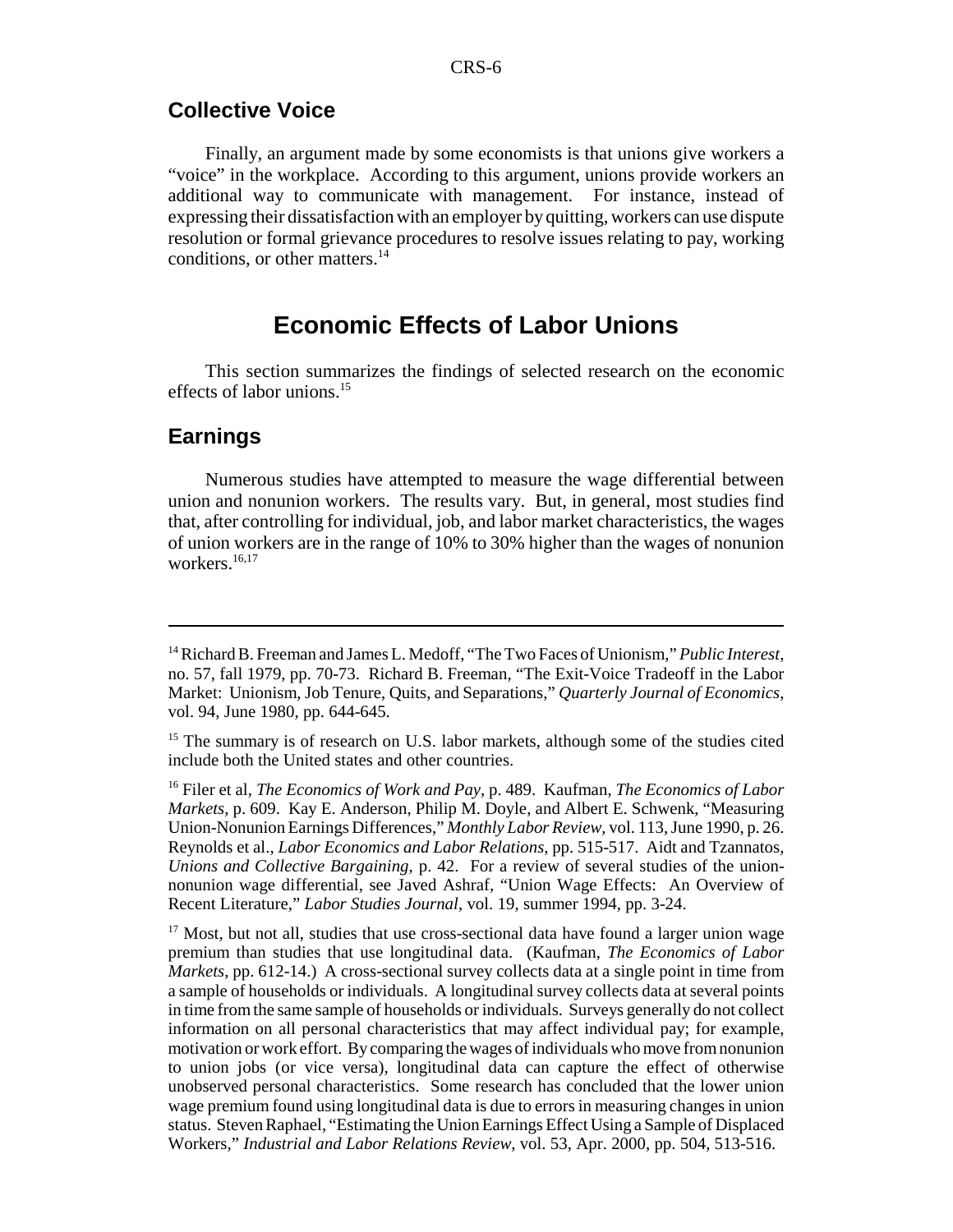Some evidence suggests that the wage premium for union workers has declined in recent years.18 One study concluded that, among wage and salary workers, the union wage differential in the late 1970s was approximately 21% to 23%. By 2000- 2001, the analysis concluded that the differential had fallen to 14%.19

Total compensation consists of both wages and fringe benefits (e.g., paid sick leave, health insurance, and pension plans). Union workers generally receive better or more generous fringe benefits than similar nonunion workers. Therefore, estimates of the union wage premium may understate the difference in total compensation between union and nonunion workers. On the other hand, if working conditions are less favorable for union than nonunion workers, analyses that do not control for differences in working conditions may overstate the difference in compensation between union and nonunion workers. $20,21$ 

The wage premium for union workers is generally larger for less skilled than for more skilled workers, greater for blue-collar than white-collar workers, larger for younger than older workers, and larger for less educated workers (high school graduates or high school dropouts) than college graduates. As a result, unions tend to compress wages (i.e., reduce inequality) within unionized sectors of the

<sup>&</sup>lt;sup>18</sup> Barry T. Hirsch, "Reconsidering Union Wage Effects: Surveying New Evidence on an Old Topic," *Journal of Labor Research*, vol. 25, spring 2004, pp. 245-252. Peter Turnbull, "What Do Unions Do Now?" *Journal of Labor Research*, vol. 24, summer 2003, p. 493. Kaufman, *The Economics of Labor Markets*, pp. 617-19. July 13, 2004. David G. Blanchflower and Alex Bryson, *What Effect Do Unions Have on Wages Now and Would "What Do Unions Do?" Be Surprised?*, National Bureau of Economic Research, Working Paper 9973, Sept. 2003, p. 9. (Hereafter cited as Blanchflower and Bryson, *What Effect Do Unions Have on Wages Now?*)

 $19$  The analysis is for wage and salary workers ages 16 and over. The analysis controls for both worker and job characteristics (e.g., education, potential work experience, marital status, race, gender, region, large metropolitan area, part-time employment, industry, and occupation). Barry T. Hirsch and David A. Macpherson, *Union Membership and Earnings Data Book: Compilations from the Current Population Survey* (Washington: Bureau of National Affairs, 2003), pp. 1-2, 7, 19.

<sup>20</sup> Filer et al, *The Economics of Work and Pay*, p. 493. Aidt and Tzannatos, *Unions and Collective Bargaining*, pp. 73-75. Kaufman, *The Economics of Labor Markets*, pp. 607, 629. Reynolds, et al., *Labor Economics and Labor Relations*, pp. 517-19. Ehrenberg and Smith, *Modern Labor Economics*, pp. 510-511.

 $21$  Some research has concluded that, for blue-collar workers, unionized firms tend to have more structured work settings, more hazardous jobs, less flexible work hours, a faster work pace, lower job satisfaction, and less employee control over the assignment of overtime hours. Therefore, part of the estimated union-nonunion earnings differential may compensate union workers for unfavorable working conditions. Ehrenberg and Smith, *Modern Labor Economics*, pp. 510-511. Kaufman, *The Economics of Labor Markets*, p. 613.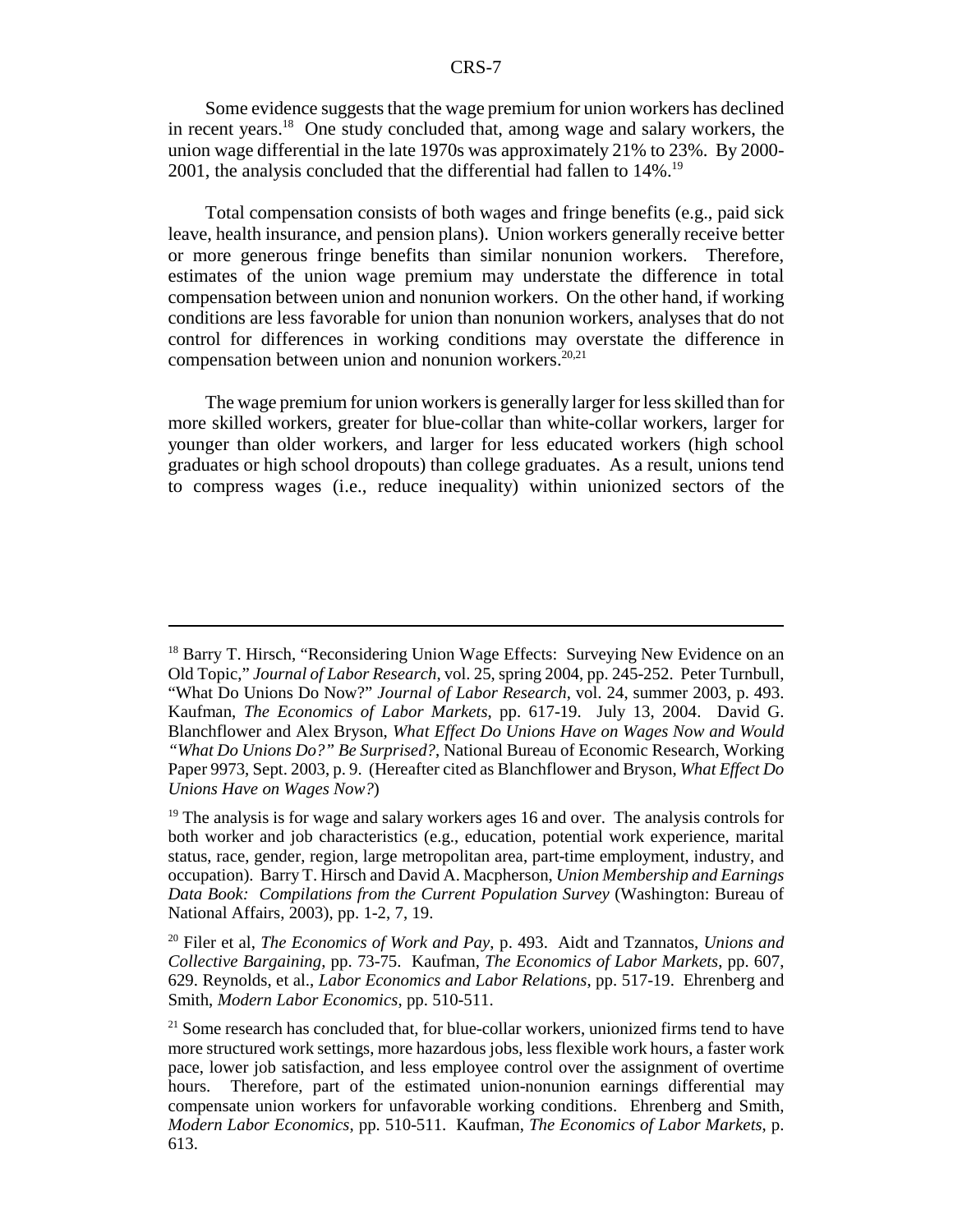economy.22 Some evidence suggests that unions reduce earnings inequality in the overall economy.23,24

## **Private and Public Sectors**

The wage gap between union and nonunion workers is generally larger in the private sector than in the public sector. Within the public sector, evidence suggests that the wage premium for union workers is greater for local government employees than for federal employees. $25$ 

#### **Gender**

Research has concluded that there is very little, if any, difference in the union wage premium between men and women.<sup>26</sup>

#### **Race**

Some, but not all, evidence indicates that the union wage premium is greater for nonwhites than whites. Some studies do not find a difference in the union wage premium between blacks and whites; other research concludes that the wage premium for black workers is 5 to 10 percentage points higher than the wage premium for white workers.<sup>27</sup>

<sup>22</sup> Blanchflower and Bryson, *What Effect Do Unions Have on Wages Now?* p. 8. David G. Blanchflower, *Changes Over Time in Union Relative Wage Effects in Great Britain and the United States*, National Bureau of Economic Research, Working Paper 6100, July 1997, p. 30. Aidt and Tzannatos, *Unions and Collective Bargaining*, pp. 53-54. Ehrenberg and Smith, *Modern Labor Economics*, p. 509.

<sup>23</sup> Filer et al, *The Economics of Work and Pay*, pp. 503-504. Reynolds et al., *Labor Economics and Labor Relations*, p. 527.

 $24$  For an examination of trends in the distribution of earnings among wage and salary workers, see CRS Report RL31616, *The Distribution of Earnings of Wage and Salary Workers in the United States, 1994-2002*, by Gerald Mayer.

<sup>25</sup> Aidt and Tzannatos, *Unions and Collective Bargaining*, pp. 52-53. Ehrenberg and Smith, *Modern Labor Economics*, p. 508. Kaufman, *The Economics of Labor Markets*, p. 626.

<sup>26</sup> Blanchflower and Bryson, *What Effect Do Unions Have on Wages Now?* p. 10. Kaufman, *The Economics of Labor Markets*, p. 612. Aidt and Tzannatos, *Unions and Collective Bargaining*, p. 49.

<sup>27</sup> Lawrence Mishel, Jared Bernstein, Heather Boushey, *The State of Working America: 2002/2003* (Ithaca: Cornell University Press, 2003), pp. 191-192. Aidt and Tzannatos, *Unions and Collective Bargaining*, pp. 50-51. Ehrenberg and Smith, *Modern Labor Economics*, p. 509.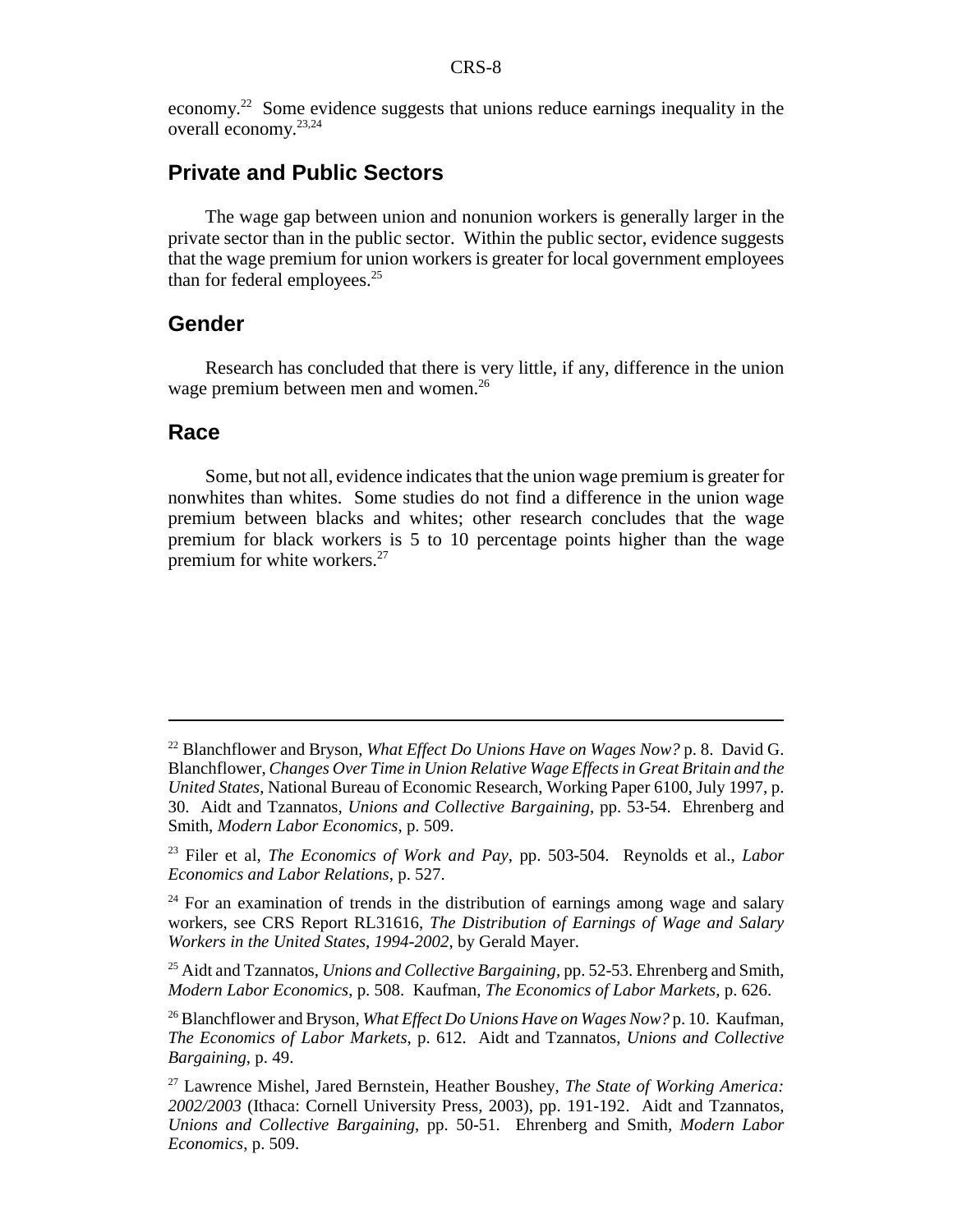#### **Job Tenure and Quit Rates**

Job tenure tends to be greater and quit rates lower among unionized workers.<sup>28</sup> Higher wages attract more applicants, resulting in larger applicant queues, giving employers a larger pool from which to hire qualified workers. As a result, some evidence indicates that the "quality" of union workers may be better than that of nonunion workers doing the same kind of work.<sup>29</sup> Quit rates may also be lower among union employees if unions give workers and management a means to improve communications and resolve issues.

## **Productivity**

Unions can potentially have both beneficial and harmful effects on labor productivity. Restrictive work rules may harm productivity by limiting the ability of management to assign work or introduce new technology. Higher wages may reduce investment in equipment and lower spending on research and development. On the other hand, higher wages may attract better workers and cause employers to substitute machinery and equipment for labor (i.e., increasing the amount of fixed capital per worker). A lower quit rate may create an incentive for employers to provide more firm-specific training. Union firms may also hire more professional managers and adopt more efficient management practices.<sup>30</sup>

Evidence on the effect of unions on labor productivity is mixed. According to some research, the effect of unions on productivity varies across industries.<sup>31</sup> Some

<sup>28</sup> Aidt and Tzannatos, *Unions and Collective Bargaining*, p. 65. Reynolds et al., *Labor Economics and Labor Relations*, pp. 535-537.

<sup>29</sup> Filer et al, *The Economics of Work and Pay*, pp. 284-285, 493. In theory, persons will voluntarily change jobs if the expected gain from changing jobs (where one is offered) is greater than the expected gain from staying in the job they have, less the cost of changing jobs.

 $30$  For a summary of the beneficial and harmful effects of unions on labor productivity, see Chrisom Doucouliagos and Patrice Laroche, "What Do Unions Do to Productivity? A Meta-Analysis," *Industrial Relations*, vol. 42, Oct. 2003, pp. 651-655.

 $31$  In office building construction, unionized workers were found to be more productive than nonunion workers. A study of the cement industry concluded that labor productivity was greater in unionized firms. (Filer et al, *The Economics of Work and Pay*, p. 514.) According to one study, labor unions have no affect on productivity growth in manufacturing, but have a negative effect on productivity in the construction industry. (Steven Allen, "Productivity Levels and Productivity Change Under Unionism," *Industrial Relations*, vol. 27, winter 1988, pp. 103-104, 107-108.) A study of underground coal mines concluded that unions organized workers in more productive mines, which accounted for a positive relationship between unions and productivity. After controlling for differences in mine productivity, the study concluded that unions have a negative effect on productivity. (Brian Chezum and John E. Garen, "Are Union Productivity Effects Overestimated? Evidence from Coal Mining," *Applied Economics*, vol. 30, July 1998, p. 918.) A study of western U.S. sawmills concluded that productivity was lower in unionized than in nonunionized mills. (Merwin W. Mitchell and Joe A. Stone, "Union Effects on Productivity: Evidence from Western U.S. (continued...)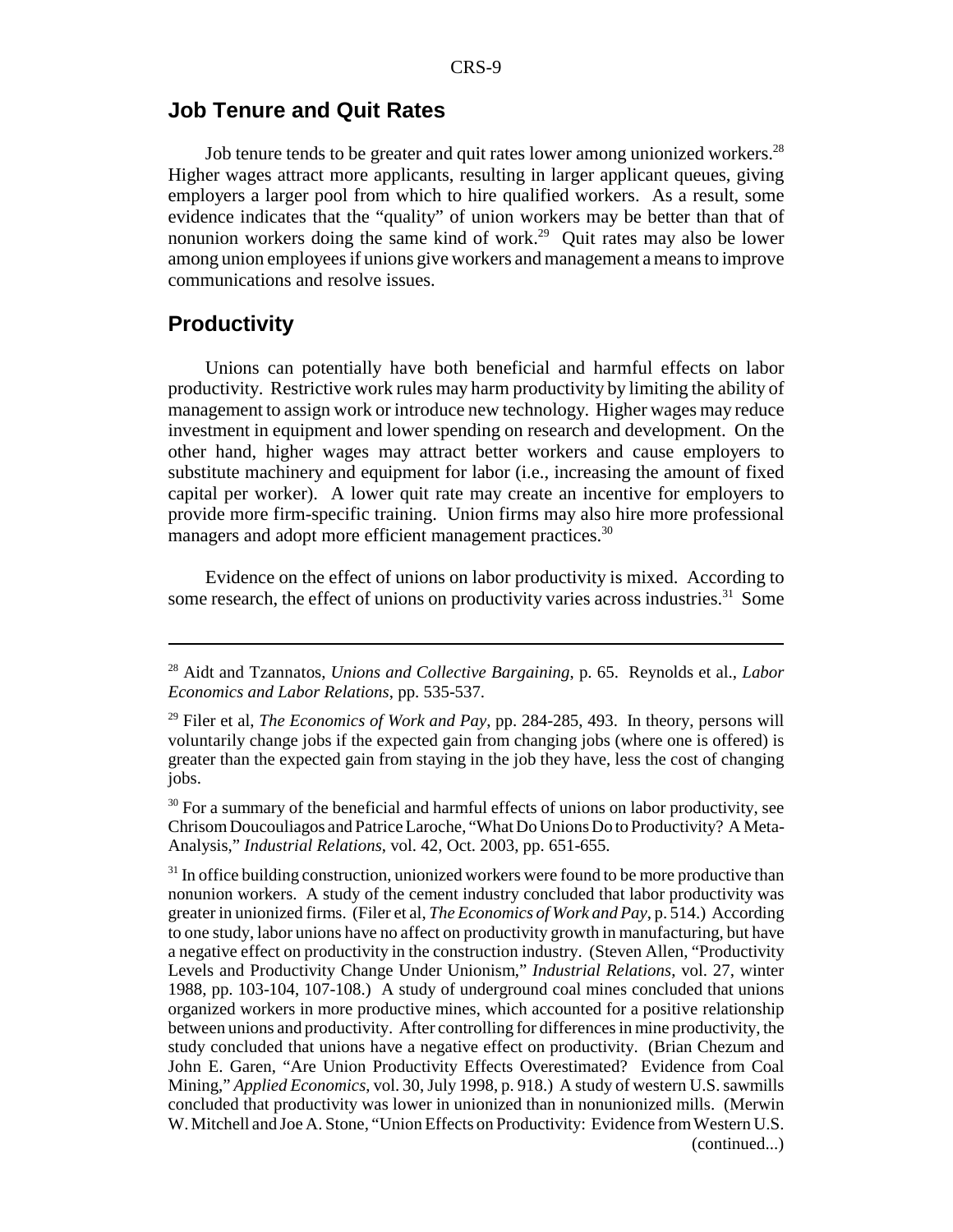research has concluded that the effect of unions on productivity may depend, in part, on the quality of labor-management relations. In particular, if unions improve labor management communications, unions may have a positive effect on productivity.<sup>32</sup>

### **Profits**

Finally, research suggests that unions reduce a firm's rate of profit. Some evidence indicates that the effect of unions on profits is greater in concentrated industries where profits may be relatively higher because firms have the ability to influence the prices of their products.<sup>33,34</sup> Other research concludes that unions reduce profits in general, regardless of the ability of firms to influence prices.<sup>35</sup>

## **Trends in Union Membership**

Union membership in the United States has declined significantly in recent decades. The number of union members peaked in 1979 at an estimated 21.0 million.<sup>36</sup> In 2003, an estimated 15.8 million workers were union members. See **Table A1** in **Appendix A**. 37

As a percent of workers, union membership can be represented in different ways (e.g., as a percent of the labor force or as a percent of wage and salary workers). Each approach has its advantages and disadvantages. The labor force includes both employed and unemployed workers. Union membership as a percent of the labor force would be the broadest measure of union membership. But such a measure may be more sensitive than other measures to changes in the unemployment rate. Union

 $31$  (...continued)

Sawmills," *Industrial and Labor Relations Review*, vol. 46, Oct. 1992, pp. 141-142.)

<sup>32</sup> Kaufman, *The Economics of Labor Markets*, pp. 631-634. Reynolds et al., *Labor Economics and Labor Relations*, pp. 537-540. Ehrenberg and Smith, *Modern Labor Economics*, p. 512. Aidt and Tzannatos, *Unions and Collective Bargaining*, p. 70.

<sup>33</sup> Aidt and Tzannatos, *Unions and Collective Bargaining*, p. 68. Filer et al., *The Economics of Work and Pay,* pp. 515-516. Ehrenberg and Smith, *Modern Labor Economics*, pp. 512- 513. Barry T. Hirsch, "Union Coverage and Profitability Among U.S. Firms," *Review of Economics and Statistics*, vol. 73, Feb. 1991, pp. 74-76. Paula B. Voos and Lawrence R. Mishel, "The Union Impact on Profits: Evidence from Industry Price-Cost Margin Data," *Journal of Labor Economics*, vol. 4, Jan. 1986, pp. 105-109.

<sup>&</sup>lt;sup>34</sup> A common measure of economic concentration is the percent of industry output accounted for by the four largest firms. Paul A. Samuelson and William D. Nordhaus, *Microeconomics*, 16<sup>th</sup> ed. (New York: McGraw-Hill, 1992), pp. 170-171.

<sup>35</sup> William F. Chappell, Walter J. Mayer, and William F. Shughart II, "Union Rents and Market Structure Revisited," *Journal of Labor Research*, vol. 12, winter 1991, pp. 35-37.

<sup>&</sup>lt;sup>36</sup> Beginning in 1977 a union member is a wage and salary worker who belongs to a labor union or an employee association that is similar to a union.

 $37$  The percentages shown in the graphs in this report are based on the estimates shown in the tables in **Appendix A**.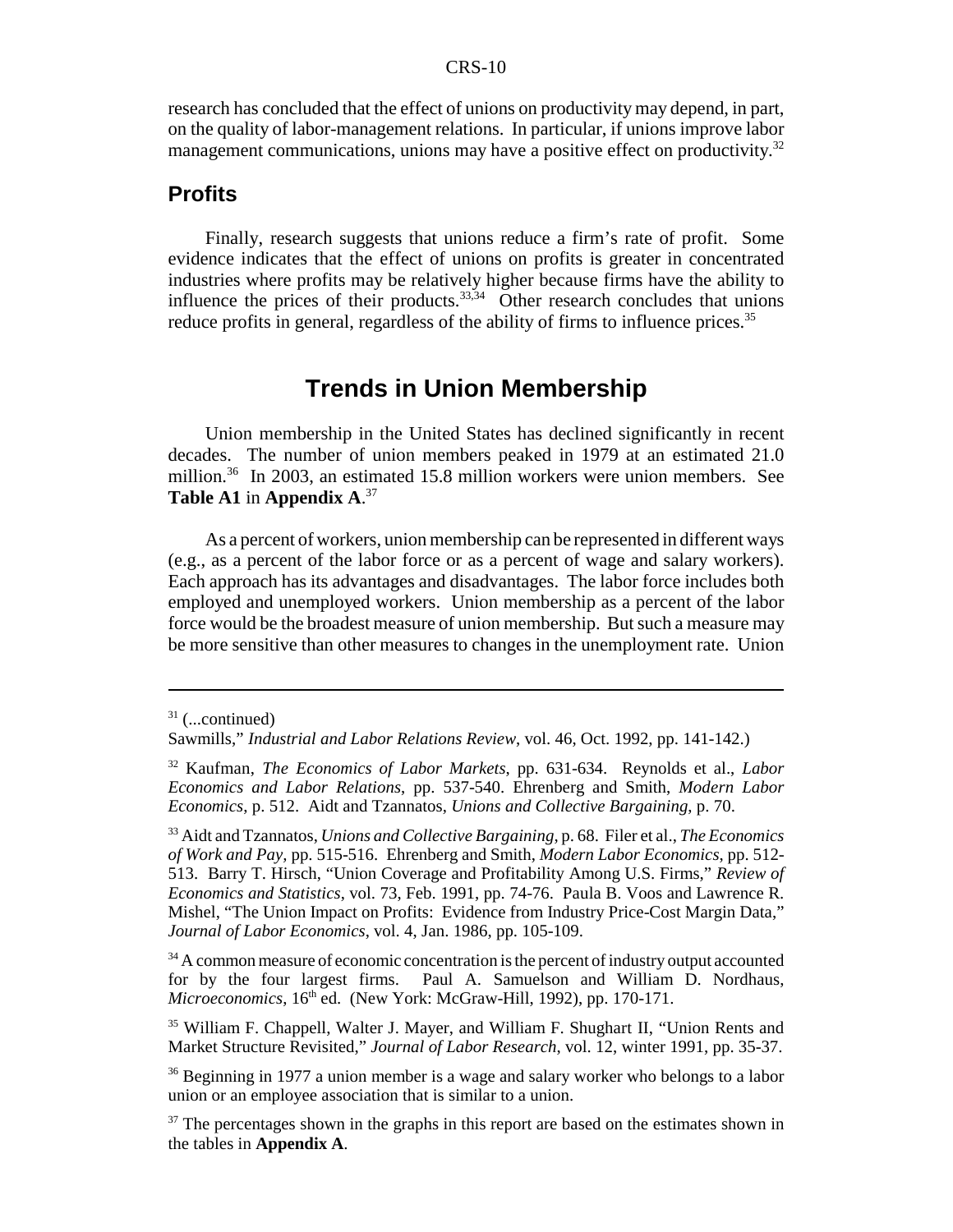membership is often represented as a percent of nonagricultural employment. Although union membership in the agriculture industry is small, such calculations may exclude from the denominator an industry that is included in the numerator. Union membership is also represented as a percent of wage and salary employment. One of the possible economic effects of unions, however, is that they may reduce employment in the union sector of the economy and increase the supply of labor to the nonunion sector of the economy. This is called the "spillover" effect. The nonunion sector of the economy includes both nonunion wage and salary workers and nonunion self-employed workers. Workers not in the union sector have the option, therefore, of nonunion wage and salary employment or nonunion self-employment. But self-employed workers are, in effect, both employer and employee and, therefore, do not unionize.

**Figure 1** shows union membership as a percent of three measures of employment: (a) total employment, (b) wage and salary employment, and (c)



**Figure 1. Union Membership as a Percent of Employment, 1930-2003**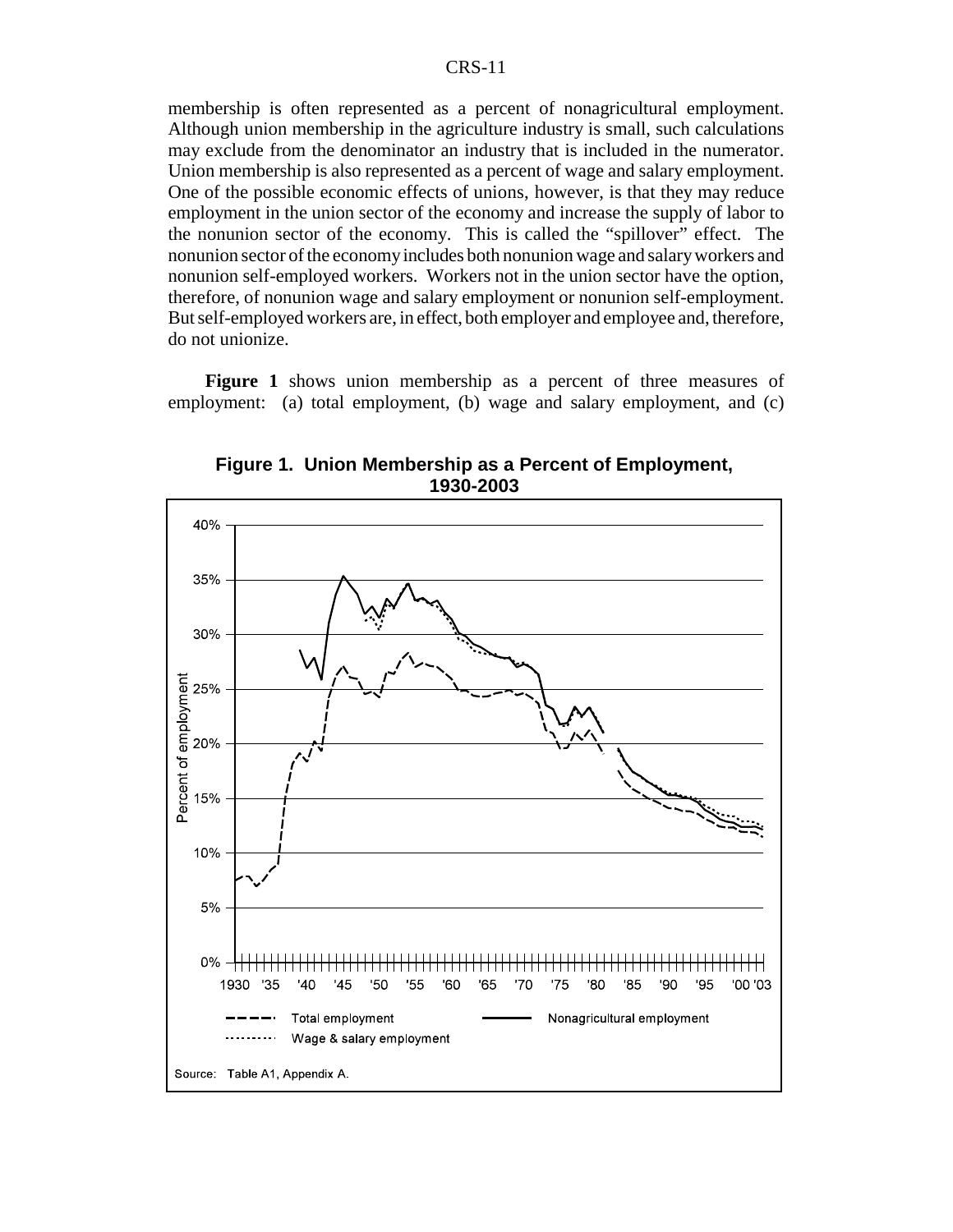nonagricultural wage and salary employment.<sup>38</sup> Union membership as a percent of employed workers is lower than union membership as a percent of wage and salary workers. Reflecting the relative decline in agricultural employment and the number of self-employed workers, the three series have converged somewhat over the past half century.<sup>39</sup>

As a percent of nonagricultural employment, union membership peaked at 35.4% in 1945. As a percent of wage and salary employment and a percent of total employment, union membership peaked in 1954 at 34.8% and 28.3%, respectively. In 2003, 12.4% of wage and salary workers, 12.1% of nonagricultural workers, and 11.5% of all employed workers were union members.

Some workers are represented by a collective bargaining agreement but are not union members. In 2003, an estimated 1.7 million workers were covered by a union contract but were not union members. From 1994 to 2003, the percentage of employed workers who were represented by a union fell from  $1.7\%$  to  $1.2\%$ .<sup>40</sup>

If the union wage premium has declined in recent years (as discussed above), lower union membership may account for part of this decline. The decline in union membership may have also moderated some of the other economic effects of unions discussed above (e.g., on profitability and productivity).

## **Characteristics of Union Membership**

This section examines selected demographic, social, and economic characteristics of union members in the United States. The analysis examines trends in union membership from 1994 to 2003 (or 2002, for industry and occupation). The analysis examines union membership as a percent of employed persons ages 16 and over. The data are from the monthly Current Population Survey (CPS), which is conducted by the Census Bureau for the Bureau of Labor Statics (BLS). See **Appendix B** for a description of data and methodology.

<sup>&</sup>lt;sup>38</sup> The definition of wage and salary workers used by the Bureau of Labor Statistics (BLS) includes incorporated self-employed workers. Self-employed incorporated workers are employees of a corporation. In its calculations of union membership rates, however, BLS generally excludes both incorporated and unincorporated self-employed workers.

 $39$  From 1948 to 2003, the percentage of workers employed in agriculture declined from 13.1% to 1.7%. U.S. Department of Labor, Bureau of Labor Statistics, *Labor Force Statistics Derived From the Current Population Survey, 1948-87*, Bulletin 2307, Aug. 1988, p. 625. U.S. Department of Labor, Bureau of Labor Statistics, *Employment and Earnings*, vol. 51, Jan. 2004, p. 219. For a discussion of the trend in self-employment, see CRS Report RL32387, *Self-Employment as a Contributor to Job Growth and as an Alternative Work Arrangement*, by Linda Levine.

<sup>&</sup>lt;sup>40</sup> Unless stated otherwise, the differences and changes in union membership or coverage discussed in the text are significant at the 95% confidence level. See **Appendix B** for a discussion of confidence levels.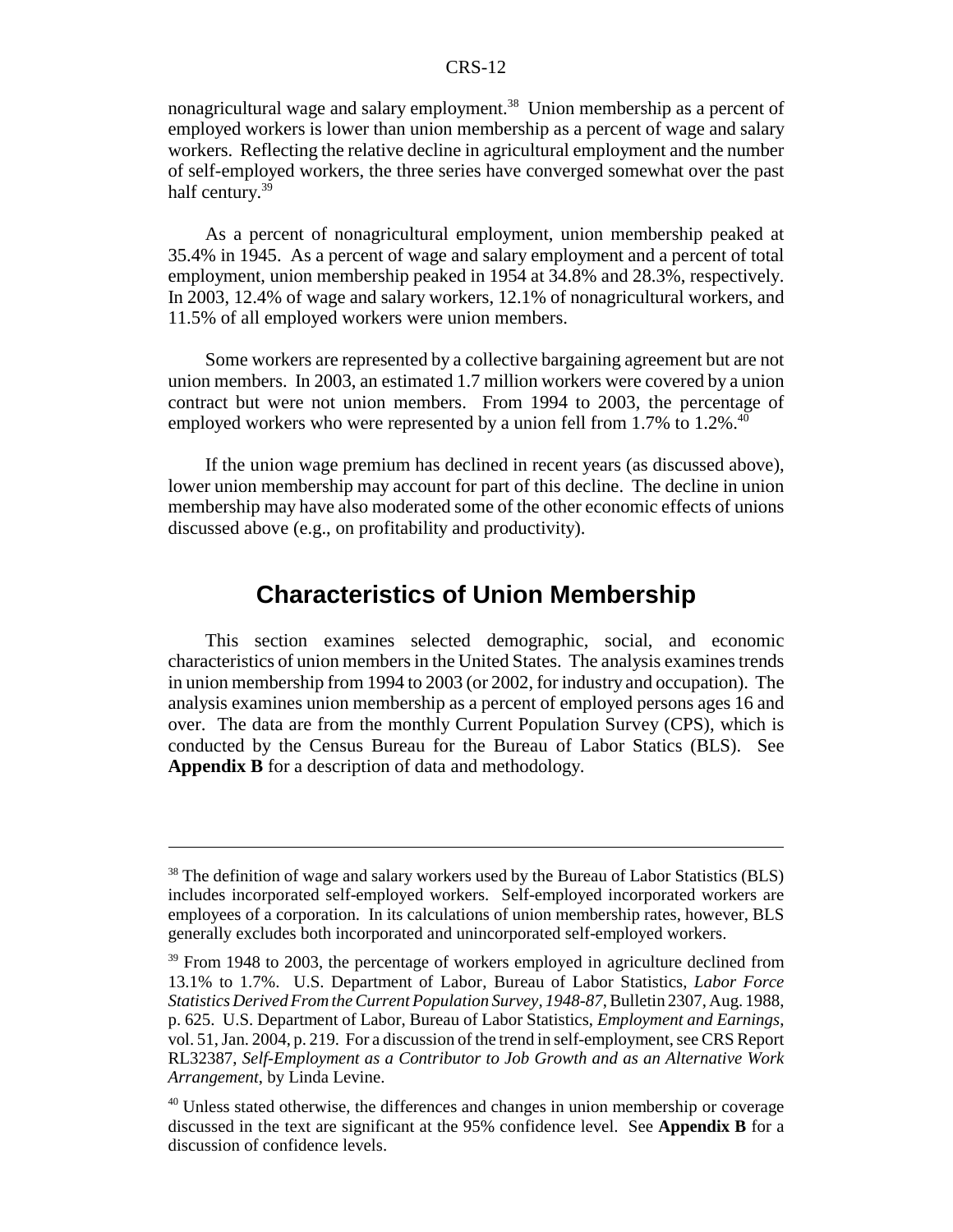### **Gender**

**Figure 2** shows that men are more likely than women to be union members. In 2003, 12.3% of men were union members, compared to 10.5% of women. From 1994 to 2003, union membership declined among both men and women. The decline in union membership was greater for men (2.9 percentage points) than for women (1.3 percentage points).

**Table A2** in **Appendix A** also shows theat union members are more likely to be male than female.

### **Age**

**Figure 3** shows that workers between the ages of 45 and 64 are more likely than younger workers or workers ages 65 and over to be union members. In 2003, 14.7% of workers ages 45 to 64 were union members. By comparison, 5.0% of workers ages 16 to 24 and 11.3% of workers ages 25 to 44 were union members.

From 1994 to 2003, except for persons ages 65 and over, union membership declined among all age groups. The largest declines were among persons ages 35-44 (3.8 percentage points) and persons ages 45-54 (3.7 percentage points).41

#### **Figure 2. Union Membership Rates of Men and Women, 1994-2003**



**Figure 3. Union Membership Rates by Age, 1994-2003**



<sup>&</sup>lt;sup>41</sup> From 1994 to 2003, union membership among persons ages 45 to 64 increased (from 6.2) to 7.1 million), while membership among persons under 45 decreased (from 10.3 to 8.4 million). However, during the period, the percentage of employed workers ages 45 to 64 increased from 28.1% to 35.2%. From 1994 to 2003, the percentage of union members who were between 45 and 64 increased from 37.2% to 45.3%. See **Table A3**.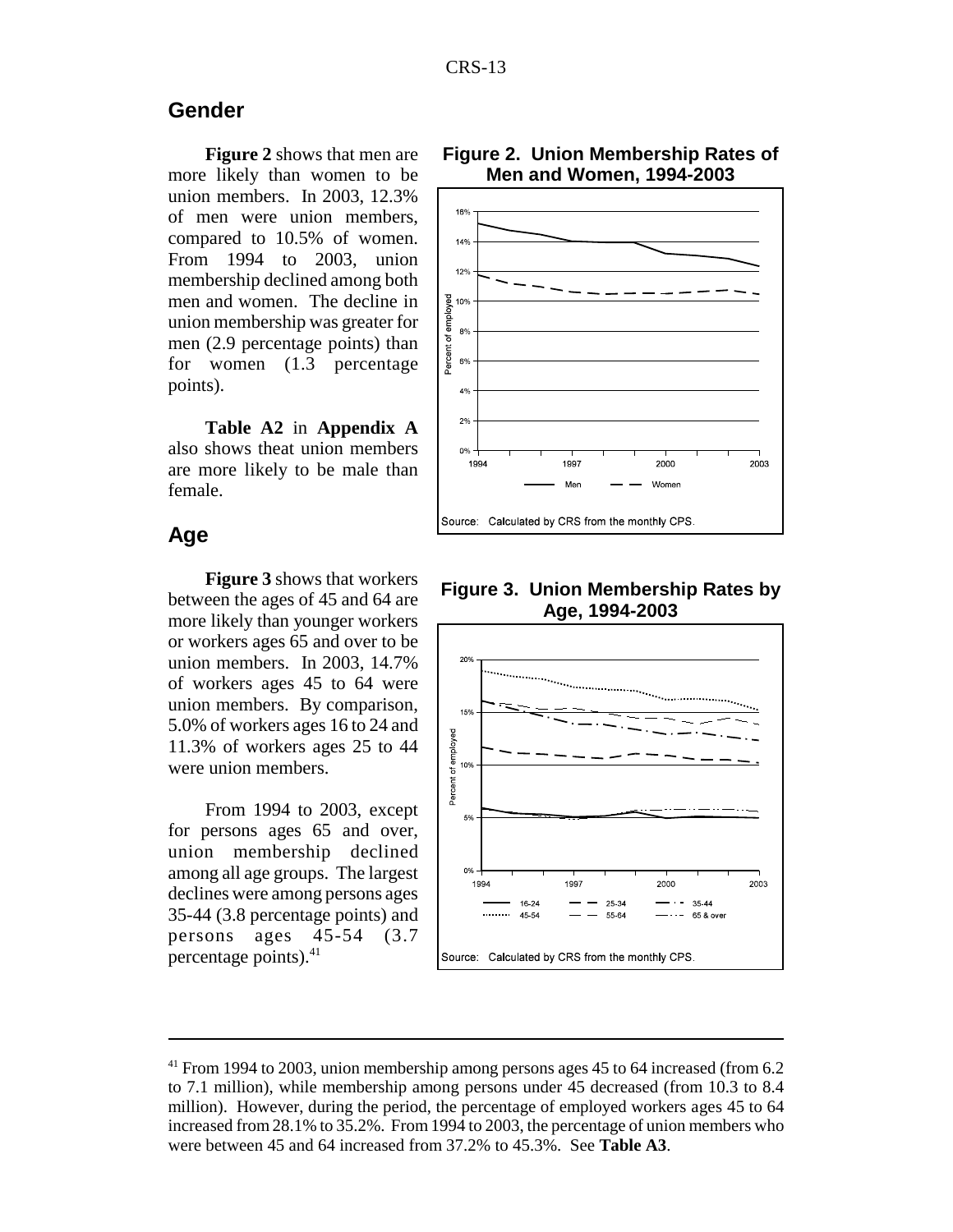**Table A3** shows that, in 2003, over half (58.0%) of union members were between the ages of 35 and 54.

#### **Race**

A majority of union members are white: 79.5% in 2003. However, **Figure 4** shows that blacks are more likely than whites or other races to be union members. In 2003, 15.6% of blacks were union members, compared to 11.0% of whites.

 From 1994 to 2003, union membership declined for all racial groups. Union membership among blacks declined by 4.0 percentage points, and by 1.9 percentage points among whites.42

One reason for the higher rate of union membership among blacks is that blacks are more likely to be employed in the public





sector, where union membership is greater than in the private sector (see "Private and Public Sectors" below). In 2003, 15.0% of public sector workers were black, compared to 10.0% of private sector workers. (See **Appendix B** for an explanation of how individuals are categorized by race.)

## **Hispanic Origin**

**Figure 5** shows that union membership is greater among non-Hispanic workers than among Hispanic workers.<sup>43</sup> In 2003, 11.7% of non-Hispanic workers were union members, compared to 9.9% of Hispanic workers.

 $42$  The estimates for 2003 of the number of workers by race are not strictly comparable to estimates for earlier years. See **Appendix B**.

<sup>&</sup>lt;sup>43</sup> Hispanics can be of any race.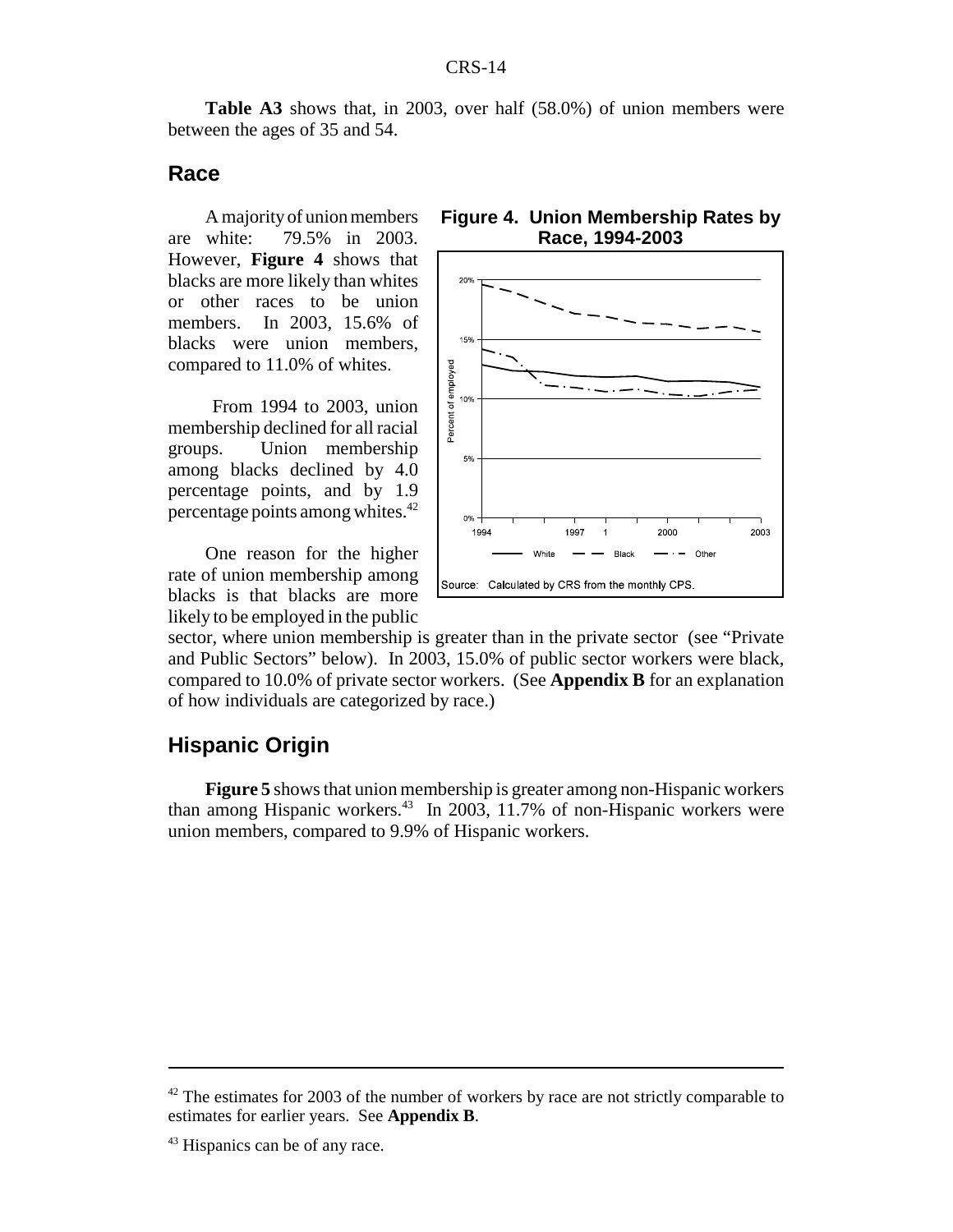From 1994 to 2003, the number of Hispanic workers increased from 10.8 to 17.3 million. During this period, Hispanic workers as a percentage of employed workers increased from 8.8% to 12.6%. Reflecting the increase in the number of Hispanic workers, the number of unionized Hispanic workers increased from 1.4 to 1.7 million. However, the decline in union membership from 1994 to 2003 was greater among Hispanic (3.3 percentage points) than non-Hispanic workers (2.0 percentage points). $44$ 

### **Educational Attainment**

**Figure 6** shows that workers with less than a high school education are least likely to be union members, while workers with advanced college degrees are most likely to be union members. In 2003, 6.6% of workers who had not graduated from high school were union members, compared to 15.4% of workers with an advanced degree. But more union members have only a high school education or less (6.1 million in 2003) than have a bachelor's or advanced degree (5.1 million in 2003).

 From 1994 to 2003, union membership declined among all educational groups. The decline was greatest among workers with a high school education or less.





**Figure 6. Union Membership Rates by Level of Education, 1994-2003**



The percentage of union members with a bachelor's or advanced degree has increased. In 1994, 46.6% of union members had a high school education or less;

<sup>&</sup>lt;sup>44</sup> The estimate of the number of Hispanic workers for 2003 is not strictly comparable to estimates for earlier years. See **Appendix B**.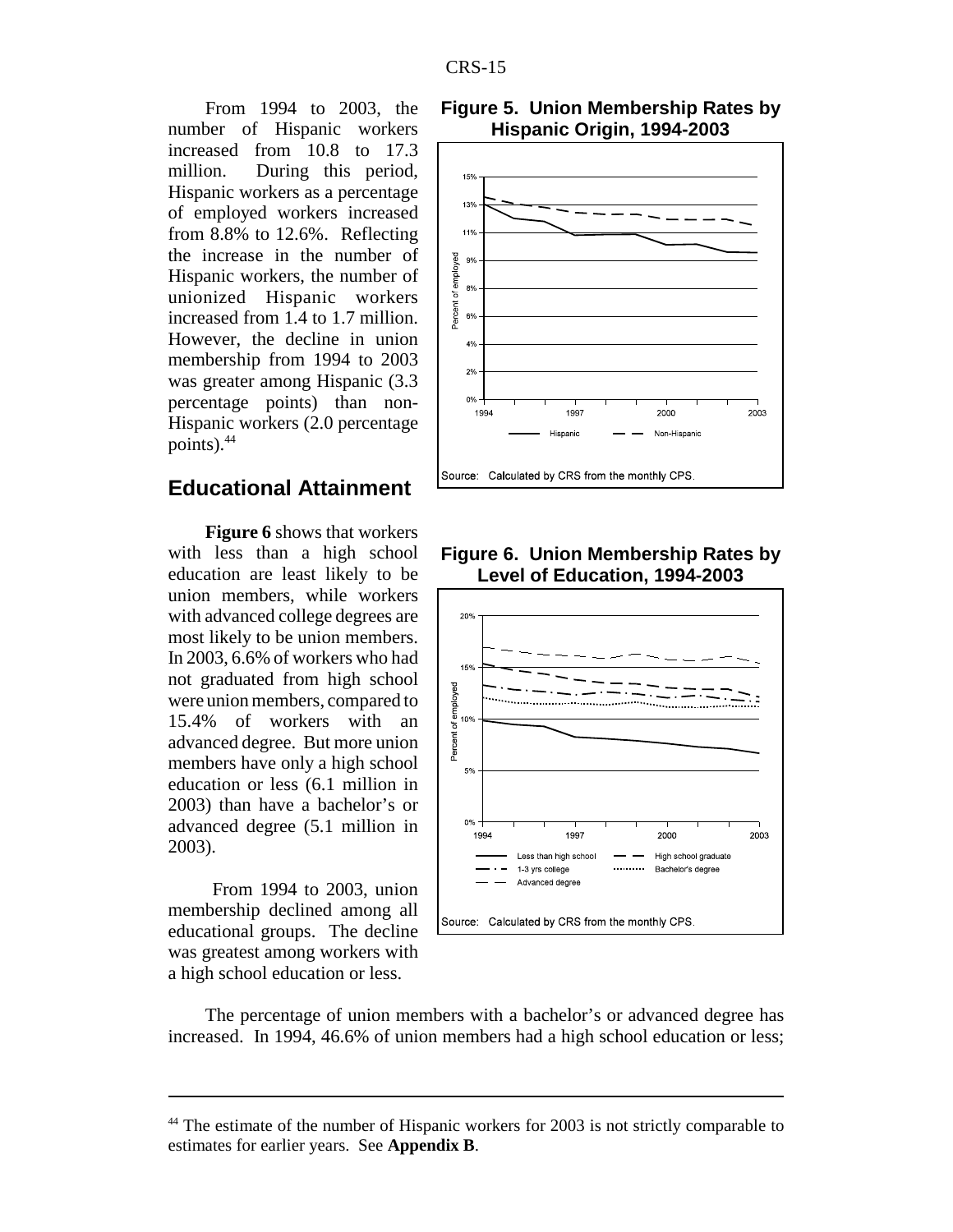25.3% had a bachelor's or advanced degree. By 2003, 38.7% of union members had a high school education or less, and 32.1% had a bachelor's or advanced degree.

In 2003, almost three-fourths (73.6%) of union members with a bachelor's or advanced degree were employed in the public sector, mostly for state (16.4%) and local (52.4%) governments. The largest percentage of these employees (43.6%) were preschool, elementary, secondary, and special education teachers.

### **Private and Public Sectors**

Union members are more likely to be employed in the private than the public sector. In 2003, an estimated 8.5 million union members were employed in the private sector, compared to an estimated 7.3 million union members employed in the public sector. However, **Figure 7** shows that the rate of union membership in the public sector is significantly greater than in the private sector. In 2003, 37.2% of public sector employees and 7.2% of private sector employees were union members. In addition, from 1994 to 2003, the percentage of union members employed in the public sector increased from 42.4% to 46.4%.



#### **Figure 7. Union Membership Rates in the Public and Private Sectors, 2003**

From 1994 to 2003, union membership declined from 38.7% to 37.2% in the public sector and from 9.2% to 7.2% in the private sector.

The relative increase in the number of union members who are employed in the public sector may account for part of the reported decline in the union wage premium (i.e., the union wage premium is smaller in the public than private sector). In addition, some evidence suggests that the decline in union membership in the private sector has contributed to rising earnings inequality.<sup>45</sup>

Several reasons have been given for the decline in union membership in the private sector. Changes in employment by industry, occupation, and region are often cited as contributing factors.<sup>46</sup> Historically, unionization in the private sector has

<sup>&</sup>lt;sup>45</sup> Martin A. Asher and Robert H. DeFina, "The Impact of Changing Union Density on Earnings Inequality: Evidence from the Private and Public Sectors," *Journal of Labor Research*, vol.18, summer 1997, pp. 426.

<sup>46</sup> Henry S. Farber, "The Decline of Unionization in the United States: What Can be (continued...)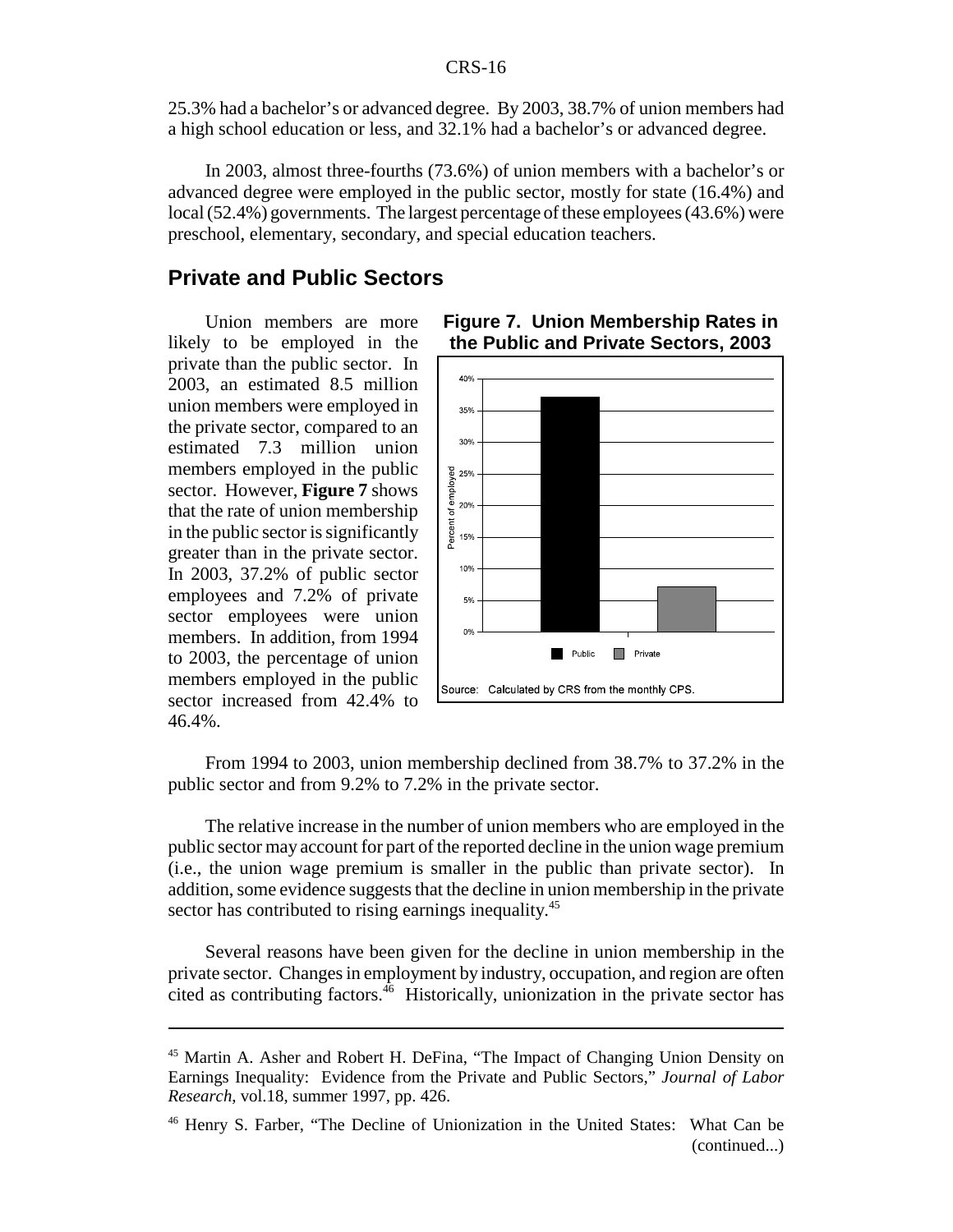been greatest in four industrial groups: construction; manufacturing; mining; and transportation, utilities, and communications. From 1994 to 2002, the percentage of workers employed in manufacturing and mining declined from 16.9% to 13.6%.<sup>47</sup> Blue-collar jobs as a percent of total employment declined from 25.5% to 23.6%.<sup>48</sup> And the share of employment in the mountain and southern states, where there tends to be less unionization, has increased. From 1994 to 2003, the share of the workers employed in the mountain states increased from 6.0% to 6.7% and in the south Atlantic states from 18.0% to 18.5%. See **Appendix B** for regional state groupings.

Increased competition is also cited as a reason for the decline in union membership in the private sector. In some industries (e.g., airlines, trucking, and telecommunications), deregulation has increased competition among existing firms and led to the entry of nonunion employers.<sup>49</sup> Increased foreign competition has also led American firms to look for ways to lower costs. Unionized firms may seek wage concessions from unionized workers or move production to nonunion locations.<sup>50,51</sup>

In addition, employers may have become more sensitive to employee concerns, resulting in greater job satisfaction among nonunion workers and reducing the demand for unionization. On the other hand, management may have become more sophisticated in opposing attempts by workers to unionize.<sup>52</sup>

Slower employment growth in union firms may have also contributed to the decline in the proportion of the workforce that is organized.<sup>53</sup>

48 Blue-collar workers are defined here as the sum of "precision production, craft, and repair" workers and "operators, fabricators, and laborers." See **Table A10**.

49 James Peoples, "Deregulation and the Labor Market," *Journal of Economic Perspectives*, vol. 12, summer 1998, pp. 111-112.

50 Reynolds et al., *Labor Economics and Labor Relations*, pp. 421-426.

<sup>51</sup> In the United States the total level of trade (exports plus imports) as a share of gross domestic product (GDP) grew from 9% in 1960 to 22% in 2000. CRS Report RL32350, *Deindustrialization of the U.S. Economy: The Roles of Trade, Productivity, and Recession*, by Craig K. Elwell.

52 Mills, *Labor-Management Relations*, pp. 80-81. Reynolds et al., *Labor Economics and Labor Relations*, pp. 427-428. For a discussion of management efforts to discourage unionization, see Morris M. Kleiner, "Intensity of Management Resistance: Understanding the Decline of Unionization in the Private Sector," *Journal of Labor Research*, vol. 22, summer 2001, pp. 519-540.

<sup>53</sup> According to one review of the literature, studies have typically found that employment growth in nonunionized firms is three to five percentage points greater than in unionized firms. (Aidt and Tzannatos, *Unions and Collective Bargaining*, p. 64.) A study of (continued...)

 $46$  (...continued)

Learned from Recent Experience?" *Journal of Labor Economics*, vol. 8, no. 1, pt. 2, 1990, p. S76.

 $47$  From 1994 to 2002, the percentage of workers employed in construction and in transportation, communications, and utilities increased from 13.1% to 14.1%. See **Table A9**.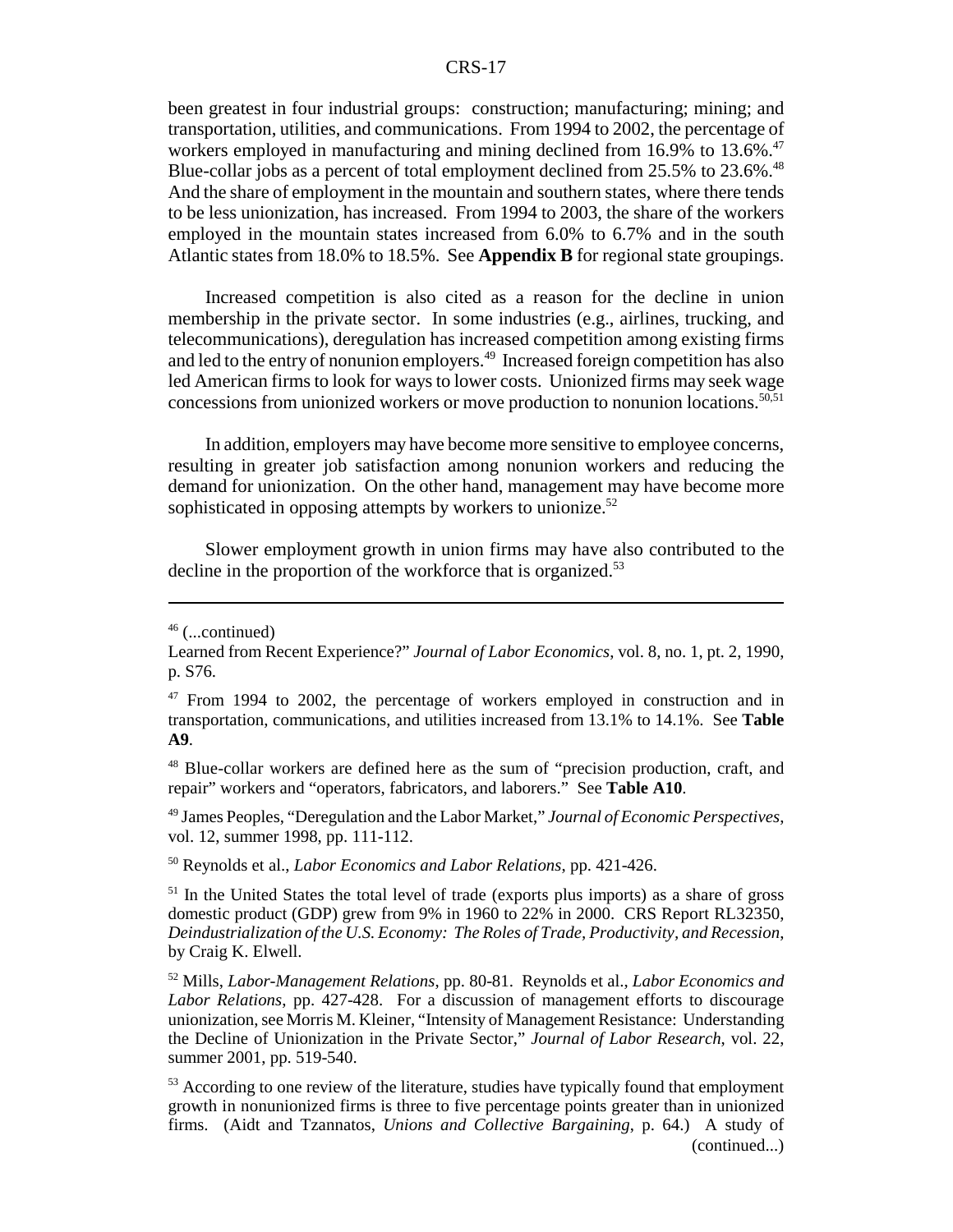Finally, governments and employers may provide benefits formerly provided by unions, reducing the demand for union representation. For instance, government health and safety laws may substitute for demands formerly included in collective bargaining agreements.54 Similarly, governments and employers may provide fringe benefits — such as unemployment compensation or retirement benefits — that were formerly provided by unions.<sup>55</sup>

## **Level of Government**

The public sector includes the federal, state, and local governments. **Figure 8** shows that union membership is greater at the local level than at the federal or state levels. In 2003, 42.6% of employees of local governments were union members, compared to 30.9% of federal workers and 30.3% of state workers.

From 1994 to 2003 union membership declined at the federal and local levels, but not at the state level.

Local governments include elementary and secondary schools and fire and police departments.





In 2003, 42.6% of unionized local government employees were preschool, elementary, secondary, and special education teachers, teacher assistants, and education administrators. Another 13.7% were police officers, firefighters, and correctional officers.

 $53$  (...continued)

manufacturing plants in California concluded that the annual rate of growth in employment was two to four percentage points lower in union than nonunion firms. Jonathan S. Leonard, "Unions and Employment Growth," *Industrial Relations*, vol. 31, winter 1992, pp. 82, 91.

<sup>54</sup> George R. Neumann and Ellen R. Rissman, "Where Have All the Union Members Gone?" *Journal of Labor Economics*, vol. 2, no. 2, 1984, p. 176.

<sup>55</sup> Martin A. Ahser and Robert H. DeFina, "Has Deunionization Led to Higher Earnings Inequality?" *Federal Reserve Bank of Philadelphia Business Review*, Nov/Dec. 1995, pp. 8-9.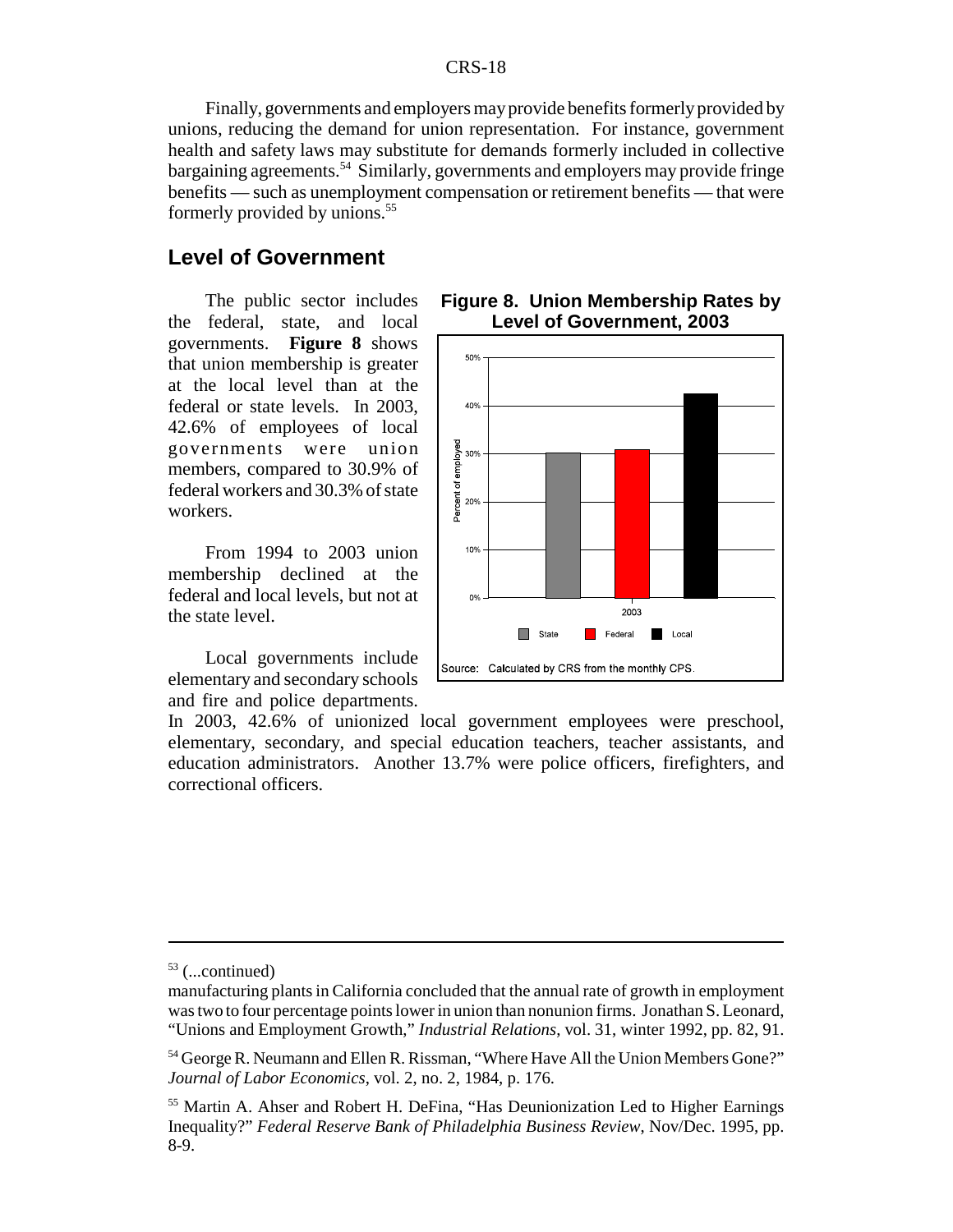#### **Industry**

**Figure 9** shows union membership by major industry in 2002. The least unionized industries in 2002 were farming (1.6%), finance, insurance, and real estate (2.0%), and private household and other services (3.6%). The most unionized industries were public administration (32.3%) and transportation, communications, and utilities (27.4%).

From 1994 to 2003, the largest percentage declines in union membership were in mining; transportation, communications, and



**Figure 9. Union Membership Rates by Industry, 2002**

utilities; and manufacturing. In mining, union membership fell from 15.0% to 8.0%. In transportation, communications, and utilities membership fell from 32.8% to 27.4% and in manufacturing membership fell from  $17.5\%$  to  $13.9\%$ .<sup>56</sup>

#### **Occupation**

**Figure 10** shows union membership by major occupation for 2002. The least unionized workers are farm workers. (Recall that crop and harvest workers are not covered by the NLRA and that most states do not have laws that provide collective bargaining rights to farmworkers.)

In 2002, unionization was greatest among precision production workers and operators (18.3% and 17.6%, respectively). Precision production workers include car, truck, and aircraft mechanics, machinists, plumbers, electricians, carpenters, mine workers, butchers, bakers, and others. Operators include machine operators, truck and bus drivers, train operators, assemblers, laborers, and others.

<sup>&</sup>lt;sup>56</sup> From 1994 to 2002, the number of unionized workers in the construction and professional services industries increased from 6.0 to 7.0 million. But the share of total workers employed in these industries increased from 29.7% to 32.5%. See **Table A9**.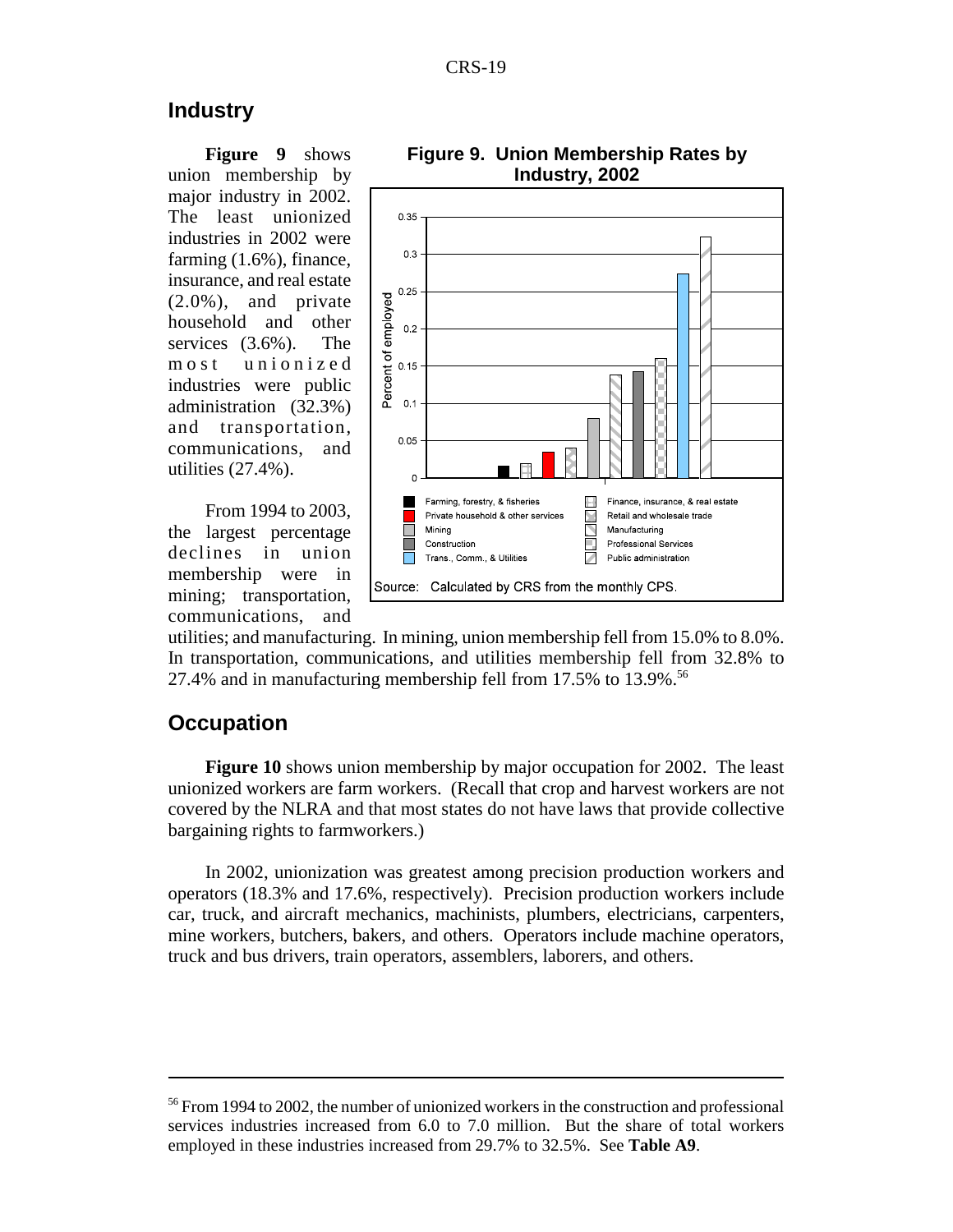From 1994 to 2002, union membership declined in all occupations except farming. The drop in union membership was greatest in the most unionized occupations. Unionization among operators declined by 4.7 percentage points and by 2.5 points among precision production workers.57

#### **Region**

**Figure 11** shows union membership by region for 2003. The nine regions are based on state groupings used by the Census Bureau. See **Appendix B** for a list of states by regions. **Figure 11** shows that, in 2003, the

most unionized regions were the mid-Atlantic region, the Pacific region, and the east north central United States. The least unionized regions were the south and mountain regions. From 1994 to 2003, union membership declined in every region of the United States.

 Within regions, unionization varies by state. In 2003, the 10 most unionized states were New York, Hawaii, Michigan, Alaska, New Jersey, Washington, Illinois, Rhode Island, Ohio,





#### **Figure 11. Union Membership Rates by Region, 2003**



<sup>&</sup>lt;sup>57</sup> Union membership as a percent of employed workers declined among managerial and professional employees, but the number of unionized managerial and professional workers increased from 4.1 to 4.8 million. From 1994 to 2002, the percentage of workers in managerial and professional occupations increased from 27.4% to 31.2%. See **Table A10**.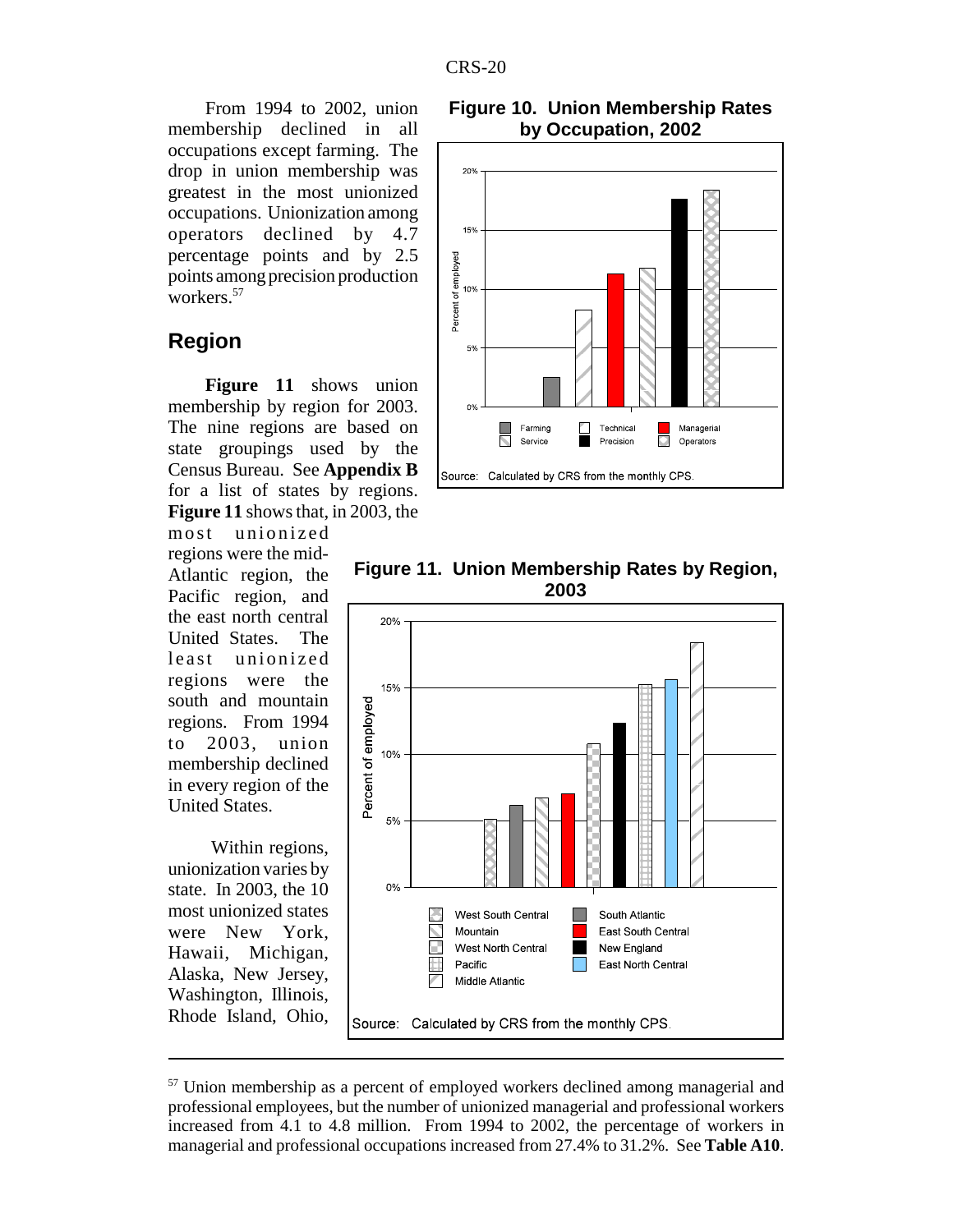and Minnesota and California (Minnesota and California tied for 10<sup>th</sup>). See **Figure 12**.

The 10 least unionized states (from lowest to highest) were North Carolina, South Carolina, Arkansas, Mississippi, Arizona, South Dakota, Utah, Texas, Florida, and Louisiana.



**Figure 12. Union Membership Rates, by State, 2003**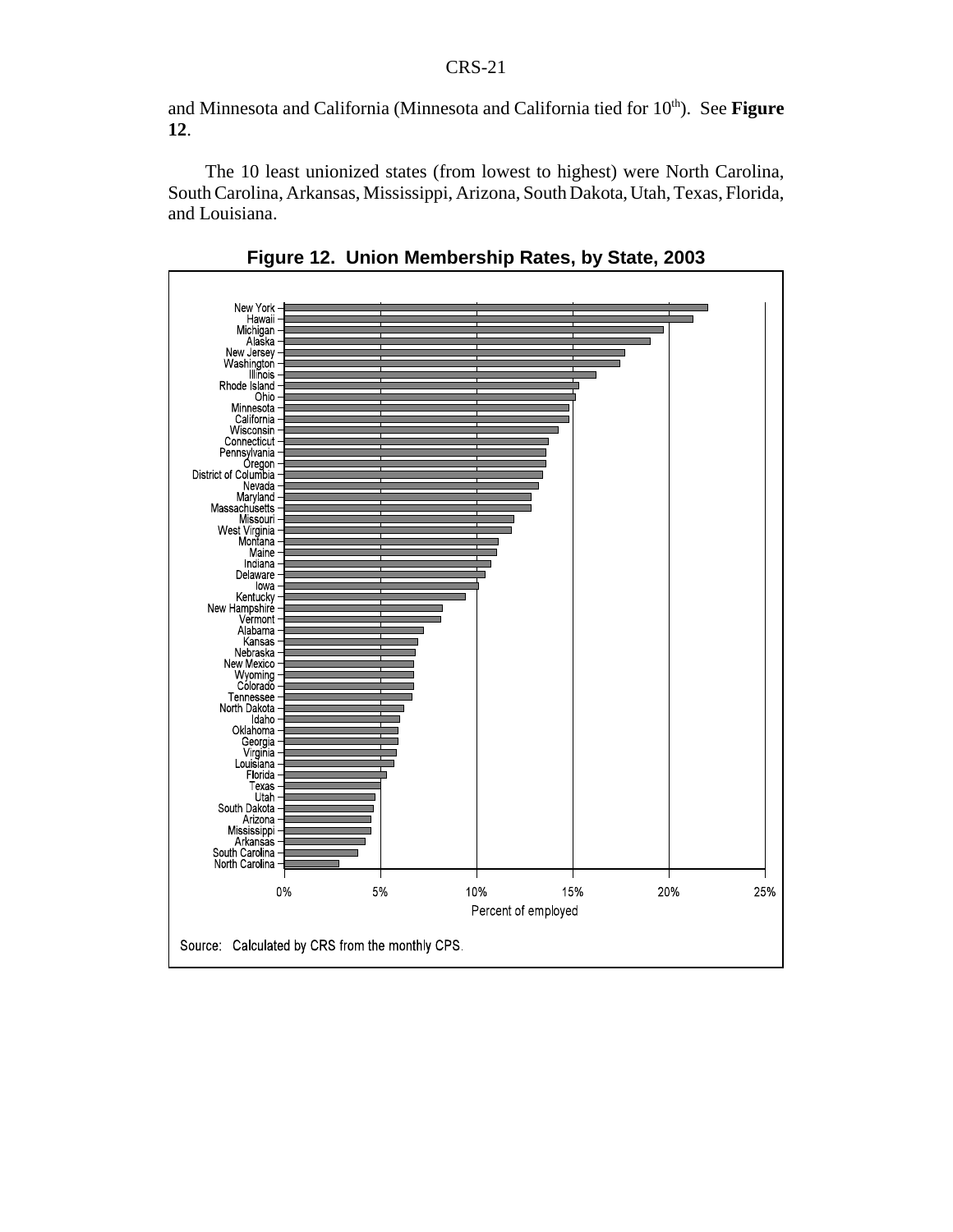## **Appendix A: Annual Data**

## **Table A1. Union Membership in the United States, 1930-2003**

|              | <b>Union Members</b> | <b>Percent of Wage</b> | Percent of             | Percent of      |
|--------------|----------------------|------------------------|------------------------|-----------------|
| Year         |                      | and Salary             | <b>Nonagricultural</b> | <b>Employed</b> |
|              | (In 1000s)           | <b>Workers</b>         | <b>Workers</b>         | <b>Workers</b>  |
| 2003         | 15,776               | 12.4%                  | 12.1%                  | 11.5%           |
| 2002         | 16,183               | 12.8%                  | 12.4%                  | 11.9%           |
| 2001         | 16,315               | 12.9%                  | 12.4%                  | 11.9%           |
| 2000         | 16,334               | 12.9%                  | 12.4%                  | 11.9%           |
| 1999         | 16,477               | 13.4%                  | 12.8%                  | 12.3%           |
| 1998         | 16,211               | 13.4%                  | 12.9%                  | 12.3%           |
| 1997         | 16,110               | 13.6%                  | 13.1%                  | 12.4%           |
| 1996         | 16,269               | 14.0%                  | 13.6%                  | 12.8%           |
| 1995         | 16,360               | 14.3%                  | 13.9%                  | 13.1%           |
| 1994         | 16,740               | 14.9%                  | 14.6%                  | 13.6%           |
| 1993         | 16,598               | 15.1%                  | 15.0%                  | 13.8%           |
| 1992         | 16,390               | 15.2%                  | 15.1%                  | 13.8%           |
| 1991         | 16,568               | 15.5%                  | 15.3%                  | 14.1%           |
| 1990         | 16,740               | 15.5%                  | 15.3%                  | 14.1%           |
| 1989         | 16,961               | 15.9%                  | 15.7%                  | 14.5%           |
| 1988         | 17,002               | 16.2%                  | 16.1%                  | 14.8%           |
| 1987         | 16,913               | 16.5%                  | 16.6%                  | 15.0%           |
| 1986         | 16,975               | 17.0%                  | 17.1%                  | 15.5%           |
| 1985         | 16,996               | 17.4%                  | 17.4%                  | 15.9%           |
| 1984         | 17,340               | 18.2%                  | 18.3%                  | 16.5%           |
| 1983         | 17,717               | 19.5%                  | 19.6%                  | 17.6%           |
| 1982         | N.A.                 | N.A.                   | N.A.                   | N.A.            |
| 1981         | 19,123               | 21.0%                  | 20.9%                  | 19.0%           |
| 1980         | 20,095               | 22.3%                  | 22.2%                  | 20.2%           |
| 1979         | 20,986               | 23.4%                  | 23.3%                  | 21.2%           |
| 1978         | 19,548               | 22.4%                  | 22.5%                  | 20.4%           |
| 1977         | 19,335               | 23.2%                  | 23.4%                  | 21.0%           |
| 1976         | 17,403               | 21.6%                  | 21.9%                  | 19.6%           |
| 1975         | 16,778               | 21.6%                  | 21.8%                  | 19.5%           |
| 1974         | 18,177               | 23.2%                  | 23.2%                  | 20.9%           |
| 1973         | 18,089               | 23.5%                  | 23.5%                  | 21.3%<br>23.7%  |
| 1972<br>1971 | 19,435<br>19,211     | 26.3%<br>26.9%         | 26.3%<br>26.9%         | 24.2%           |
| 1970         | 19,381               | 27.4%                  | 27.3%                  | 24.6%           |
| 1969         | 19,036               | 27.3%                  | 27.0%                  | 24.4%           |
| 1968         | 18,916               | 27.9%                  | 27.8%                  | 24.9%           |
| 1967         | 18,367               | 27.8%                  | 27.9%                  | 24.7%           |
| 1966         | 17,940               | 28.2%                  | 28.0%                  | 24.6%           |
| 1965         | 17,299               | 28.2%                  | 28.4%                  | 24.3%           |
| 1964         | 16,841               | 28.3%                  | 28.8%                  | 24.3%           |
| 1963         | 16,524               | 28.5%                  | 29.1%                  | 24.4%           |
| 1962         | 16,586               | 29.3%                  | 29.8%                  | 24.9%           |
| 1961         | 16,303               | 29.5%                  | 30.1%                  | 24.8%           |
| 1960         | 17,049               | 30.9%                  | 31.4%                  | 25.9%           |
| 1959         | 17,117               | 31.8%                  | 32.1%                  | 26.5%           |
| 1958         | 17,029               | 32.5%                  | 33.1%                  | 27.0%           |
| 1957         | 17,369               | 32.7%                  | 32.8%                  | 27.1%           |
| 1956         | 17,490               | 33.2%                  | 33.3%                  | 27.4%           |
| 1955         | 16,802               | 33.0%                  | 33.1%                  | 27.0%           |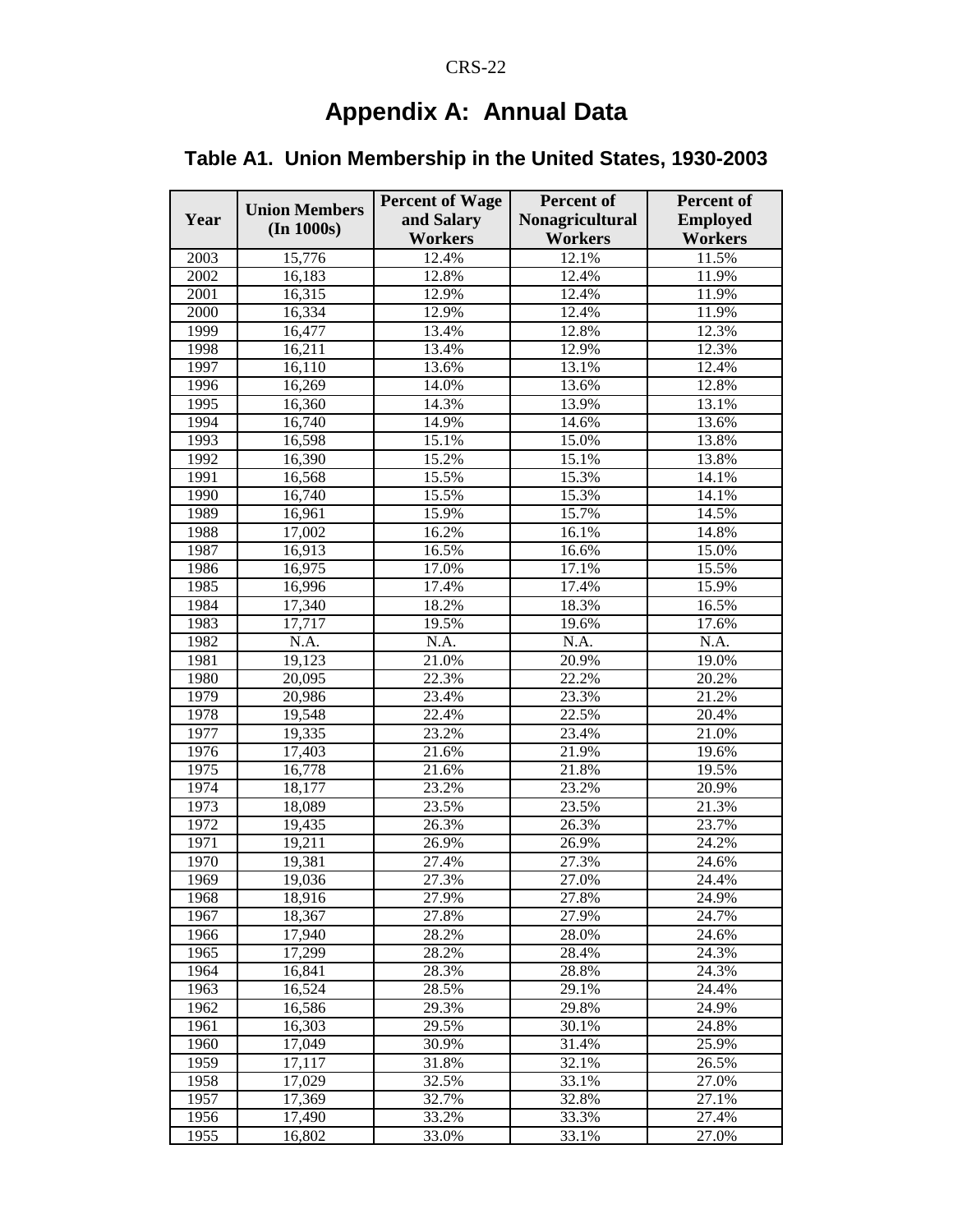| Year | <b>Union Members</b><br>(In 1000s) | <b>Percent of Wage</b><br>and Salary<br><b>Workers</b> | <b>Percent of</b><br>Nonagricultural<br><b>Workers</b> | <b>Percent of</b><br><b>Employed</b><br><b>Workers</b> |
|------|------------------------------------|--------------------------------------------------------|--------------------------------------------------------|--------------------------------------------------------|
| 1954 | 17,022                             | 34.8%                                                  | 34.7%                                                  | 28.3%                                                  |
| 1953 | 16,948                             | 33.8%                                                  | 33.7%                                                  | 27.7%                                                  |
| 1952 | 15,892                             | 32.3%                                                  | 32.5%                                                  | 26.4%                                                  |
| 1951 | 15,946                             | 32.8%                                                  | 33.3%                                                  | 26.6%                                                  |
| 1950 | 14,267                             | 30.4%                                                  | 31.5%                                                  | 24.2%                                                  |
| 1949 | 14,282                             | 31.6%                                                  | 32.6%                                                  | 24.8%                                                  |
| 1948 | 14,319                             | 31.2%                                                  | 31.9%                                                  | 24.5%                                                  |
| 1947 | 14,787                             |                                                        | 33.6%                                                  | 25.9%                                                  |
| 1946 | 14,395                             |                                                        | 34.5%                                                  | 26.1%                                                  |
| 1945 | 14,322                             |                                                        | 35.4%                                                  | 27.1%                                                  |
| 1944 | 14,146                             |                                                        | 33.7%                                                  | 26.2%                                                  |
| 1943 | 13,213                             |                                                        | 31.0%                                                  | 24.3%                                                  |
| 1942 | 10,380                             |                                                        | 25.8%                                                  | 19.3%                                                  |
| 1941 | 10,201                             |                                                        | 27.9%                                                  | 20.3%                                                  |
| 1940 | 8,717                              |                                                        | 26.9%                                                  | 18.3%                                                  |
| 1939 | 8,763                              |                                                        | 28.6%                                                  | 19.2%                                                  |
| 1938 | 8,034                              |                                                        |                                                        | 18.2%                                                  |
| 1937 | 7,001                              |                                                        |                                                        | 15.1%                                                  |
| 1936 | 3,989                              |                                                        |                                                        | 9.0%                                                   |
| 1935 | 3,584                              |                                                        |                                                        | 8.5%                                                   |
| 1934 | 3,088                              |                                                        |                                                        | 7.6%                                                   |
| 1933 | 2,689                              |                                                        |                                                        | 6.9%                                                   |
| 1932 | 3,050                              |                                                        |                                                        | 7.8%                                                   |
| 1931 | 3,310                              |                                                        |                                                        | 7.8%                                                   |
| 1930 | 3,401                              |                                                        |                                                        | 7.5%                                                   |

**Sources**: The estimates of union membership and the total number of persons employed for 1994- 2003 were calculated by CRS from the monthly Current Population Survey (CPS). Estimates of union membership for 1973-1993 are from: Barry T. Hirsch and David A. Macpherson, *Union Membership and Earnings Data Book: Compilations from the Current Population Survey*, Washington, Bureau of National Affairs, 2003, p. 11. Union membership data for 1930-1972 are from: U.S. Department of Labor, Bureau of Labor Statistics, *Handbook of Labor Statistics*, Bulletin 1865, U.S. Govt. Print. Off., 1975, p. 389. Estimates of the number of persons employed for 1930-1993 are from: U.S. Department of Labor, Bureau of Labor Statistics, *Employment and Earnings*, vol. 50, Jan. 2003, p. 158 and U.S. Department of Labor, Bureau of Labor Statistics, *Employment and Earnings*, vol. 41, Jan. 1994, p. 182. Estimates of the number of wage and salary workers are from: U.S. Department of Labor, Bureau of Labor Statistics, *Labor Force Statistics Derived From the Current Population Survey, 1948-87*, Bulletin 2307, U.S. Govt. Print. Off., Aug. 1988, p. 383; *Handbook of Labor Statistics*, 7th ed., ed. by Eva E. Jacobs, Bernan Press, Lanham, MD, 2004, p. 75; and U.S. Department of Labor, Bureau of Labor Statistics, *Employment and Earnings*, vol. 51, Jan. 2004, p. 219. Data on nonagricultural employment are from the BLS Current Employment Statistics (CES) survey, available at [http://www.bls.gov].

**Notes**: The estimates of union membership for 1983-2003 are annual monthly averages based on the monthly CPS. The monthly CPS has included a question about union membership since November 1982. The estimates for 1973-1981 are from the May CPS. The data for 1930-1972 include members of AFL-CIO affiliates, unaffiliated national unions, unaffiliated unions with collective bargaining agreements with different employers in more than one state, and members of federal employee unions. Beginning in 1977, the estimates include members of employee associations. Because of changes in the CPS survey, data for 1994 and later may not be comparable to earlier years. The estimates of the number of wage and salary workers include self-employed incorporated workers. Because these workers are paid employees of a corporation, BLS treats them as wage and salary workers. Finally, the estimates of union membership and the total number of persons employed for 2000-2002 use revised sample weights based on population controls introduced in Jan. 2003 (see **Appendix B**).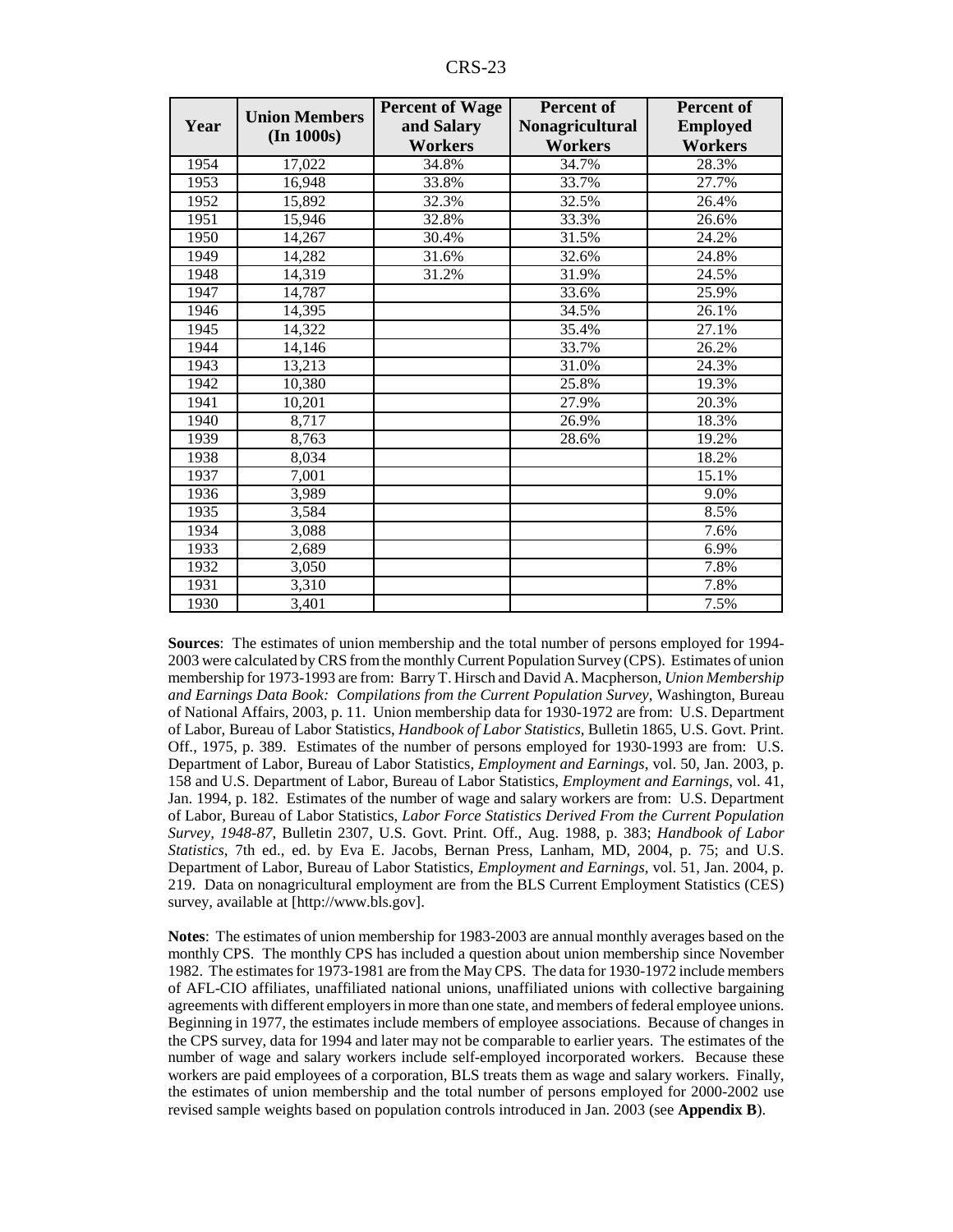**Table A2. Union Membership in the United States by Gender, 1994-2003**

| Year | <b>Union</b><br><b>Members</b><br>(1,000s) | <b>Employed</b><br><b>Labor Force</b><br>(1,000s) | <b>Percent Union</b><br><b>Members</b> | <b>Union</b><br><b>Members</b><br>(1,000s) | <b>Employed</b><br><b>Labor Force</b><br>(1,000s) | <b>Percent Union</b><br><b>Members</b> | <b>Total</b><br><b>Employed</b><br><b>Labor Force</b> |
|------|--------------------------------------------|---------------------------------------------------|----------------------------------------|--------------------------------------------|---------------------------------------------------|----------------------------------------|-------------------------------------------------------|
|      |                                            | Men                                               |                                        |                                            | Women                                             |                                        |                                                       |
| 2003 | 9,044                                      | 73,332                                            | 12.3%                                  | 6,732                                      | 64.404                                            | 10.5%                                  | 137,736                                               |
| 2002 | 9,360                                      | 72.903                                            | 12.8%                                  | 6,822                                      | 63,582                                            | 10.7%                                  | 136,485                                               |
| 2001 | 9,546                                      | 73,196                                            | 13.0%                                  | 6,769                                      | 63,737                                            | 10.6%                                  | 136,933                                               |
| 2000 | 9.664                                      | 73,305                                            | 13.2%                                  | 6,671                                      | 63,586                                            | 10.5%                                  | 136,891                                               |
| 1999 | 9.949                                      | 71.446                                            | 13.9%                                  | 6,528                                      | 62,042                                            | 10.5%                                  | 133,488                                               |
| 1998 | 9,850                                      | 70,693                                            | 13.9%                                  | 6,362                                      | 60,771                                            | 10.5%                                  | 131,463                                               |
| 1997 | 9,763                                      | 69.685                                            | 14.0%                                  | 6.347                                      | 59.873                                            | 10.6%                                  | 129,558                                               |
| 1996 | 9,859                                      | 68,207                                            | 14.5%                                  | 6,410                                      | 58,501                                            | 11.0%                                  | 126,708                                               |
| 1995 | 9,929                                      | 67,377                                            | 14.7%                                  | 6,430                                      | 57,523                                            | 11.2%                                  | 124,900                                               |
| 1994 | 10.096                                     | 66,451                                            | 15.2%                                  | 6.644                                      | 56.611                                            | 11.7%                                  | 123,061                                               |

**Source**: Calculated by Congressional Research Service (CRS) from the monthly Current Population Survey (CPS).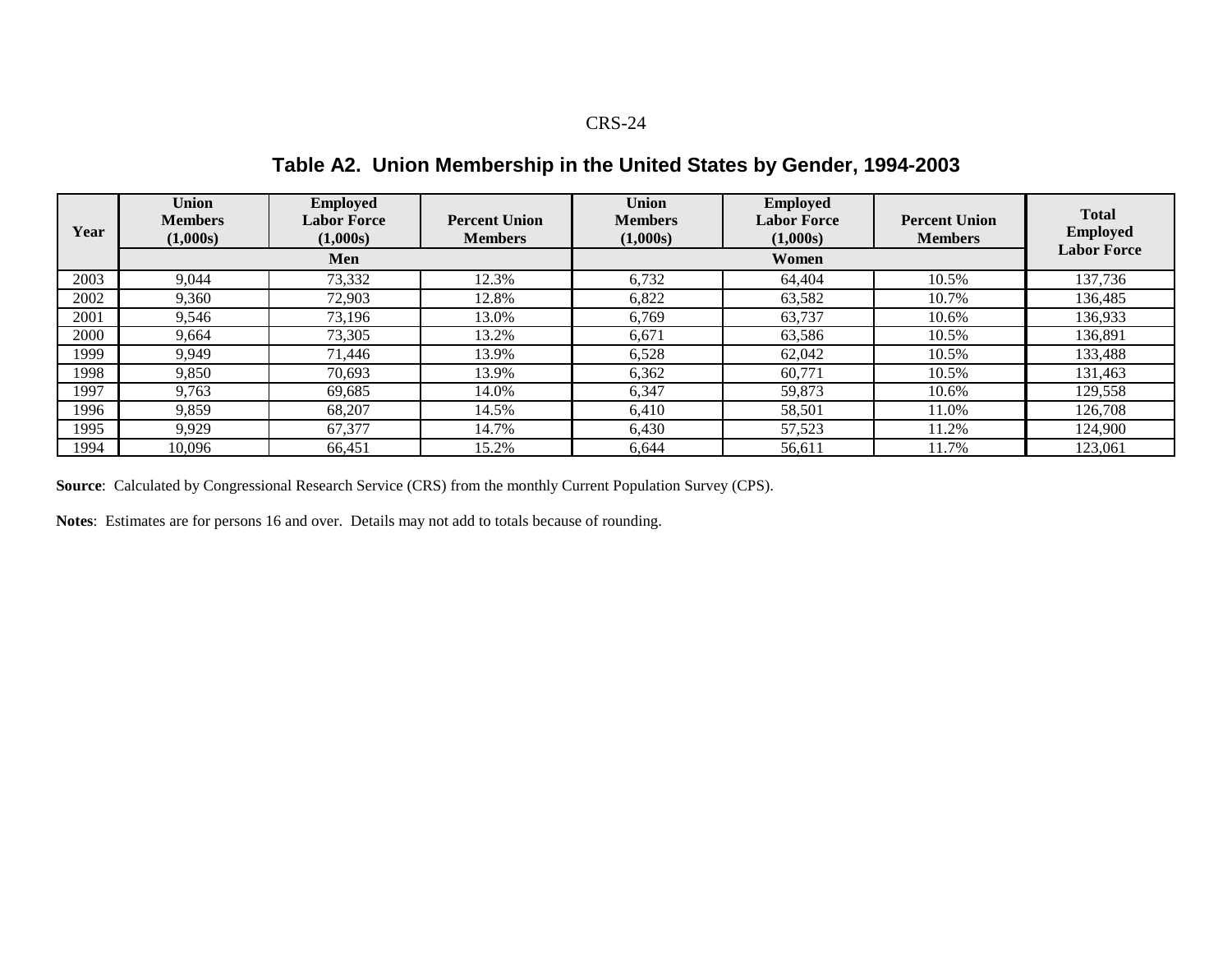**Table A3. Union Membership in the United States by Age, 1994-2003**

|      | <b>Union</b><br><b>Members</b> | <b>Employed</b><br><b>Labor Force</b> | Percent<br><b>Union</b> | <b>Union</b><br><b>Members</b> | <b>Employed</b><br><b>Labor Force</b> | Percent<br><b>Union</b> | <b>Union</b><br><b>Members</b> | <b>Employed</b><br><b>Labor Force</b> | Percent<br><b>Union</b> | <b>Total</b>       |
|------|--------------------------------|---------------------------------------|-------------------------|--------------------------------|---------------------------------------|-------------------------|--------------------------------|---------------------------------------|-------------------------|--------------------|
| Year | (1,000s)                       | (1,000s)                              | <b>Members</b>          | (1,000s)                       | (1,000s)                              | <b>Members</b>          | (1,000s)                       | (1,000s)                              | <b>Members</b>          | <b>Employed</b>    |
|      |                                | $16 - 24$                             |                         |                                | 25-34                                 |                         |                                | $35 - 44$                             |                         | <b>Labor Force</b> |
| 2003 | 966                            | 19,340                                | 5.0%                    | 3,097                          | 30,357                                | 10.2%                   | 4,308                          | 34,942                                | 12.3%                   | 137,736            |
| 2002 | 996                            | 19.668                                | 5.1%                    | 3,177                          | 30,288                                | 10.5%                   | 4,465                          | 35,252                                | 12.7%                   | 136,485            |
| 2001 | 1,028                          | 20,082                                | 5.1%                    | 3,240                          | 30,849                                | 10.5%                   | 4,711                          | 36,057                                | 13.1%                   | 136,933            |
| 2000 | 1,009                          | 20,405                                | 4.9%                    | 3,444                          | 31,560                                | 10.9%                   | 4,704                          | 36,412                                | 12.9%                   | 136,891            |
| 1999 | 1,110                          | 20,047                                | 5.5%                    | 3,415                          | 30,862                                | 11.1%                   | 4,918                          | 36,743                                | 13.4%                   | 133,488            |
| 1998 | 1,014                          | 19,595                                | 5.2%                    | 3,332                          | 31,407                                | 10.6%                   | 5,013                          | 36,269                                | 13.8%                   | 131,463            |
| 1997 | 968                            | 19,033                                | 5.1%                    | 3,434                          | 31,832                                | 10.8%                   | 4,987                          | 35,913                                | 13.9%                   | 129,558            |
| 1996 | 991                            | 18,619                                | 5.3%                    | 3,536                          | 32,094                                | 11.0%                   | 5,132                          | 35,084                                | 14.6%                   | 126,708            |
| 1995 | 1,022                          | 18,856                                | 5.4%                    | 3,596                          | 32,356                                | 11.1%                   | 5,254                          | 34,240                                | 15.3%                   | 124,900            |
| 1994 | 1,125                          | 18,931                                | 5.9%                    | 3,769                          | 32,255                                | 11.7%                   | 5,405                          | 33,589                                | 16.1%                   | 123,061            |
|      |                                | 45-54                                 |                         | 55-64                          |                                       |                         |                                |                                       |                         |                    |
| 2003 | 4,848                          | 31,918                                | 15.2%                   | 2,300                          | 16,595                                | 13.9%                   | 258                            | 4,584                                 | 5.6%                    | 137,736            |
| 2002 | 5,028                          | 31,304                                | 16.1%                   | 2,264                          | 15,658                                | 14.5%                   | 253                            | 4,315                                 | 5.9%                    | 136,485            |
| 2001 | 5,057                          | 31,074                                | 16.3%                   | 2,033                          | 14,625                                | 13.9%                   | 246                            | 4,246                                 | 5.8%                    | 136,933            |
| 2000 | 4,910                          | 30,351                                | 16.2%                   | 2,026                          | 14,004                                | 14.5%                   | 241                            | 4,159                                 | 5.8%                    | 136,891            |
| 1999 | 4,881                          | 28,654                                | 17.0%                   | 1,932                          | 13,331                                | 14.5%                   | 221                            | 3,850                                 | 5.7%                    | 133,488            |
| 1998 | 4,737                          | 27,616                                | 17.2%                   | 1,923                          | 12,874                                | 14.9%                   | 193                            | 3,702                                 | 5.2%                    | 131,463            |
| 1997 | 4,645                          | 26,739                                | 17.4%                   | ,894                           | 12,289                                | 15.4%                   | 182                            | 3,752                                 | 4.9%                    | 129,558            |
| 1996 | 4,626                          | 25,522                                | 18.1%                   | 1,795                          | 11,750                                | 15.3%                   | 189                            | 3,639                                 | 5.2%                    | 126,708            |
| 1995 | 4,483                          | 24,359                                | 18.4%                   | ,801                           | 11,431                                | 15.8%                   | 203                            | 3,658                                 | 5.6%                    | 124,900            |
| 1994 | 4,418                          | 23,354                                | 18.9%                   | ,807                           | 11,265                                | 16.0%                   | 215                            | 3,667                                 | 5.9%                    | 123,061            |

**Source**: Calculated by Congressional Research Service (CRS) from the monthly Current Population Survey (CPS).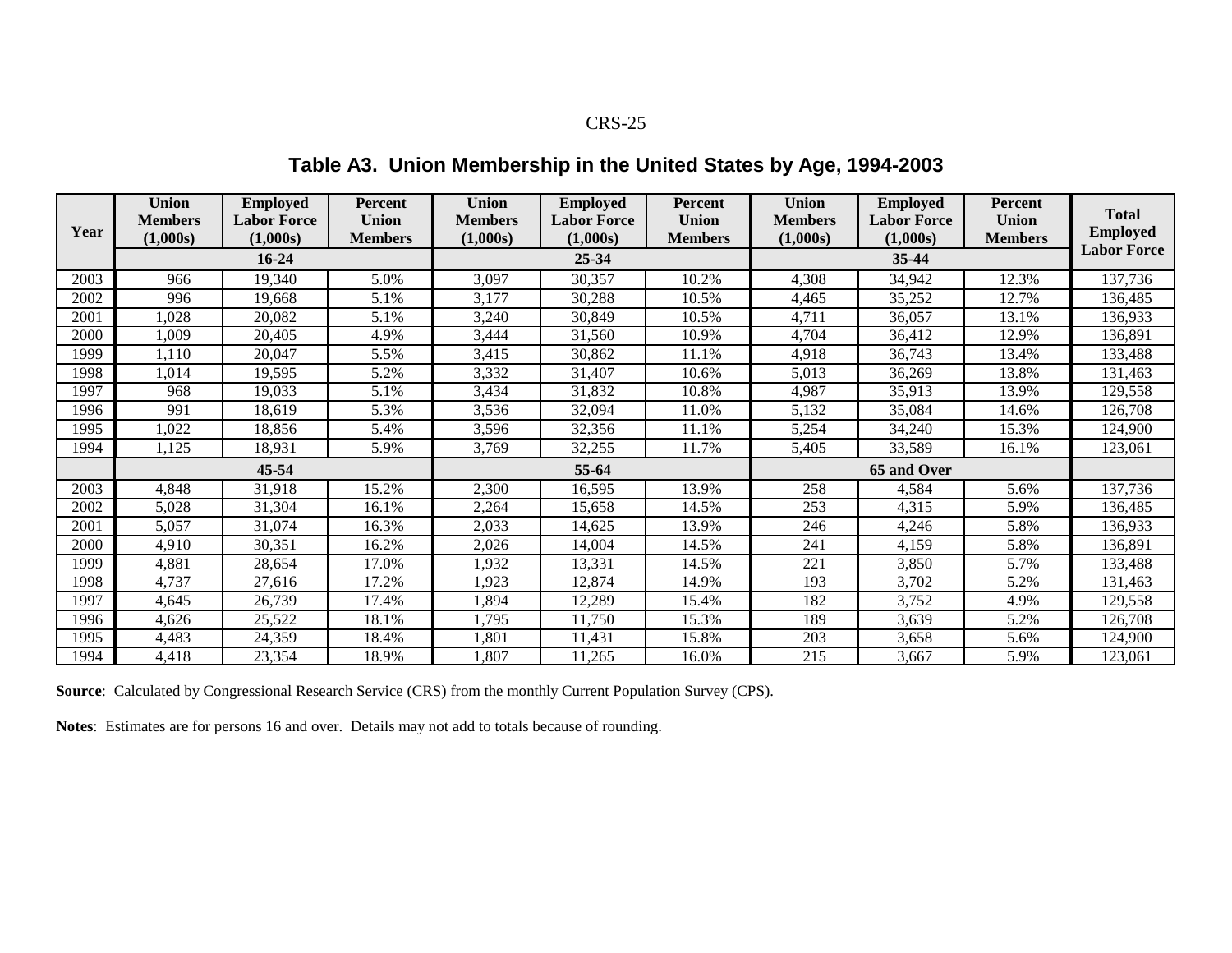**Table A4. Union Membership in the United States by Race, 1994-2003**

|      | Union<br><b>Members</b><br>(1,000s) | <b>Employed</b><br><b>Labor Force</b><br>(1,000s) | Percent<br><b>Union</b><br><b>Members</b> | <b>Union</b><br><b>Members</b><br>(1,000s) | <b>Employed</b><br><b>Labor Force</b><br>(1,000s) | Percent<br><b>Union</b><br><b>Members</b> | <b>Union</b><br><b>Members</b><br>(1,000s) | <b>Employed</b><br><b>Labor Force</b><br>(1,000s) | <b>Percent</b><br>Union<br><b>Members</b> | <b>Total</b><br><b>Employed</b> |
|------|-------------------------------------|---------------------------------------------------|-------------------------------------------|--------------------------------------------|---------------------------------------------------|-------------------------------------------|--------------------------------------------|---------------------------------------------------|-------------------------------------------|---------------------------------|
| Year | White                               |                                                   |                                           | <b>Black</b>                               |                                                   |                                           | <b>Other</b>                               |                                                   |                                           | <b>Labor Force</b>              |
| 2003 | 12,535                              | 114,233                                           | 11.0%                                     | 2,298                                      | 14,739                                            | 15.6%                                     | 943                                        | 8,764                                             | 10.8%                                     | 137,736                         |
| 2002 | 12,988                              | 14,048                                            | 11.4%                                     | 2,392                                      | 14,872                                            | 16.1%                                     | 802                                        | 7,565                                             | 10.6%                                     | 136,485                         |
| 2001 | 13,170                              | 114,489                                           | 1.5%                                      | 2,385                                      | 15,006                                            | 15.9%                                     | 760                                        | 7,439                                             | 10.2%                                     | 136,933                         |
| 2000 | 13,111                              | 114,422                                           | 11.5%                                     | 2,466                                      | 15,156                                            | 16.3%                                     | 757                                        | 7,313                                             | 10.4%                                     | 136,891                         |
| 1999 | 13,349                              | 112,275                                           | 1.9%                                      | 2,463                                      | 15,056                                            | 16.4%                                     | 665                                        | 6,157                                             | 10.8%                                     | 133,488                         |
| 1998 | 13,118                              | 110,936                                           | 11.8%                                     | 2,460                                      | 14,556                                            | 16.9%                                     | 633                                        | 5,972                                             | 10.6%                                     | 131,463                         |
| 1997 | 13,088                              | 109.847                                           | 11.9%                                     | 2,394                                      | 13.969                                            | 17.1%                                     | 627                                        | 5,742                                             | 10.9%                                     | 129,558                         |
| 1996 | 13,232                              | 107,801                                           | 12.3%                                     | 2,441                                      | 13,542                                            | 18.0%                                     | 596                                        | 5,364                                             | 11.1%                                     | 126,708                         |
| 1995 | 13,149                              | 106,491                                           | 12.3%                                     | 2,519                                      | 13,279                                            | 19.0%                                     | 691                                        | 5,130                                             | 13.5%                                     | 124,900                         |
| 1994 | 13,515                              | 105,195                                           | 12.8%                                     | 2,511                                      | 12,827                                            | 19.6%                                     | 714                                        | 5,039                                             | 14.2%                                     | 123,061                         |

**Source**: Calculated by Congressional Research Service (CRS) from the monthly Current Population Survey (CPS).

**Notes**: Estimates are for persons 16 and over. Details may not add to totals because of rounding. Estimates for 2003 may not be comparable to previous years. Beginning in Jan. 2003, when answering the question about race, respondents may pick more than one race. Previously, individuals could only select one race. For 2003, this report follows BLS practice and only counts blacks and whites who select one race category.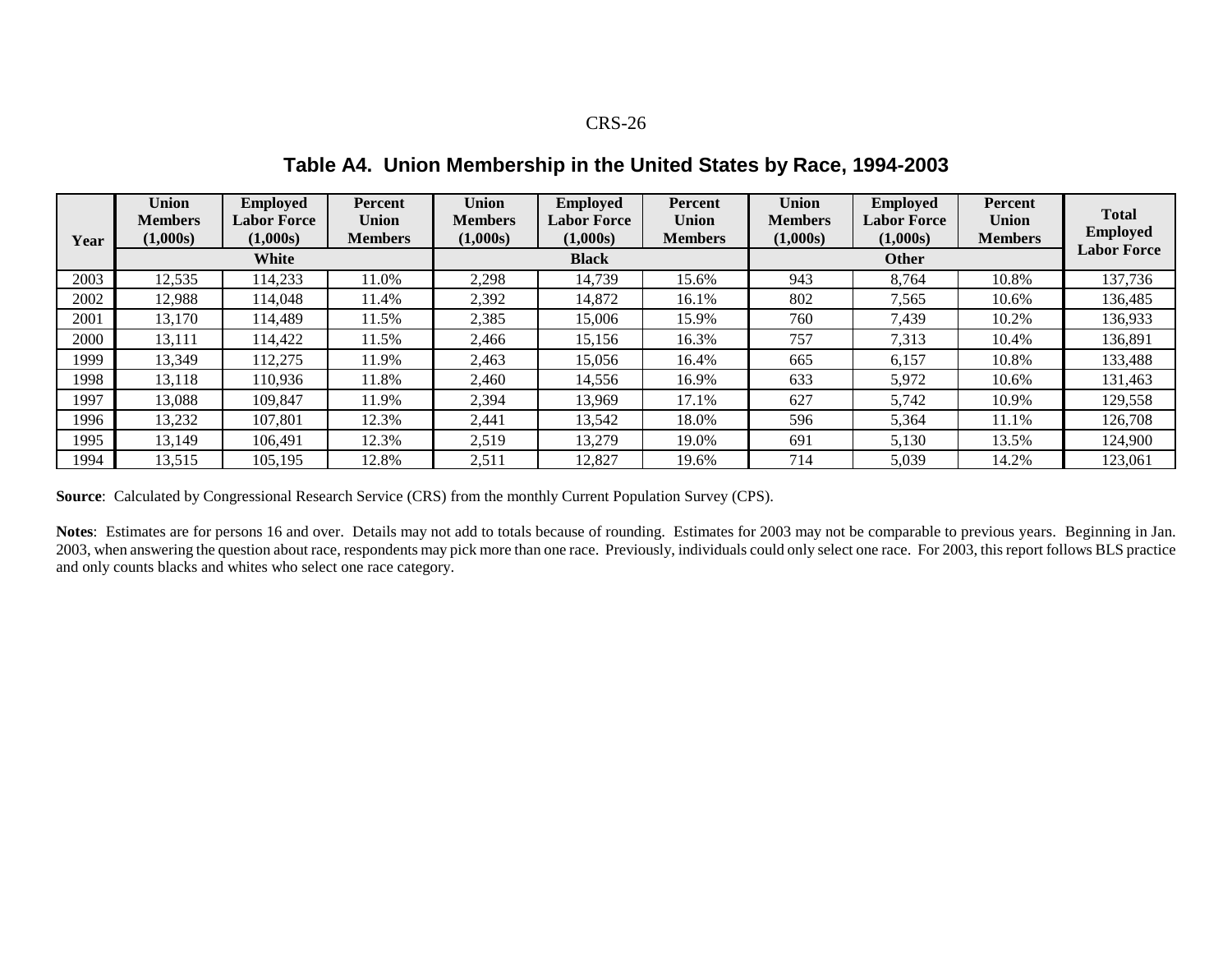**Table A5. Union Membership in the United States by Hispanic Origin, 1994-2003**

| Year | <b>Union</b><br><b>Members</b><br>(1,000s) | <b>Employed</b><br><b>Labor Force</b><br>(1,000s) | <b>Percent</b><br><b>Union</b><br><b>Members</b> | <b>Union</b><br><b>Members</b><br>(1,000s) | <b>Employed</b><br><b>Labor Force</b><br>(1,000s) | <b>Percent</b><br><b>Union</b><br><b>Members</b> | <b>Total</b><br><b>Employed</b> |
|------|--------------------------------------------|---------------------------------------------------|--------------------------------------------------|--------------------------------------------|---------------------------------------------------|--------------------------------------------------|---------------------------------|
|      |                                            | <b>Hispanic</b>                                   |                                                  |                                            | <b>Labor Force</b>                                |                                                  |                                 |
| 2003 | 1,712                                      | 17,314                                            | 9.9%                                             | 14,064                                     | 120,422                                           | 1.7%                                             | 137,736                         |
| 2002 | 1.644                                      | 16,556                                            | 9.9%                                             | 14,539                                     | 119,929                                           | 12.1%                                            | 136,485                         |
| 2001 | 1,692                                      | 16,183                                            | 10.5%                                            | 14,623                                     | 120,751                                           | 12.1%                                            | 136,933                         |
| 2000 | 1,641                                      | 15.744                                            | 10.4%                                            | 14,693                                     | 121,147                                           | 12.1%                                            | 136,891                         |
| 1999 | 1,525                                      | 13.719                                            | 11.1%                                            | 14.951                                     | 119,769                                           | 12.5%                                            | 133,488                         |
| 1998 | 1,471                                      | 13,236                                            | 11.1%                                            | 14,741                                     | 118,228                                           | 12.5%                                            | 131,463                         |
| 1997 | l.407                                      | 12.724                                            | 11.1%                                            | 14.703                                     | 116,834                                           | 12.6%                                            | 129,558                         |
| 1996 | 1,394                                      | 11,622                                            | 12.0%                                            | 14,875                                     | 115,085                                           | 12.9%                                            | 126,708                         |
| 1995 | 1,357                                      | 11,135                                            | 12.2%                                            | 15,003                                     | 113,765                                           | 13.2%                                            | 124,900                         |
| 1994 | l,420                                      | 10.777                                            | 13.2%                                            | 15,321                                     | 112,284                                           | 13.6%                                            | 123.061                         |

**Source**: Calculated by Congressional Research Service (CRS) from the monthly Current Population Survey (CPS).

**Notes**: Estimates are for persons 16 and over. Details may not add to totals because of rounding. Estimates for 2003 may not be comparable to previous years. Beginning in Jan. 2003, the CPS question on Hispanic origin was reworded to ask respondents directly whether they are Hispanic. Previously, individuals were identified as Hispanic based on their, or their ancestors', country of origin. Hispanics may be of any race.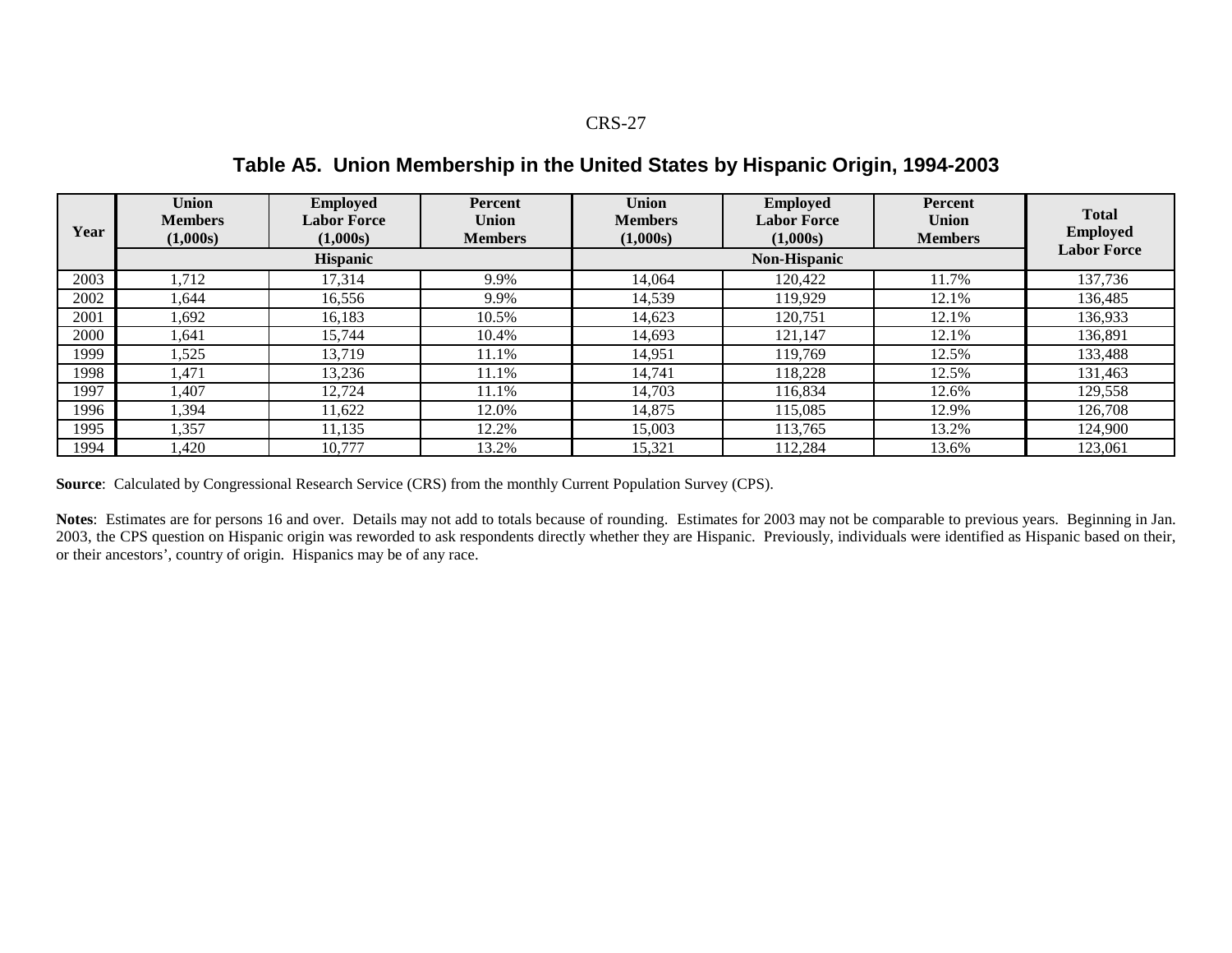## **Table A6. Union Membership in the United States by Educational Attainment, 1994-2003**

| Year | <b>Union</b><br><b>Members</b><br>(1,000s) | <b>Employed</b><br><b>Labor Force</b><br>(1,000s) | Percent<br>Union<br><b>Members</b> | <b>Union</b><br><b>Members</b><br>(1,000s) | <b>Employed</b><br><b>Labor Force</b><br>(1,000s) | Percent<br><b>Union</b><br><b>Members</b> | <b>Union</b><br><b>Members</b><br>(1,000s) | <b>Employed</b><br><b>Labor Force</b><br>(1,000s) | Percent<br><b>Union</b><br><b>Members</b> | <b>Total</b><br><b>Employed</b> |
|------|--------------------------------------------|---------------------------------------------------|------------------------------------|--------------------------------------------|---------------------------------------------------|-------------------------------------------|--------------------------------------------|---------------------------------------------------|-------------------------------------------|---------------------------------|
|      |                                            | <b>Less than a High School Education</b>          |                                    |                                            | <b>High School Graduate</b>                       |                                           |                                            | 1-3 Years of College                              | <b>Labor Force</b>                        |                                 |
| 2003 | 1,096                                      | 16,499                                            | 6.6%                               | 5,008                                      | 41,417                                            | 12.1%                                     | 4,606                                      | 39,529                                            | 11.7%                                     | 137,736                         |
| 2002 | 1,174                                      | 16,552                                            | 7.1%                               | 5,330                                      | 41,543                                            | 12.8%                                     | 4,641                                      | 39,177                                            | 11.8%                                     | 136,485                         |
| 2001 | 1,237                                      | 17,020                                            | 7.3%                               | 5,404                                      | 42,018                                            | 12.9%                                     | 4,855                                      | 39,603                                            | 12.3%                                     | 136,933                         |
| 2000 | 1,324                                      | 17,450                                            | 7.6%                               | 5,534                                      | 42,580                                            | 13.0%                                     | 4,710                                      | 39,193                                            | 12.0%                                     | 136,891                         |
| 1999 | 1,323                                      | 16,829                                            | 7.9%                               | 5,621                                      | 41,999                                            | 13.4%                                     | 4,734                                      | 38,179                                            | 12.4%                                     | 133,488                         |
| 1998 | 1,378                                      | 17,097                                            | 8.1%                               | 5,612                                      | 41,718                                            | 13.5%                                     | 4,696                                      | 37,333                                            | 12.6%                                     | 131,463                         |
| 1997 | 1,377                                      | 16,773                                            | 8.2%                               | 5,762                                      | 41,812                                            | 13.8%                                     | 4,534                                      | 36,831                                            | 12.3%                                     | 129,558                         |
| 1996 | 1,503                                      | 16,257                                            | 9.2%                               | 5,845                                      | 40,772                                            | 14.3%                                     | 4.626                                      | 36,615                                            | 12.6%                                     | 126,708                         |
| 1995 | 1,497                                      | 15,868                                            | 9.4%                               | 5,950                                      | 40,489                                            | 14.7%                                     | 4,692                                      | 36,608                                            | 12.8%                                     | 124,900                         |
| 1994 | 1,550                                      | 15,807                                            | 9.8%                               | 6,245                                      | 40,712                                            | 15.3%                                     | 4,709                                      | 35,530                                            | 13.3%                                     | 123,061                         |
|      |                                            | <b>Bachelor's Degree</b>                          |                                    | <b>Advanced Degree</b>                     |                                                   |                                           |                                            |                                                   |                                           |                                 |
| 2003 | 2,994                                      | 26,859                                            | 11.1%                              | 2,071                                      | 13,431                                            | 15.4%                                     |                                            |                                                   |                                           | 137,736                         |
| 2002 | 2,954                                      | 26,245                                            | 11.3%                              | 2,084                                      | 12,968                                            | 16.1%                                     |                                            |                                                   |                                           | 136,485                         |
| 2001 | 2,837                                      | 25,603                                            | 11.1%                              | 1,982                                      | 12,690                                            | 15.6%                                     |                                            |                                                   |                                           | 136,933                         |
| 2000 | 2,815                                      | 25,302                                            | 11.1%                              | 1,950                                      | 12,366                                            | 15.8%                                     |                                            |                                                   |                                           | 136,891                         |
| 1999 | 2,841                                      | 24,494                                            | 11.6%                              | 1,958                                      | 11,986                                            | 16.3%                                     |                                            |                                                   |                                           | 133,488                         |
| 1998 | 2,686                                      | 23,714                                            | 11.3%                              | 1,839                                      | 11,601                                            | 15.9%                                     |                                            |                                                   |                                           | 131,463                         |
| 1997 | 2,653                                      | 23,082                                            | 11.5%                              | 1,784                                      | 11,060                                            | 16.1%                                     |                                            |                                                   |                                           | 129,558                         |
| 1996 | 2,547                                      | 22,297                                            | 11.4%                              | 1,748                                      | 10,767                                            | 16.2%                                     |                                            |                                                   |                                           | 126,708                         |
| 1995 | 2,469                                      | 21,362                                            | 11.6%                              | 1,752                                      | 10,574                                            | 16.6%                                     |                                            |                                                   |                                           | 124,900                         |
| 1994 | 2,515                                      | 20,879                                            | 12.0%                              | 1,721                                      | 10,134                                            | 17.0%                                     |                                            |                                                   |                                           | 123,061                         |

**Source**: Calculated by Congressional Research Service (CRS) from the monthly Current Population Survey (CPS).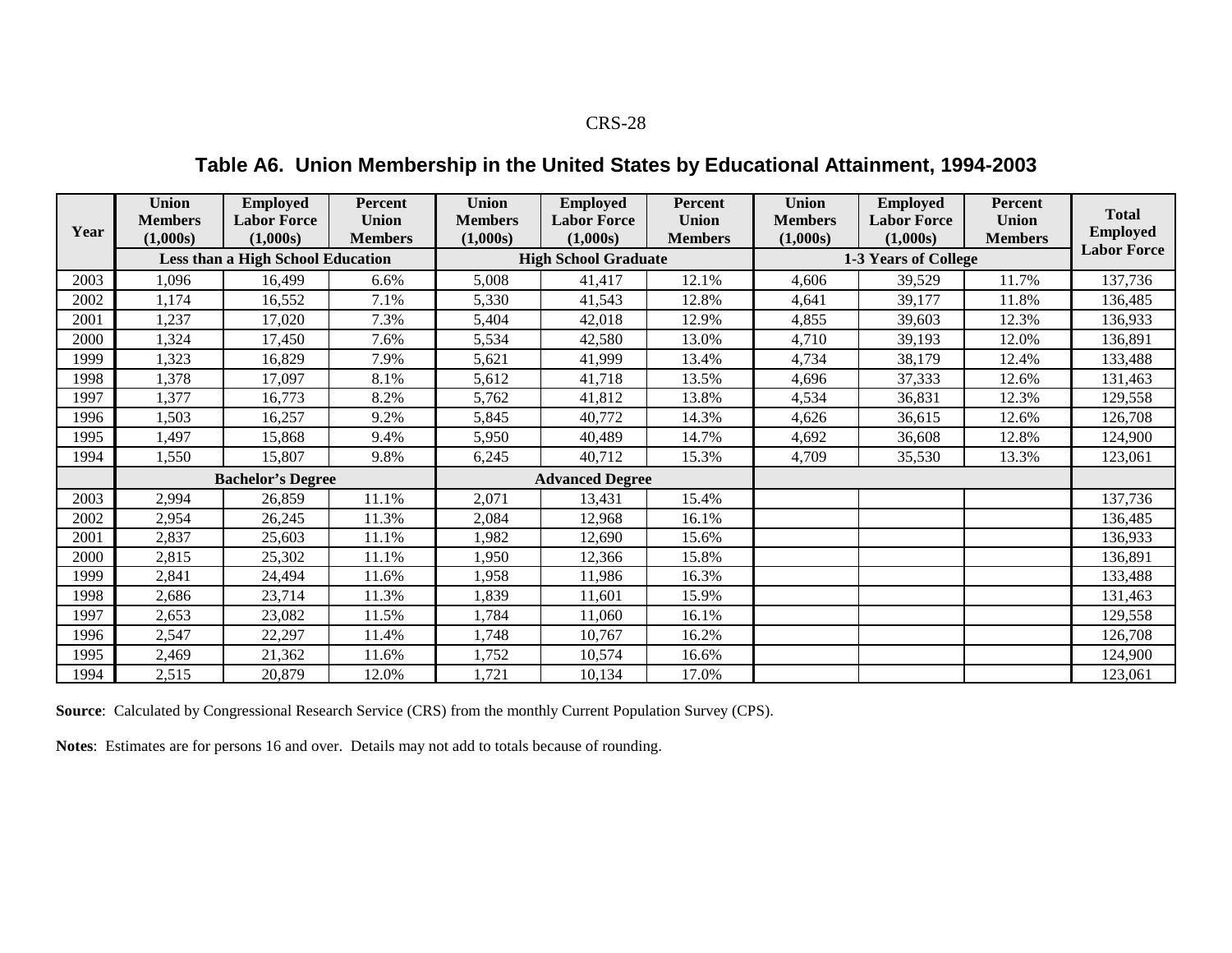**Table A7. Union Membership in the United States in the Private and Public Sectors, 1994-2003**

| Year | <b>Union</b><br><b>Members</b><br>(1,000s) | <b>Employed</b><br><b>Labor Force</b><br>(1,000s) | Percent<br><b>Union</b><br><b>Members</b> | <b>Union</b><br><b>Members</b><br>(1,000s) | <b>Employed</b><br><b>Labor Force</b><br>(1,000s) | <b>Percent</b><br><b>Union</b><br><b>Members</b> | <b>Total</b><br><b>Employed</b><br><b>Labor Force</b> |
|------|--------------------------------------------|---------------------------------------------------|-------------------------------------------|--------------------------------------------|---------------------------------------------------|--------------------------------------------------|-------------------------------------------------------|
|      |                                            | <b>Public</b>                                     |                                           |                                            | Private                                           |                                                  |                                                       |
| 2003 | 7,324                                      | 19,710                                            | 37.2%                                     | 8,452                                      | 118,026                                           | 7.2%                                             | 137,736                                               |
| 2002 | 7,387                                      | 19.589                                            | 37.7%                                     | 8.795                                      | 116,896                                           | 7.5%                                             | 136,485                                               |
| 2001 | 7,095                                      | 19,308                                            | 36.7%                                     | 9,192                                      | 117,625                                           | 7.8%                                             | 136,933                                               |
| 2000 | 7,059                                      | 19.157                                            | 36.9%                                     | 9,254                                      | 117,734                                           | 7.9%                                             | 136,891                                               |
| 1999 | 7,058                                      | 18,938                                            | 37.3%                                     | 9.419                                      | 114,550                                           | 8.2%                                             | 133,488                                               |
| 1998 | 6,905                                      | 18,401                                            | 37.5%                                     | 9,306                                      | 113,062                                           | 8.2%                                             | 131,463                                               |
| 1997 | 6.747                                      | 18.147                                            | 37.2%                                     | 9,363                                      | 111.411                                           | 8.4%                                             | 129,558                                               |
| 1996 | 6,854                                      | 18,210                                            | 37.6%                                     | 9,415                                      | 108,497                                           | 8.7%                                             | 126,708                                               |
| 1995 | 6,927                                      | 18,358                                            | 37.7%                                     | 9,432                                      | 106.542                                           | 8.9%                                             | 124,900                                               |
| 1994 | 7,091                                      | 18,339                                            | 38.7%                                     | 9,649                                      | 104,722                                           | 9.2%                                             | 123,061                                               |

**Source**: Calculated by Congressional Research Service (CRS) from the monthly Current Population Survey (CPS).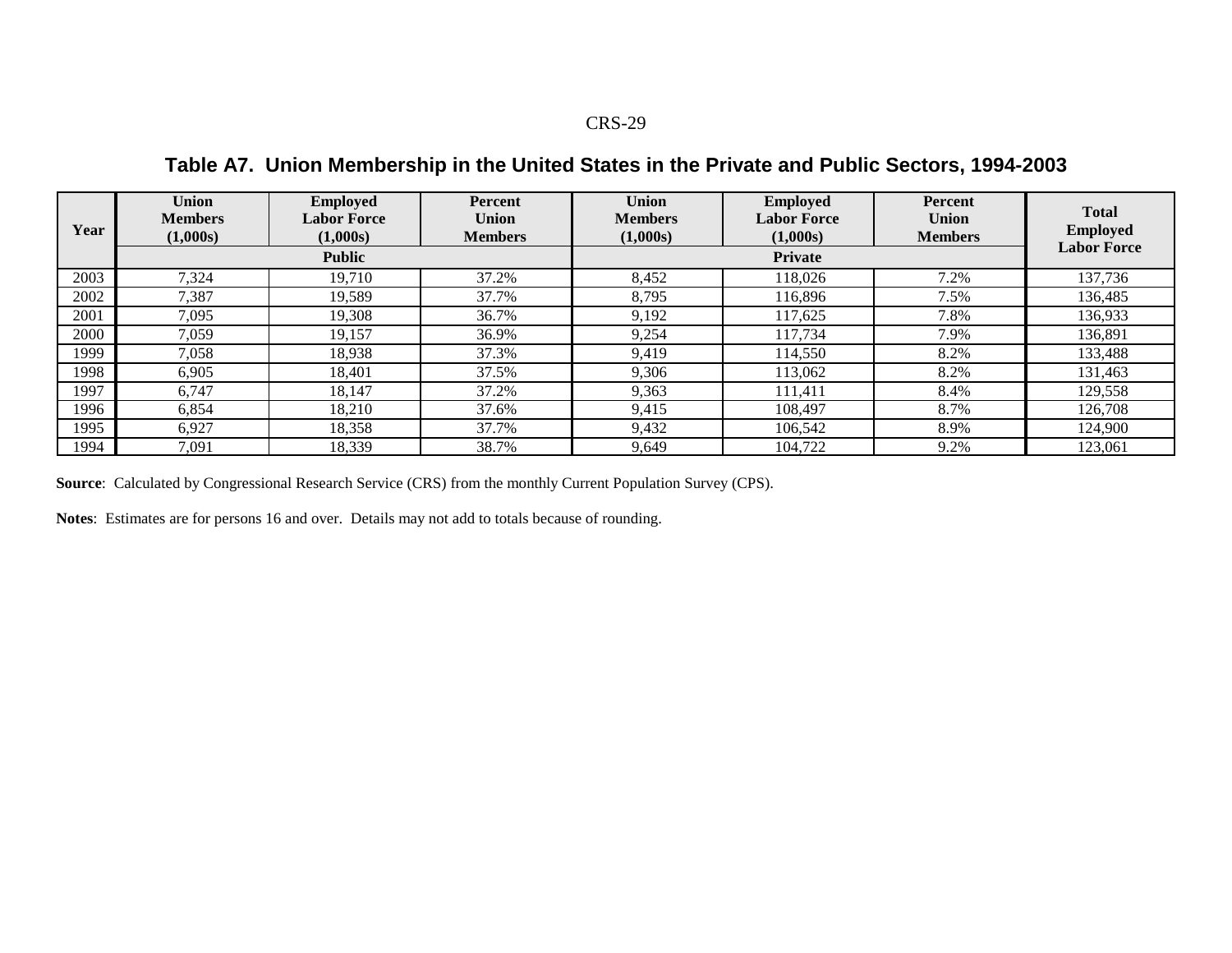**Table A8. Union Membership in the United States by Level of Government, 1994-2003**

|       | <b>Union</b><br><b>Members</b> | <b>Employed</b><br><b>Labor Force</b> | <b>Percent</b><br><b>Union</b> | <b>Union</b><br><b>Members</b> | <b>Employed</b><br><b>Labor Force</b> | Percent<br>Union | <b>Union</b><br><b>Members</b> | <b>Employed</b><br><b>Labor Force</b> | <b>Percent</b><br><b>Union</b> | <b>Union</b><br><b>Members,</b> | <b>Total</b>                           |
|-------|--------------------------------|---------------------------------------|--------------------------------|--------------------------------|---------------------------------------|------------------|--------------------------------|---------------------------------------|--------------------------------|---------------------------------|----------------------------------------|
| Year  | (1.000s)                       | (1.000s)                              | <b>Members</b>                 | (1,000s)                       | (1,000s)                              | <b>Members</b>   | (1,000s)                       | (1,000s)                              | <b>Members</b>                 | <b>Public Sector</b>            | <b>Employed</b><br><b>Labor Force,</b> |
|       |                                | <b>Federal Government</b>             |                                |                                | <b>State Government</b>               |                  |                                | <b>Local Government</b>               |                                | <b>Public Sector</b>            |                                        |
| 2003  | 1,004                          | 3,247                                 | 30.9%                          | ,706                           | 5,636                                 | 30.3%            | 4,614                          | 10,827                                | 42.6%                          | 7,324                           | 19,710                                 |
| 2002  | 1,070                          | 3,297                                 | 32.5%                          | .769                           | 5,706                                 | 31.0%            | 4,547                          | 10,585                                | 43.0%                          | 7,387                           | 19,589                                 |
| 2001  | 1,033                          | 3,317                                 | 31.2%                          | 1.726                          | 5,713                                 | 30.2%            | 4,336                          | 10.278                                | 42.2%                          | 7,095                           | 19,308                                 |
| 2000  | 1,027                          | 3,275                                 | 31.4%                          | .624                           | 5,515                                 | 29.4%            | 4,409                          | 10,367                                | 42.5%                          | 7,059                           | 19,157                                 |
| 1999  | 1.047                          | 3,264                                 | 32.1%                          | ,527                           | 5,233                                 | 29.2%            | 4,484                          | 10.440                                | 42.9%                          | 7,058                           | 18,938                                 |
| 1998. | 1,105                          | 3,269                                 | 33.8%                          | 1,431                          | 5,150                                 | 27.8%            | 4,370                          | 9,982                                 | 43.8%                          | 6,905                           | 18,401                                 |
| 1997  | 1,030                          | 3,217                                 | 32.0%                          | 1,485                          | 5,031                                 | 29.5%            | 4,232                          | 9.899                                 | 42.7%                          | 6.747                           | 18,147                                 |
| 1996- | 1.040                          | 3,284                                 | 31.7%                          | .566                           | 5,132                                 | 30.5%            | 4,249                          | 9,795                                 | 43.4%                          | 6,854                           | 18,210                                 |
| 1995  | 1,117                          | 3,447                                 | 32.4%                          | 1,531                          | 5,171                                 | 29.6%            | 4,280                          | 9,739                                 | 43.9%                          | 6,927                           | 18,358                                 |
| 1994  | .181                           | 3,518                                 | 33.6%                          | .596                           | 5,174                                 | 30.8%            | 4,314                          | 9,647                                 | 44.7%                          | 7,091                           | 18,339                                 |

**Source**: Calculated by Congressional Research Service (CRS) from the monthly Current Population Survey (CPS).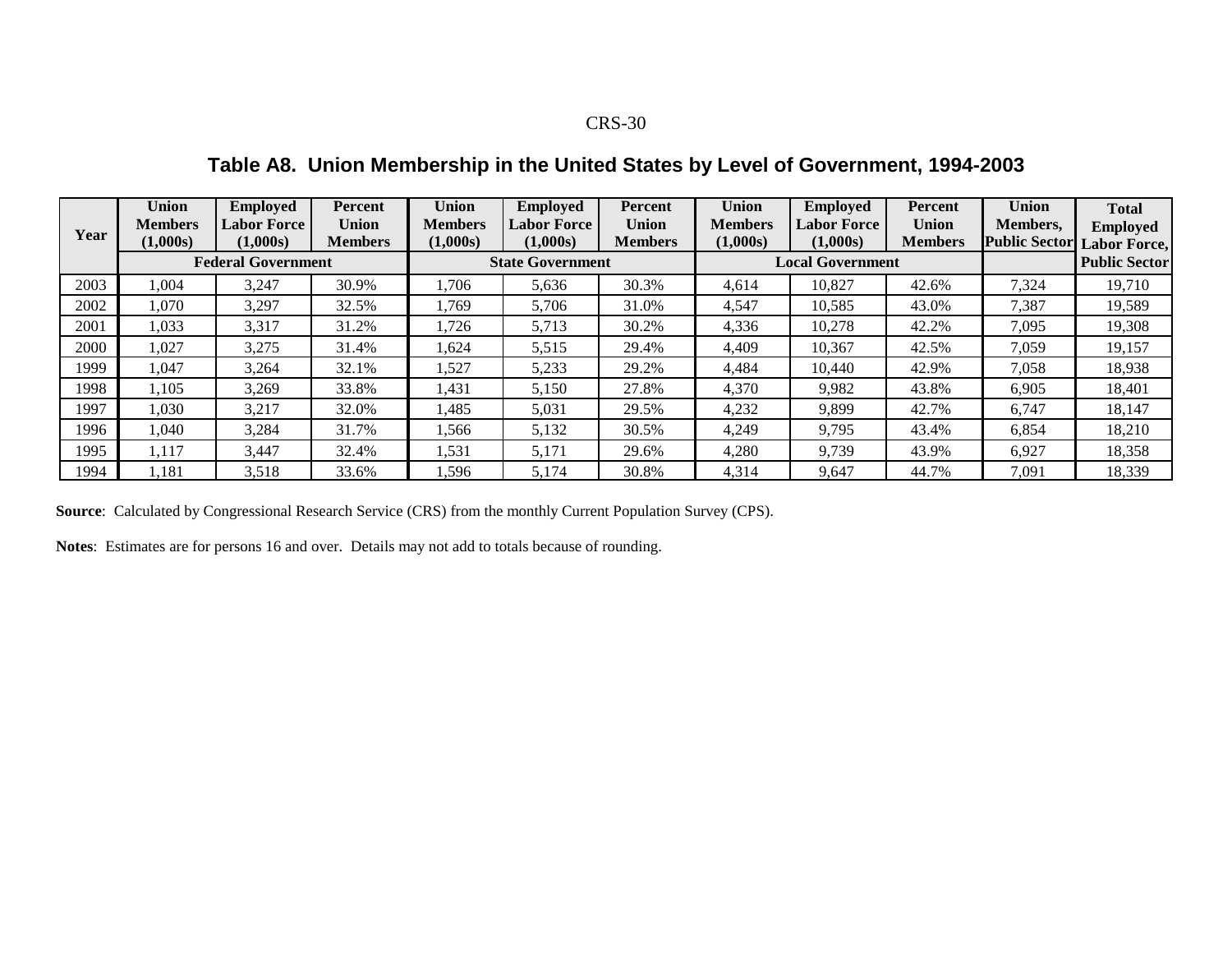## **Table A9. Union Membership in the United States by Industry, 1994-2002**

| Year | Union<br><b>Members</b><br>(1,000s)               | <b>Employed</b><br>Labor<br>Force<br>(1.000s) | Percent<br>Union<br><b>Members</b> | <b>Union</b><br><b>Members</b><br>(1,000s) | <b>Employed</b><br>Labor<br>Force<br>(1.000s) | Percent<br>Union<br><b>Members</b> | <b>Union</b><br>Members<br>(1,000s) | <b>Employed</b><br>Labor<br>Force<br>(1.000s)  | <b>Percent</b><br>Union<br><b>Members</b> | <b>Union</b><br><b>Members</b><br>(1,000s) | <b>Employed</b><br>Labor<br>Force<br>(1.000s) | Percent<br>Union<br><b>Members</b>                     | <b>Union</b><br><b>Members</b><br>(1,000s) | <b>Employed</b><br>Labor<br>Force<br>(1.000s) | <b>Percent</b><br>Union<br><b>Members</b> | <b>Total</b><br>Employed<br>Labor |
|------|---------------------------------------------------|-----------------------------------------------|------------------------------------|--------------------------------------------|-----------------------------------------------|------------------------------------|-------------------------------------|------------------------------------------------|-------------------------------------------|--------------------------------------------|-----------------------------------------------|--------------------------------------------------------|--------------------------------------------|-----------------------------------------------|-------------------------------------------|-----------------------------------|
|      | <b>Farming, Forestry,</b><br><b>And Fisheries</b> |                                               | Mining                             |                                            |                                               | <b>Construction</b>                |                                     |                                                | <b>Manufacturing</b>                      |                                            |                                               | Transportation,<br><b>Communications and Utilities</b> | Force                                      |                                               |                                           |                                   |
| 2002 | 55                                                | 3,458                                         | 1.6%                               | 39                                         | 491                                           | 8.0%                               | 1,367                               | 9,538                                          | 14.3%                                     | 2,510                                      | 18,100                                        | 13.9%                                                  | 2,675                                      | 9.769                                         | 27.4%                                     | 136,485                           |
| 2001 | 50                                                | 3,332                                         | .5%                                | 63                                         | 565                                           | 1.1%                               | ,388                                | 9.695                                          | 14.3%                                     | 2,717                                      | 19,295                                        | 14.1%                                                  | 2.692                                      | 9,778                                         | 27.5%                                     | 136,933                           |
| 2000 | 59                                                | 3,554                                         | 1.7%                               | 56                                         | 527                                           | 10.6%                              | ,390                                | 9,505                                          | 14.6%                                     | 2,88                                       | 20,271                                        | 14.2%                                                  | 2,749                                      | 9,882                                         | 27.8%                                     | 136,891                           |
| 1999 | 56                                                | 3,393                                         | 1.7%                               | 58                                         | 557                                           | 10.5%                              | 1,362                               | 8,872                                          | 15.4%                                     | 3,037                                      | 20,186                                        | 15.0%                                                  | 2,795                                      | 9,591                                         | 29.1%                                     | 133,488                           |
| 1998 | 36                                                | 3,446                                         | 1.0%                               | 73                                         | 624                                           | 1.7%                               | ,212                                | 8,549                                          | 14.2%                                     | 3,137                                      | 20,597                                        | 15.2%                                                  | 2,795                                      | 9,380                                         | 29.8%                                     | 131,463                           |
| 1997 | 43                                                | 3,527                                         | .2%                                | 84                                         | 637                                           | 13.2%                              | ,223                                | 8,296                                          | 14.7%                                     | 3,270                                      | 20.795                                        | 15.7%                                                  | 2,736                                      | 9,170                                         | 29.8%                                     | 129,558                           |
| 1996 | 37                                                | 3,567                                         | 1.0%                               | 76                                         | 568                                           | 13.4%                              | 1,158                               | 7,924                                          | 14.6%                                     | 3,412                                      | 20,504                                        | 16.6%                                                  | 2.692                                      | 8,792                                         | 30.6%                                     | 126,708                           |
| 1995 | 45                                                | 3,562                                         | 1.3%                               | 84                                         | 649                                           | 12.9%                              | 1,072                               | 7,632                                          | 14.0%                                     | 3,469                                      | 20,505                                        | 16.9%                                                  | 2,770                                      | 8,725                                         | 31.8%                                     | 124,900                           |
| 1994 | 49                                                | 3,552                                         | 1.4%                               | 102                                        | 681                                           | 15.0%                              | 1,110                               | 7,475                                          | 14.8%                                     | 3,533                                      | 20,170                                        | 17.5%                                                  | 2,847                                      | 8,690                                         | 32.8%                                     | 123,061                           |
|      | <b>Retail and Wholesale Trade</b>                 |                                               |                                    | Finance, Insurance,<br>and Real Estate     |                                               |                                    |                                     | <b>Private Household</b><br>and Other Services |                                           |                                            | <b>Professional Services</b>                  |                                                        | <b>Public Administration</b>               |                                               |                                           |                                   |
| 2002 | 1,158                                             | 28,151                                        | 4.1%                               | 183                                        | 9,093                                         | 2.0%                               | 599                                 | 16,836                                         | 3.6%                                      | 5,588                                      | 34,832                                        | 16.0%                                                  | 2,010                                      | 6,217                                         | 32.3%                                     | 136,485                           |
| 2001 | 1,232                                             | 28,112                                        | 4.4%                               | 199                                        | 8,912                                         | 2.2%                               | 692                                 | 17,249                                         | 4.0%                                      | 5,331                                      | 33,860                                        | 15.7%                                                  | ,950                                       | 6,134                                         | 31.8%                                     | 136,933                           |
| 2000 | ,261                                              | 28,278                                        | 4.5%                               | 179                                        | 8,850                                         | 2.0%                               | 665                                 | 16,961                                         | 3.9%                                      | 5,198                                      | 33,022                                        | 15.7%                                                  | ,898                                       | 6,039                                         | 31.4%                                     | 136,891                           |
| 1999 | ,291                                              | 27,591                                        | 4.7%                               | 201                                        | 8,770                                         | 2.3%                               | 638                                 | 16,177                                         | 3.9%                                      | 5,179                                      | 32,384                                        | 16.0%                                                  | ,860                                       | 5,966                                         | 31.2%                                     | 133,488                           |
| 1998 | ,295                                              | 27,192                                        | 4.8%                               | 205                                        | 8,568                                         | 2.4%                               | 578                                 | 15,716                                         | 3.7%                                      | 4,920                                      | 31,492                                        | 15.6%                                                  | ,960                                       | 5,899                                         | 33.2%                                     | 131,463                           |
| 1997 | 1.329                                             | 26,759                                        | 5.0%                               | 216                                        | 8,288                                         | 2.6%                               | 524                                 | 15,418                                         | 3.4%                                      | 4,856                                      | 30,945                                        | 15.7%                                                  | .827                                       | 5,724                                         | 31.9%                                     | 129,558                           |
| 1996 | 1,343                                             | 26,636                                        | 5.0%                               | 230                                        | 8,110                                         | 2.8%                               | 589                                 | 14,755                                         | 4.0%                                      | 4,87                                       | 30,062                                        | 16.2%                                                  | ,861                                       | 5,790                                         | 32.1%                                     | 126,708                           |
| 1995 | 1,410                                             | 26,130                                        | 5.4%                               | 195                                        | 7,975                                         | 2.4%                               | 571                                 | 14,060                                         | 4.1%                                      | 4,834                                      | 29,683                                        | 16.3%                                                  | .909                                       | 5,978                                         | 31.9%                                     | 124,900                           |
| 1994 | ,392                                              | 25,618                                        | 5.4%                               | 217                                        | 8,114                                         | 2.7%                               | 613                                 | 13,854                                         | 4.4%                                      | 4,914                                      | 29,037                                        | 16.9%                                                  | .963                                       | 5,870                                         | 33.4%                                     | 123,061                           |

**Source**: Calculated by Congressional Research Service (CRS) from the monthly Current Population Survey (CPS).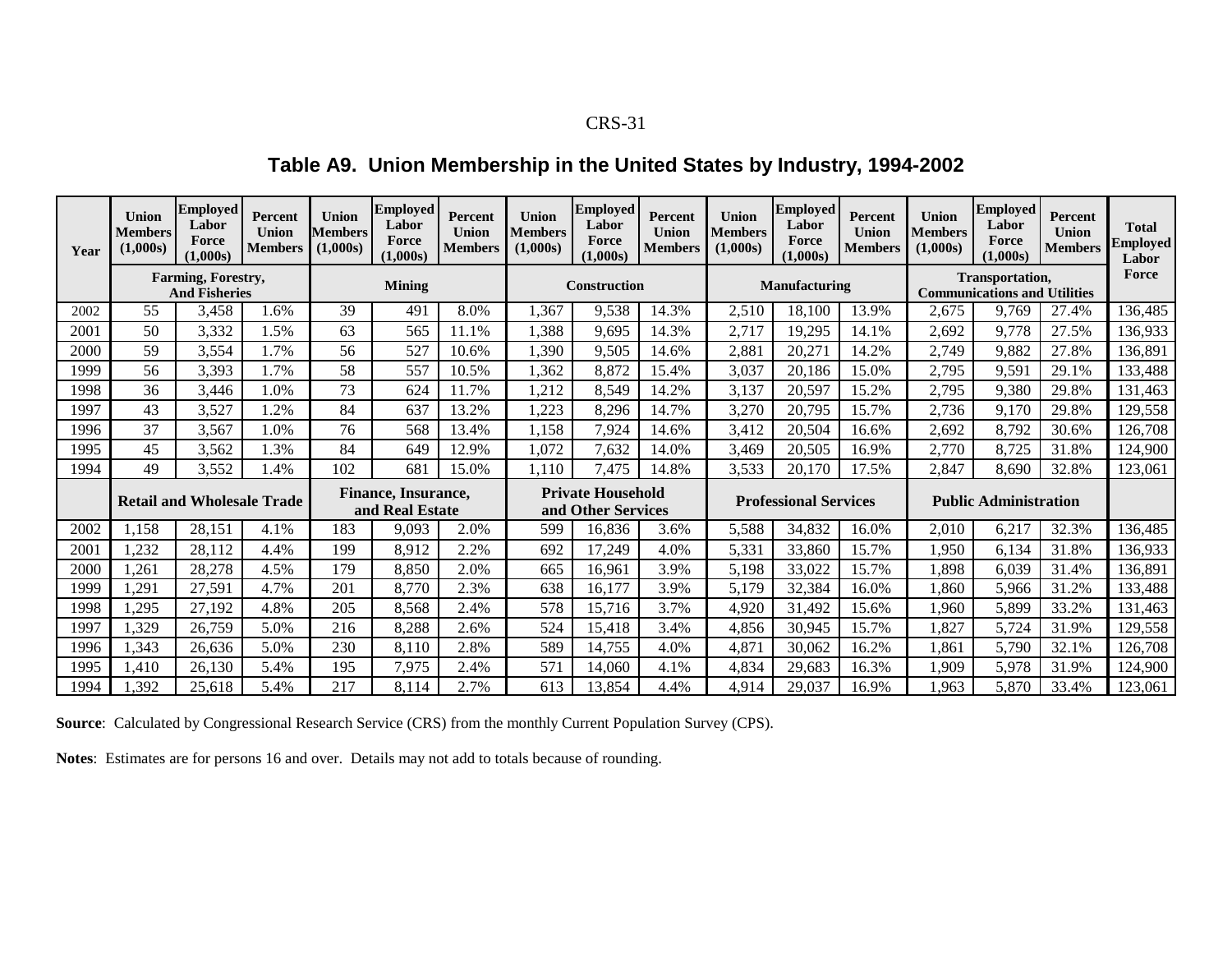**Table A10. Union Membership in the United States by Occupation, 1994-2002**

| Year | <b>Union</b><br><b>Members</b>                 | <b>Employed</b><br><b>Labor Force</b> | <b>Percent</b><br><b>Union</b> | <b>Union</b><br><b>Members</b> | <b>Employed</b><br><b>Labor Force</b>       | Percent<br><b>Union</b> | Union<br><b>Members</b>               | <b>Employed</b><br><b>Labor Force</b> | Percent<br><b>Union</b> | <b>Total</b><br><b>Employed</b> |
|------|------------------------------------------------|---------------------------------------|--------------------------------|--------------------------------|---------------------------------------------|-------------------------|---------------------------------------|---------------------------------------|-------------------------|---------------------------------|
|      | (1,000s)                                       | (1,000s)                              | <b>Members</b>                 | (1,000s)                       | (1,000s)                                    | <b>Members</b>          | (1,000s)                              | (1,000s)<br><b>Service</b>            | <b>Members</b>          | Labor                           |
|      | <b>Managerial and Professional</b>             |                                       |                                |                                | <b>Technical, Sales, and Administrative</b> |                         |                                       | Force                                 |                         |                                 |
| 2002 | 4,812                                          | 42,546                                | 11.3%                          | 3,204                          | 38,945                                      | 8.2%                    | 2,264                                 | 19,250                                | 11.8%                   | 136,485                         |
| 2001 | 4,658                                          | 42,162                                | 11.0%                          | 3,208                          | 39,573                                      | 8.1%                    | 2,277                                 | 18,752                                | 12.1%                   | 136,933                         |
| 2000 | 4,566                                          | 41,223                                | 11.1%                          | 3,122                          | 39,891                                      | 7.8%                    | 2,242                                 | 18,513                                | 12.1%                   | 136,891                         |
| 1999 | 4,594                                          | 40,351                                | 11.4%                          | 3,191                          | 38,851                                      | 8.2%                    | 2,151                                 | 18,089                                | 11.9%                   | 133,488                         |
| 1998 | 4,252                                          | 38,845                                | 10.9%                          | 3,239                          | 38,754                                      | 8.4%                    | 2,209                                 | 17,895                                | 12.3%                   | 131,463                         |
| 1997 | 4,208                                          | 37,738                                | 11.2%                          | 3,158                          | 38,342                                      | 8.2%                    | 2,141                                 | 17,491                                | 12.2%                   | 129,558                         |
| 1996 | 4,196                                          | 36,437                                | 11.5%                          | 3,231                          | 37,735                                      | 8.6%                    | 2,103                                 | 17,227                                | 12.2%                   | 126,708                         |
| 1995 | 4,116                                          | 35,187                                | 11.7%                          | 3,364                          | 37,530                                      | 9.0%                    | 2,112                                 | 16,947                                | 12.5%                   | 124,900                         |
| 1994 | 4,102                                          | 33,772                                | 12.1%                          | 3,465                          | 37,334                                      | 9.3%                    | 2,222                                 | 16,909                                | 13.1%                   | 123,061                         |
|      | <b>Precision Production, Craft, and Repair</b> |                                       |                                |                                | <b>Operators, Fabricators, and Laborers</b> |                         | <b>Farming, Forestry, and Fishing</b> |                                       |                         |                                 |
| 2002 | 2,570                                          | 14,587                                | 17.6%                          | 3,243                          | 17,674                                      | 18.3%                   | 89                                    | 3,484                                 | 2.6%                    | 136,485                         |
| 2001 | 2,730                                          | 15,139                                | 18.0%                          | 3,346                          | 17,985                                      | 18.6%                   | 96                                    | 3,321                                 | 2.9%                    | 136,933                         |
| 2000 | 2,800                                          | 15,107                                | 18.5%                          | 3,509                          | 18,683                                      | 18.8%                   | 95                                    | 3,474                                 | 2.7%                    | 136,891                         |
| 1999 | 2,800                                          | 14,540                                | 19.3%                          | 3,627                          | 18,265                                      | 19.9%                   | 113                                   | 3,392                                 | 3.3%                    | 133,488                         |
| 1998 | 2,708                                          | 14,364                                | 18.9%                          | 3,713                          | 18,173                                      | 20.4%                   | 90                                    | 3,432                                 | 2.6%                    | 131,463                         |
| 1997 | 2,723                                          | 14,112                                | 19.3%                          | 3,791                          | 18,393                                      | 20.6%                   | 88                                    | 3,483                                 | 2.5%                    | 129,558                         |
| 1996 | 2,648                                          | 13,578                                | 19.5%                          | 4,000                          | 18,182                                      | 22.0%                   | 92                                    | 3,548                                 | 2.6%                    | 126,708                         |
| 1995 | 2,692                                          | 13,504                                | 19.9%                          | 3,983                          | 18,106                                      | 22.0%                   | 91                                    | 3,626                                 | 2.5%                    | 124,900                         |
| 1994 | 2,716                                          | 13,478                                | 20.2%                          | 4,132                          | 17,946                                      | 23.0%                   | 103                                   | 3,623                                 | 2.8%                    | 123,061                         |

**Source**: Calculated by Congressional Research Service (CRS) from the monthly Current Population Survey (CPS).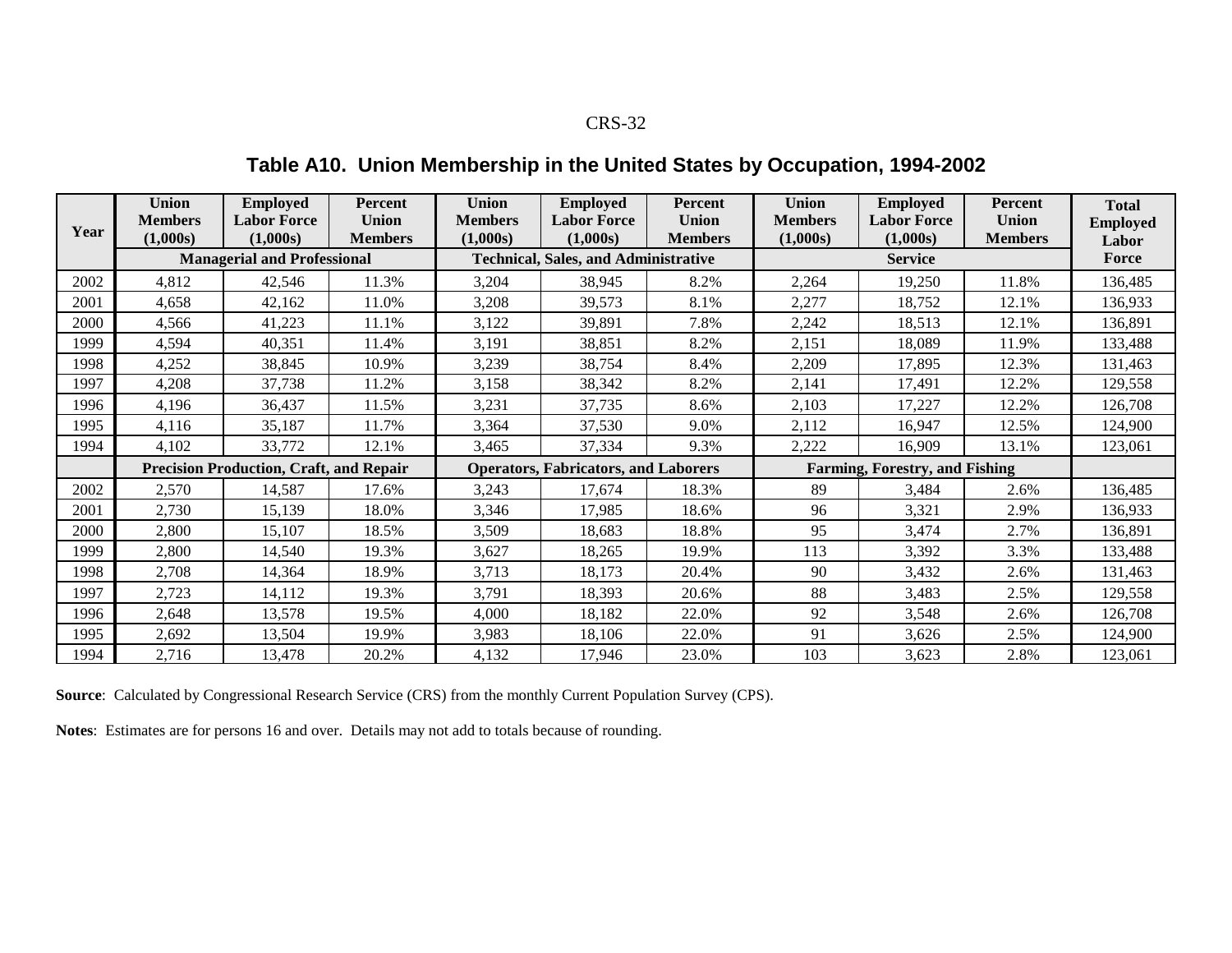## **Table A11. Union Membership in the United States by Region, 1994-2003**

| Year | <b>Union</b><br><b>Members</b><br>(1.000s) | <b>Employed</b><br>Labor<br>Force<br>(1,000s) | Percent<br>Union<br><b>Members</b> | <b>Union</b><br><b>Members</b><br>(1,000s) | <b>Employed</b><br>Labor<br>Force<br>(1,000s) | <b>Percent</b><br><b>Union</b><br><b>Members</b> | <b>Union</b><br><b>Members</b><br>(1,000s) | <b>Employed</b><br>Labor<br>Force<br>(1,000s) | Percent<br><b>Union</b><br><b>Members</b> | <b>Union</b><br><b>Members</b><br>(1000s) | <b>Employed</b><br>Labor<br>Force<br>(1,000s) | Percent<br><b>Union</b><br><b>Members</b> | Union<br><b>Members</b><br>(1,000s) | <b>Employed</b><br>Labor<br>Force<br>(1,000s) | Percent<br>Union<br><b>Members</b> | <b>Total</b><br><b>Employed</b><br>Labor<br>Force |
|------|--------------------------------------------|-----------------------------------------------|------------------------------------|--------------------------------------------|-----------------------------------------------|--------------------------------------------------|--------------------------------------------|-----------------------------------------------|-------------------------------------------|-------------------------------------------|-----------------------------------------------|-------------------------------------------|-------------------------------------|-----------------------------------------------|------------------------------------|---------------------------------------------------|
|      |                                            | <b>East South Central</b>                     |                                    |                                            | Pacific                                       |                                                  |                                            | <b>Mountain</b>                               |                                           |                                           | <b>West South Central</b>                     |                                           |                                     | <b>New England</b>                            |                                    |                                                   |
| 2003 | 556                                        | 7,863                                         | 7.1%                               | 3,326                                      | 21,786                                        | 15.3%                                            | 621                                        | 9,210                                         | 6.7%                                      | 763                                       | 14,955                                        | 5.1%                                      | 884                                 | 7,162                                         | 12.3%                              | 137,736                                           |
| 2002 | 619                                        | 7,720                                         | 8.0%                               | 3,338                                      | 21,187                                        | 15.8%                                            | 646                                        | 9,045                                         | 7.1%                                      | 782                                       | 14,557                                        | 5.4%                                      | 931                                 | 7,261                                         | 12.8%                              | 136,485                                           |
| 2001 | 619                                        | 7,738                                         | 8.0%                               | 3,137                                      | 21,441                                        | 14.6%                                            | 702                                        | 9,021                                         | 7.8%                                      | 839                                       | 14,646                                        | 5.7%                                      | 910                                 | 7,206                                         | 12.6%                              | 136,933                                           |
| 2000 | 676                                        | 7,921                                         | 8.5%                               | 3,070                                      | 21,535                                        | 14.3%                                            | 729                                        | 8,944                                         | 8.2%                                      | 820                                       | 14,654                                        | 5.6%                                      | 921                                 | 7,172                                         | 12.8%                              | 136,891                                           |
| 1999 | 641                                        | 7,825                                         | 8.2%                               | 3,203                                      | 21,193                                        | 15.1%                                            | 727                                        | 8,530                                         | 8.5%                                      | 867                                       | 14,589                                        | 5.9%                                      | 977                                 | 6,917                                         | 14.1%                              | 133,488                                           |
| 1998 | 644                                        | 7,811                                         | 8.2%                               | 3,105                                      | 20,705                                        | 15.0%                                            | 664                                        | 8,314                                         | 8.0%                                      | 815                                       | 14,312                                        | 5.7%                                      | 950                                 | 6,875                                         | 13.8%                              | 131,463                                           |
| 1997 | 628                                        | 7,632                                         | 8.2%                               | 2,994                                      | 20,192                                        | 14.8%                                            | 692                                        | 8,140                                         | 8.5%                                      | 826                                       | 13,978                                        | 5.9%                                      | 901                                 | 6,802                                         | 13.3%                              | 129,558                                           |
| 1996 | 681                                        | 7,539                                         | 9.0%                               | 2,938                                      | 19,570                                        | 15.0%                                            | 660                                        | 7,790                                         | 8.5%                                      | 871                                       | 13,703                                        | 6.4%                                      | 895                                 | 6,661                                         | 13.4%                              | 126,708                                           |
| 1995 | 706                                        | 7,453                                         | 9.5%                               | 3,092                                      | 19,230                                        | 16.1%                                            | 694                                        | 7,645                                         | 9.1%                                      | 823                                       | 13,472                                        | 6.1%                                      | 963                                 | 6,585                                         | 14.6%                              | 124,900                                           |
| 1994 | 739                                        | 7,334                                         | 10.1%                              | 3,130                                      | 19,066                                        | 16.4%                                            | 684                                        | 7,349                                         | 9.3%                                      | 852                                       | 13,131                                        | 6.5%                                      | 926                                 | 6,532                                         | 14.2%                              | 123,061                                           |
|      |                                            | <b>South Atlantic</b>                         |                                    | <b>East North Central</b>                  |                                               | <b>West North Central</b>                        |                                            | <b>Middle Atlantic</b>                        |                                           |                                           |                                               |                                           |                                     |                                               |                                    |                                                   |
| 2003 | 1,572                                      | 25,465                                        | 6.2%                               | 3,478                                      | 22,222                                        | 15.7%                                            | 1,107                                      | 10,273                                        | 10.8%                                     | 3,467                                     | 18,801                                        | 18.4%                                     |                                     |                                               |                                    | 137,736                                           |
| 2002 | 1,515                                      | 24,954                                        | 6.1%                               | 3,618                                      | 22,445                                        | 16.1%                                            | 1,137                                      | 10,305                                        | 11.0%                                     | 3,596                                     | 19,011                                        | 18.9%                                     |                                     |                                               |                                    | 136,485                                           |
| 2001 | 1,602                                      | 25,083                                        | 6.4%                               | 3,682                                      | 22,745                                        | 16.2%                                            | 1,169                                      | 10,257                                        | 11.4%                                     | 3,656                                     | 18,796                                        | 19.4%                                     |                                     |                                               |                                    | 136,933                                           |
| 2000 | 1,627                                      | 25,165                                        | 6.5%                               | 3,715                                      | 22,733                                        | 16.3%                                            | 1,158                                      | 10,074                                        | 11.5%                                     | 3,618                                     | 18,692                                        | 19.4%                                     |                                     |                                               |                                    | 136,891                                           |
| 1999 | 1,588                                      | 24,134                                        | 6.6%                               | 3,729                                      | 22,327                                        | 16.7%                                            | 1,211                                      | 9,900                                         | 12.2%                                     | 3,533                                     | 18,074                                        | 19.5%                                     |                                     |                                               |                                    | 133,488                                           |
| 1998 | 1,582                                      | 23,664                                        | 6.7%                               | 3,791                                      | 21,937                                        | 17.3%                                            | 1,140                                      | 9,891                                         | 11.5%                                     | 3,520                                     | 17,954                                        | 19.6%                                     |                                     |                                               |                                    | 131,463                                           |
| 1997 | 1,545                                      | 23,294                                        | 6.6%                               | 3,738                                      | 21,800                                        | 17.1%                                            | 1,168                                      | 9,761                                         | 12.0%                                     | 3,617                                     | 17,960                                        | 20.1%                                     |                                     |                                               |                                    | 129,558                                           |
| 1996 | 1,607                                      | 22,786                                        | 7.1%                               | 3,824                                      | 21,504                                        | 17.8%                                            | 1,197                                      | 9,657                                         | 12.4%                                     | 3,596                                     | 17,498                                        | 20.6%                                     |                                     |                                               |                                    | 126,708                                           |
| 1995 | 1,543                                      | 22,465                                        | 6.9%                               | 3,746                                      | 21,307                                        | 17.6%                                            | 1,149                                      | 9,473                                         | 12.1%                                     | 3,644                                     | 17,269                                        | 21.1%                                     |                                     |                                               |                                    | 124,900                                           |
| 1994 | .694                                       | 22,103                                        | 7.7%                               | 3,789                                      | 20,967                                        | 18.1%                                            | 1,135                                      | 9,269                                         | 12.2%                                     | 3,792                                     | 17,310                                        | 21.9%                                     |                                     |                                               |                                    | 123,061                                           |

**Source**: Calculated by Congressional Research Service (CRS) from the monthly Current Population Survey (CPS).

**Notes**: Estimates are for persons 16 and over. See **Appendix A** for a list of states by region. Details may not add to totals because of rounding.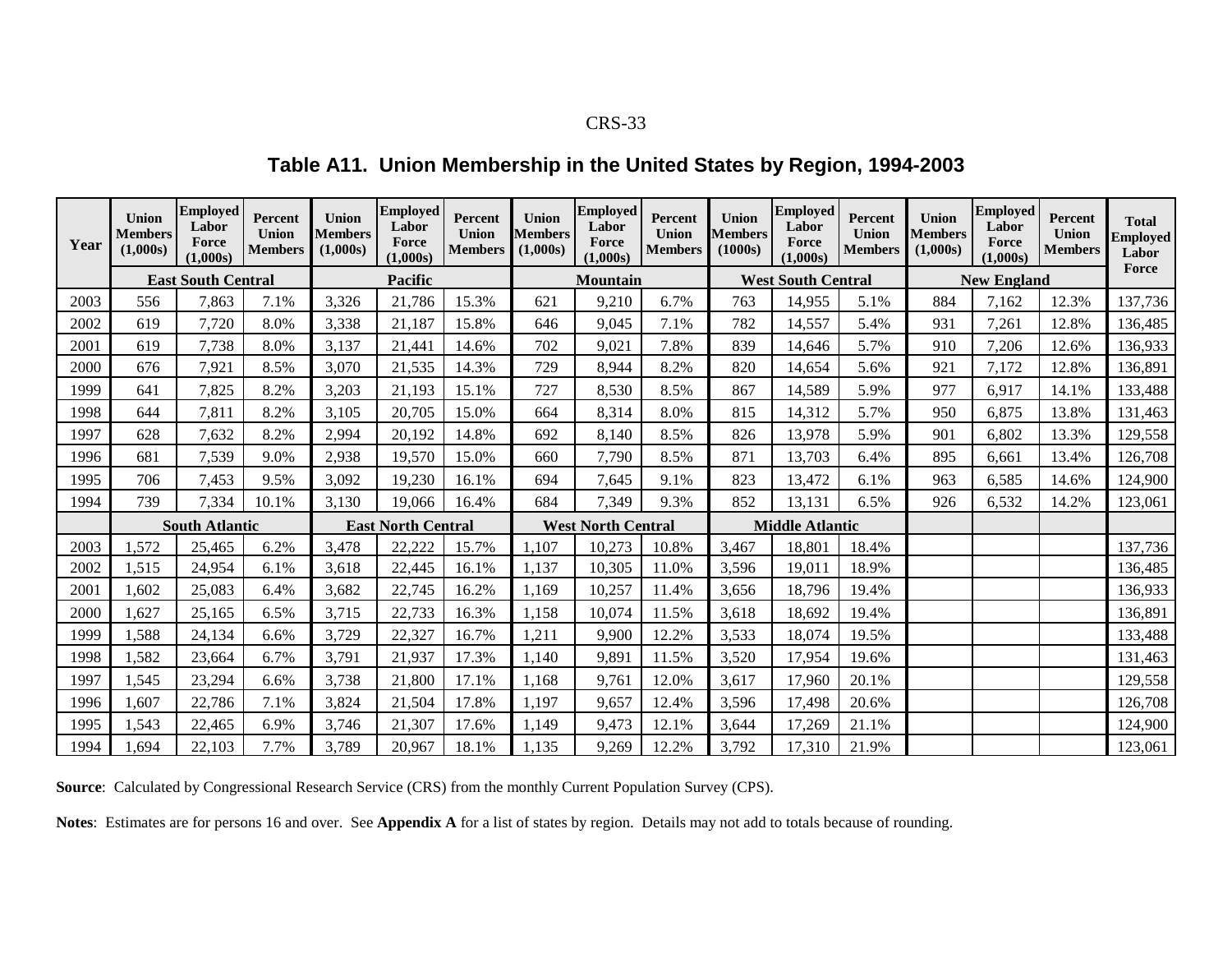## **Appendix B: Data and Methodology**

The analysis in this report uses data from the monthly Current Population Survey (CPS). The CPS is a household survey conducted by the U.S. Bureau of the Census for the Bureau of Labor Statistics (BLS) of the U.S. Department of Labor. The monthly CPS is the main source of labor force data for the nation, including estimates of the monthly unemployment rate. The CPS collects a wide range of demographic, social, and labor market information. Each month, approximately 50,000 households are contacted to be interviewed, either in person or by phone. The CPS collects labor force data for civilians 15 and over. The official definition of the civilian labor force is ages 16 and over. The monthly CPS sample is representative of the civilian noninstitutional population; it does not include persons on active military duty.<sup>58,59</sup>

Each month, one-fourth of the CPS sample — called the Outgoing Rotation Group, or ORG — is asked questions about union membership and current hourly or weekly earnings. The monthly CPS has included questions on union membership and union coverage since November 1982.<sup>60</sup> For the tables in *Appendix A*, the ORG samples for each month from 1994 to 2003 were combined to calculate a monthly average for the year. $61$ 

The analysis in this report examines employed persons ages 16 and over. Employed persons include both wage and salary workers and self-employed persons. Data on union membership and coverage exclude self-employed persons. Data are for the sole or main job of full-time and part-time workers.

Several changes were made in the January 2003 CPS. In answering the question about race, respondents may now pick more than one race. Previously, individuals could only select one race. For 2003, this report follows BLS practice and only counts blacks and whites who selected one race category. Also, beginning in 2003, the CPS question on Hispanic origin was reworded to ask respondents directly whether they are Hispanic. Previously, individuals were identified as Hispanic based on their, or their ancestors', country of origin. Hispanics may be of any race. As a result of these changes, data for 2003 on race and Hispanic ethnicity are not directly comparable to data for earlier years.

<sup>58</sup> U.S. Bureau of the Census, *Measuring 50 Years of Economic Change*, Current Population Reports, P60-203, Sept. 1998, p. D-1.

<sup>59</sup> U.S. Department of Labor, Bureau of Labor Statistics, *Basic Monthly Survey*, available at [http://www.bls.census.gov/cps/bglosary.htm].

<sup>60</sup> U.S. Department of Labor, Bureau of Labor Statistics, *Current Population Survey: Design and Methodology*, Technical Paper 63, Mar. 2000, pp. 2-4.

<sup>&</sup>lt;sup>61</sup> Households are in the CPS survey for four consecutive months, out of the survey for eight months, and back in the survey for four more months. The questions about earnings (and union status and hours worked) are asked of households leaving the survey (either permanently or for eight months). During a 12-month period, the observations on earnings are for unique individuals.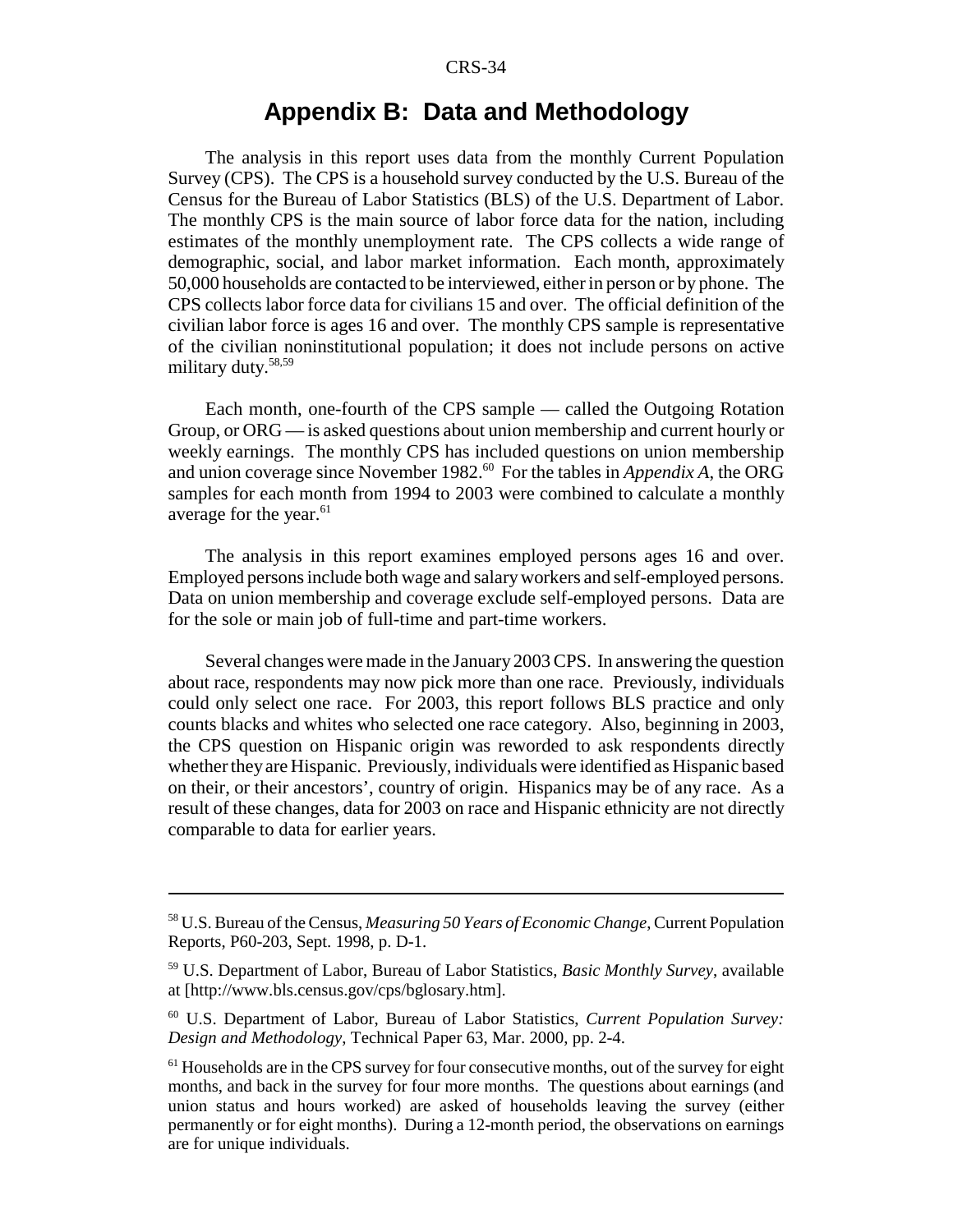In addition, in January 2003, the CPS introduced population controls based on the 2000 Census. Sample weights for January 2000 through December 2002 were revised to reflect the higher population estimates from the 2000 census and the higher rate of population growth since the census. This report uses the revised sample weights for 2000-2002. The revised weights increase the size of the labor force but have less of an effect on percentage calculations.

Finally, in 2003, new classification systems were introduced for industry and occupation. Because of these new systems, data on industry and occupation for 2003 are not comparable to data for earlier years, and are not included in this report.<sup>62</sup>

The regional data in **Figure 11** and **Table A11** are based on state groupings used by the Census Bureau. The Census Bureau divides the United States into four regions and nine divisions. The nine divisions are as follows:

- ! *East North Central*: Wisconsin, Indiana, Ohio, Michigan, and Illinois;
- ! *East South Central*: Tennessee, Kentucky, Alabama, and Mississippi;
- ! *Middle Atlantic*: Pennsylvania, New York, and New Jersey;
- ! *Mountain*: Colorado, Arizona, Idaho, Montana, Utah, Nevada, Wyoming, and New Mexico;
- ! *New England*: Massachusetts, Maine, Vermont, New Hampshire, Connecticut, and Rhode Island;
- ! *Pacific*: Alaska, Washington, Hawaii, Oregon, and California;
- ! *South Atlantic*: Maryland, Delaware, Georgia, District of Columbia, Florida, North Carolina, Virginia, South Carolina, and West Virginia;
- ! *West North Central*: Minnesota, Kansas, South Dakota, Missouri, North Dakota, Nebraska, and Iowa; and
- ! *West South Central*: Texas, Louisiana, Oklahoma, and Arkansas.

## **Confidence Levels**

The comparisons discussed in the text of this report are statistically significant at the 95% confidence level. Estimates based on survey responses from a sample of households have two kinds of error: nonsampling error and sampling error. Examples of nonsampling error include information that is misreported and errors made in processing collected information. Sampling error occurs because a sample, and not the entire population, of households is surveyed. The difference between an estimate based on a sample of households and the actual population value is known as sampling error. $63$  When using sample data, researchers typically construct confidence intervals around population estimates. Confidence intervals provide

 $62$  Mary Bowler, Randy E. I.G., Stephen Miller, Ed Robison, and Anne Polivka, Revisions to the Current Population Survey Effective in Jan., 2003, *Employment and Earnings*, Feb. 2003, vol. 51, pp. 4-5, 7.

<sup>63</sup> U.S. Department of Labor, Bureau of Labor Statistics, *Employment and Earnings,* vol. 49, Nov. 2002, pp. 147-148.